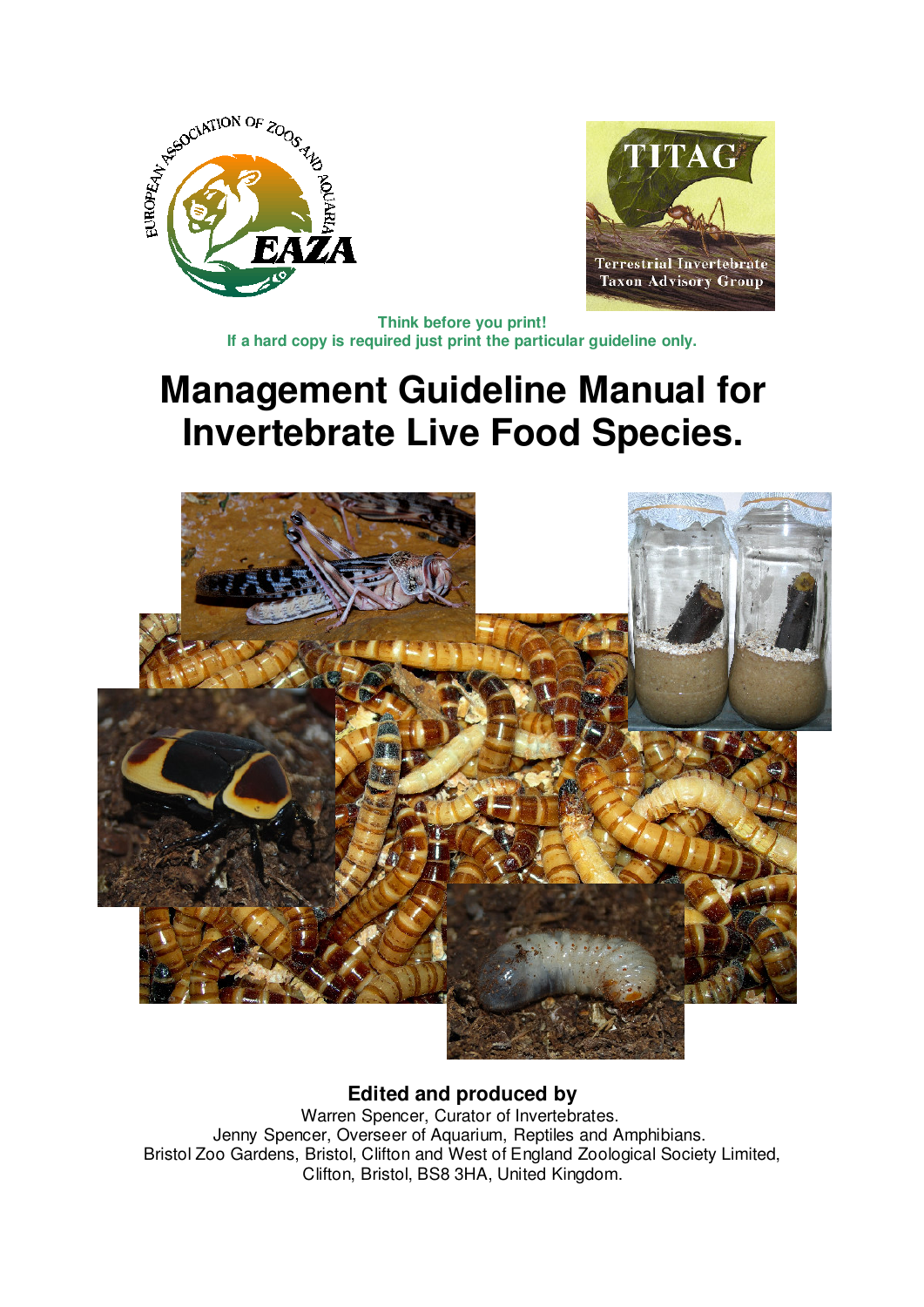# **EAZA Mission Statement**

Promote cooperation for furthering **regional collection planning** and **wildlife conservation**, particularly through internationally coordinated breeding programmes of wild animals such as the European Endangered Species Programmes (EEP). Promote **education**, in particular environmental education. Contribute to relevant **meetings and discussions** of the supra-international organisations, such as the United Nations, The World Conservation Union - IUCN, European Union, the Convention of International Trade in Endangered Plant and Animal Species (CITES) etc.

© EAZA 2006. All rights reserved. Published by EAZA Terrestrial Invertebrate TAG. C/o EAZA, PO Box 20164, 1000 HD Amsterdam, The Netherlands. Phone +31 20 5200750 Fax +31 20 5200752 Web site www.eaza.net Email address info@eaza.net









rotterdam zoo

**RIGAS** 





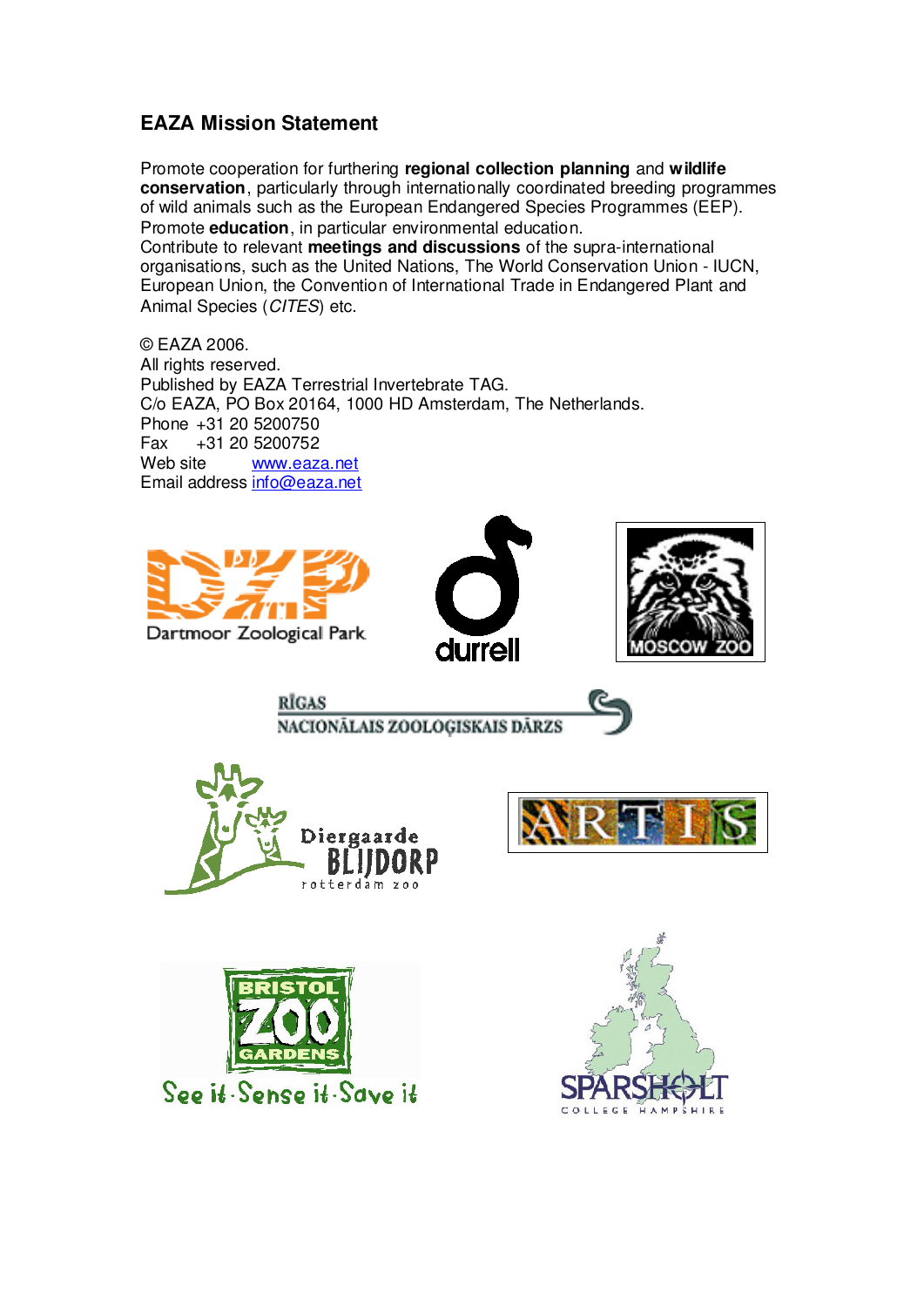# **Contributors**

#### **Andy Beer**

EAZA TITAG Nutrition Advisor. Deputy Section Manager (Animal Studies). Sparsholt College Hampshire, Sparsholt, Winchester, Hampshire. SO21 2NF, UK. **abeer@sparsholt.ac.uk**

#### **Mikhail Berezin**

Head of Entomology Department. Moscow Zoo, Bolshaya Gruzinskaya, 1, Moscow, 123242 Russia. **insect.mzoo@gmail.com**

#### **John Chitty**

EAZA TITAG Veterinary Advisor, BVetMed, CertZooMed, MRCVS. Strathmore Veterinary Clinic, London Road, Andover, Hants, SP10 2PH, UK. **jkre42@tiscali.co.uk**

#### **Lucy Emery**

AIEEM 42 Moy Road, Roath, Cardiff, CF24 4TG, UK. **LucyJEmery@yahoo.co.uk**

#### **Gerardo Garcia**

Head of Herpetology Department. Durrell Wildlife Conservation Trust, Les Augrès Manor, La Profonde Rue, Trinity, Jersey, JE3 5BP, Channel Islands, UK. **Gerardo.Garcia@durrell.org** 

#### **Ian Hughes**

Native Species Co-ordinator. Dudley & West Midlands Zoological Society, 2 The Broadway, Dudley, West Midlands, DY1 4QB, UK. **ian@hughes012.orangehome.co.uk**

#### **Tatiana Kompantseva**

Senior Researcher of Entomology Dept. Moscow Zoo, Bolshaya Gruzinskaya, 1, Moscow, 123242 Russia. **beetlekomp@yandex.ru**

#### **Michael Laterveer**

Marine Biologist, Senior Researcher and Assistant Curator. Rotterdam Zoo, PO Box 532, 3000 AM, Rotterdam, The Netherlands. **m.laterveer@rotterdamzoo.nl**

#### **William van Lint**

Management Assistant for Birds, Reptiles, Amphibians, Fishes and Invertebrates. Collection Coordination and Conservation, European Association of Zoos and Aquaria, PO Box 20164, 1000 HD, Amsterdam, The Netherlands. **william.van.lint@eaza.net**

**Heidi van der Meij** Biological Analyst and Coordinator Marine Lab. Rotterdam Zoo, PO Box 532, 3000 AM, Rotterdam, The Netherlands. **h.van.der.meij@rotterdamzoo.nl**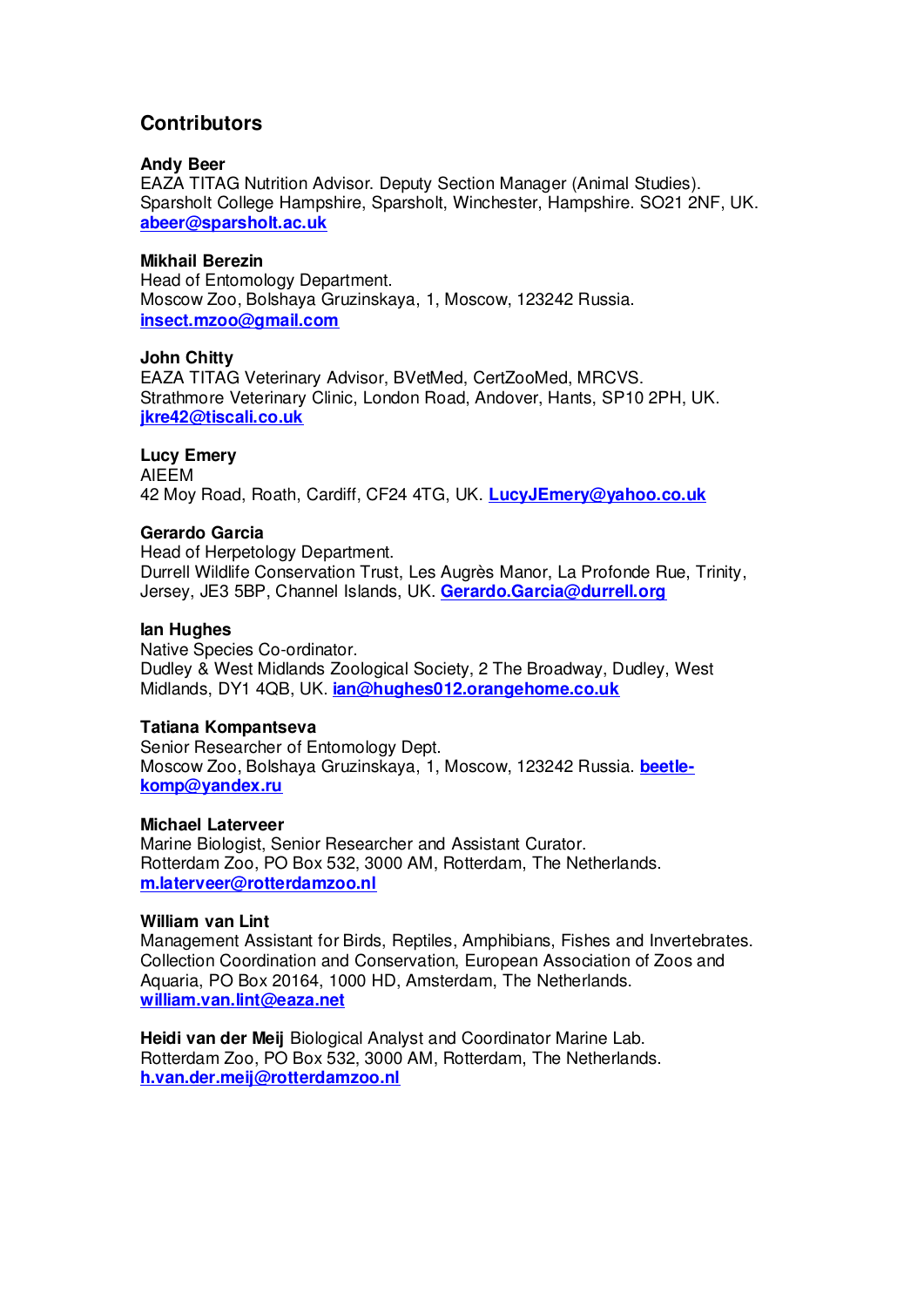#### **Alexander Napolov**

Entomologist. Riga Zoo, Meza prospekts 1, Riga LV 1014, Latvia. **ilona.roma@rigazoo.lv**

#### **Stephen Pilcher**

Curator of Animals. Dartmoor Zoological Park, Sparkwell, Dartmoor, Plymouth, Devon, PL7 5DG, UK. **steve\_orangutan@yahoo.co.uk**

#### **Ilona Roma**

Head of Insectarium. Riga Zoo, Meza prospekts 1, Riga LV 1014, Latvia. **ilona.roma@rigazoo.lv**

#### **Tim Skelton**

Curator of Reptiles and Amphibians. Bristol Zoo Gardens, Bristol, Clifton and West of England Zoological Society Limited, Clifton, Bristol, BS8 3HA, UK. **tskelton@bristolzoo.org.uk**

#### **Jenny Spencer**

Overseer of Aquarium, Reptiles and Amphibians. Bristol Zoo Gardens, Bristol, Clifton and West of England Zoological Society Limited, Clifton, Bristol, BS8 3HA, UK. **jspencer@bristolzoo.org.uk**

#### **Warren Spencer**

Curator of Invertebrates. Bristol Zoo Gardens, Bristol, Clifton and West of England Zoological Society Limited, Clifton, Bristol, BS8 3HA, UK. **wspencer@bristolzoo.org.uk** 

#### **Benjamin Tapley**

Keeper Herpetology Department. Durrell Wildlife Conservation Trust, Les Augrès Manor, La Profonde Rue, Trinity, Jersey, JE3 5BP, Channel Islands, UK. **Benjamin.Tapley@durrell.org**

#### **Elena Tkacheva**

Head of Tropical Butterflies Dept. Moscow Zoo, Bolshaya Gruzinskaya, 1, Moscow, 123242 Russia. **insect.mzoo@gmail.com**

## **Ko Veltman**

Co-chair EAZA TITAG. Artis Royal Zoo butterfly pavilion, PO Box 20164, 1000 HD, Amsterdam, The Netherlands. **k.veltman@artis.nl**

#### **Anna Westbury**

Animal Collection Manager. Dartmoor Zoological Park, Sparkwell, Dartmoor, Plymouth, Devon, PL7 5DG, UK. **anna\_westbury@yahoo.co.uk**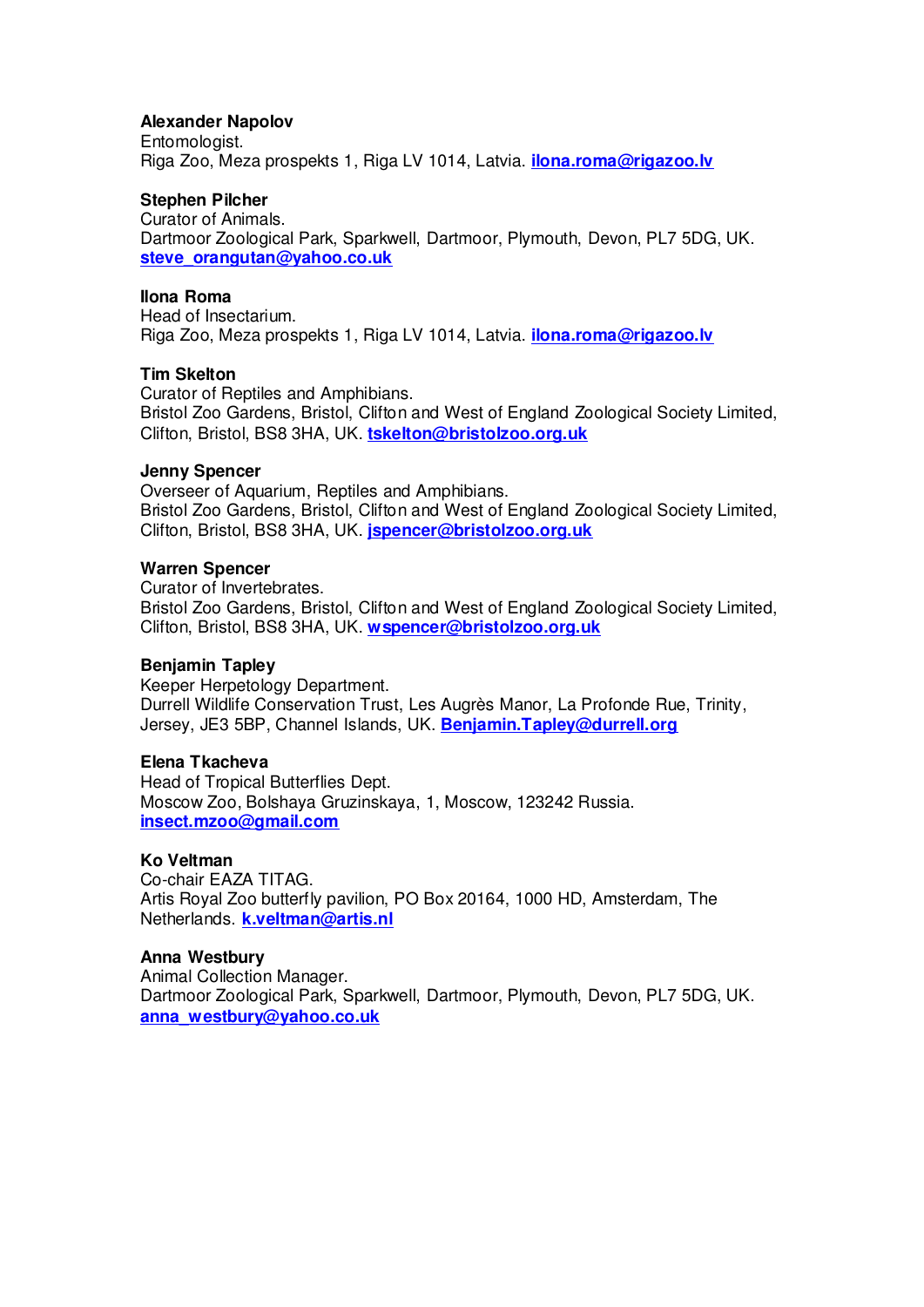# **Introduction**

This manual has been designed to assist those concerned with the good management of invertebrate species destined as a captive live food resource, especially, but not exclusively, in zoos and aquaria.

These guidelines cover the breeding and rearing methods for twenty three invertebrate species with supplementary information on invertebrate health and nutritional elements. References to further information are also included to assist breeders wishing to develop their protocols beyond the basic care information provided. It is important to note that although these guidelines are for the most part specific to the species in question, valuable guidance on the breeding of other invertebrates can also be drawn from this document.

The Management Guideline Manual for Invertebrate Live Food Species has been compiled under the auspices of the Terrestrial Invertebrate Taxon Advisory Group (TITAG) of the European Association of Zoos and Aquaria (EAZA). This publication will be updated regularly, in order for new information to be added as soon as possible. Constructive criticism is always welcome and should be addressed to the European Association of Zoos and Aquaria, PO Box 20164, 1000 HD, Amsterdam, The Netherlands. Alternatively email info@eaza.net.

# **Disclaimer**

Although this publication has been produced for use as a guide to the management of invertebrate live food species, no responsibility can be accepted by EAZA for any liability whatsoever arising from such use.

# **Policy and Ethics**

Zoos are committed to excellent animal husbandry, which means in many cases, the use of live invertebrates as food. A given situation may require specific assessment, but in general it is believed that invertebrates will be unaware of being in danger and of any resultant feeling of fear. We cannot be certain that they do not feel pain, but the consensus is that perhaps less so than vertebrates. The important element is to minimise any potential suffering as far as possible, and to recognise that this use although regretful, is necessary for the successful captive care of many animal taxa.

The justification for the use of invertebrates as live food can be demonstrated by the following points:

- The predator is essential for a desired captive breeding programme or other similar project.
- The predator depends on live food for its well being in captivity.
- The live food is an appropriate species and size for the predator.
- The live food is from a sustainable source.
- The process of feeding is made as 'humane' as possible.
- The live food receives the very best of care and is also given such when contained with the predator.
- Uneaten live food is removed as soon as it is obvious that it is not required by the predator in order to reduce chances of damage to the predator and of suffering to the prey.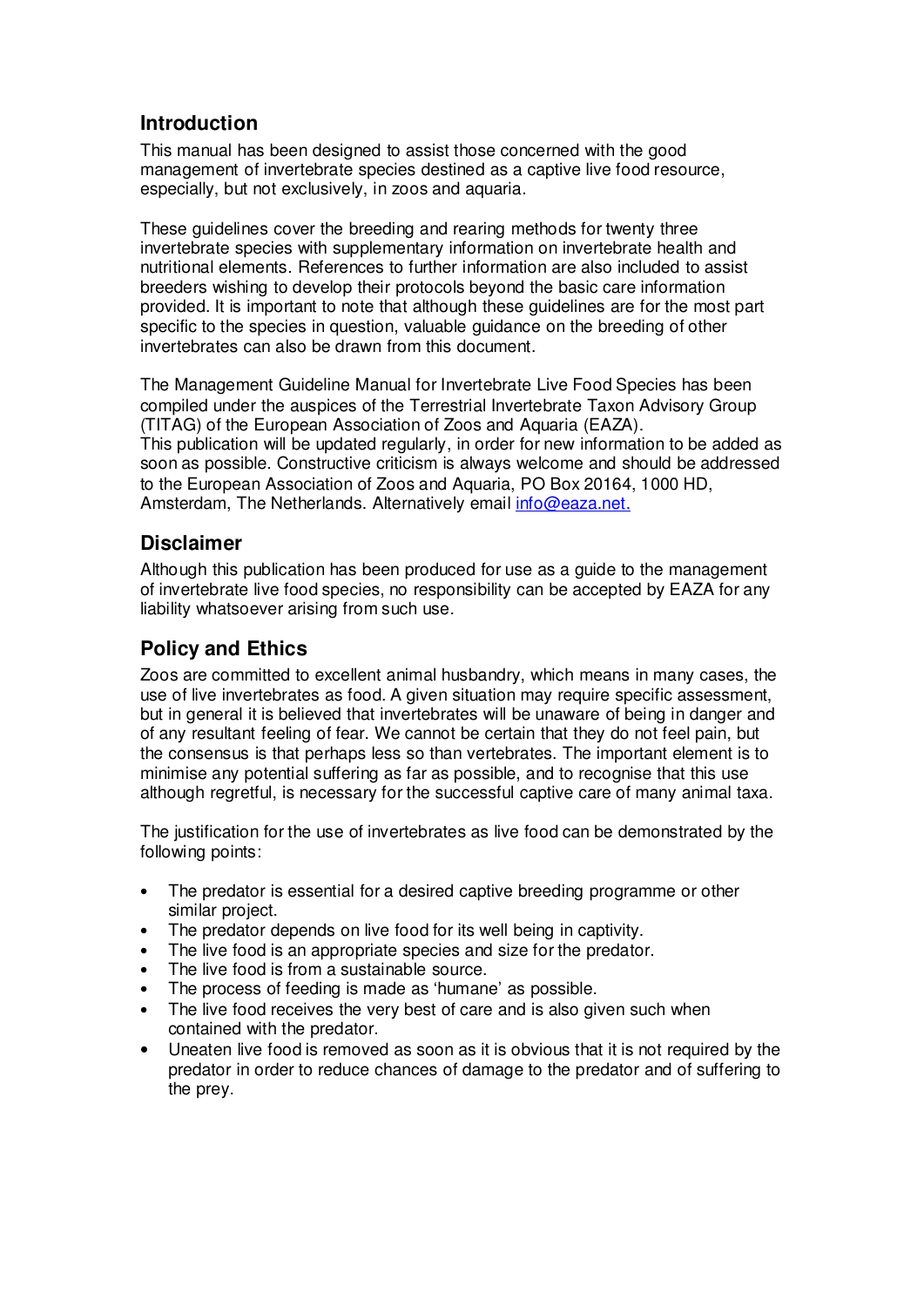# **Nutritional Value**

The development of standardised breeding guidelines is an extremely useful aid in realising the confident breeding of many useful live food species. It is essentially crucial that live food species are given the best possible care, including the provision of a balanced and appropriate diet at all times. This will ensure that they will in turn provide a nutritionally valuable meal to a predator species.

It is important to appreciate that there are significant differences in the feeding values of larval stages and adults; the main differences being that larvae tend to contain higher levels of fat and protein. To improve a predators' live food diet it is necessary to identify the nutritional value of the live food species used.

Table 1 outlines a list of known nutritional values for a number of species featured in the care guidelines. It is hoped that further nutritional study can establish values for the remainder.

| <b>Species</b>                                                               | Water<br>% | Fat<br>%                 | <b>Protein</b><br>% | <b>Fibre</b><br>%<br>(ADE) | Ash<br>%    | <b>Energy</b><br>MJ/kg |
|------------------------------------------------------------------------------|------------|--------------------------|---------------------|----------------------------|-------------|------------------------|
| <b>Annelids</b><br>Earthworm<br>Lumbricus terrestris                         | 83.7       |                          | 4.4 (EE) 60.7       | 15.0                       | 11.4        | (4.93)<br>Kcal/g)      |
| <b>Orthoptera</b><br>House cricket (adult)<br>Acheta domesticus              | 69         | 13.8<br><b>EE</b><br>9.8 | 64.9<br>55          | 9.4                        | 5.7<br>9.10 | 5.34                   |
| <b>Dictyoptera</b><br>Deaths head cockroach<br><b>Blaberus discoidalis</b>   | 71.20      | 20                       | 78.8                | $\overline{\phantom{a}}$   | 4.3         |                        |
| <b>Isoptera</b><br>Damp wood termite<br>Zootermopsis angusticollis           | 70.64      | 15.04                    | 58.20               | 25.09                      | 4.11        | 25.15                  |
| Lepidoptera<br>Greater waxmoth (adults and<br>larvae)<br>Galleria mellonella | 65.90      | 46.6                     | 42.40               | 4.80                       | 3.70        | 7.06 GE                |
| Silkworm (larvae)<br>Bombyx mori                                             | 82.90      | 8.09                     | 53.76               | 6.36                       | 6.36        | 16.30 ME               |
| <b>Diptera</b><br>Vestigial winged fruit fly<br>Drosophila melanogaster      | 78.8       | 29.4                     | 40.3                | 5.9                        | 9.8         | 23.31                  |
| House fly<br>Musca domestica                                                 | 6.3        | 20                       | 56.8                | 18                         | 6.8         | 25.4                   |
| Coleoptera<br>Giant mealworm (larvae)<br>Zophobas morio                      | 61         | 43.08                    | 47.18               | 6.41                       | 3.08        | 20.14 ME               |
| Mealworm (larvae)<br>Tenebrio molitor                                        | 62.40      | 32.8                     | 52.7                | 5.7                        | 3.2         | 6.48 GE                |

# **Table 1**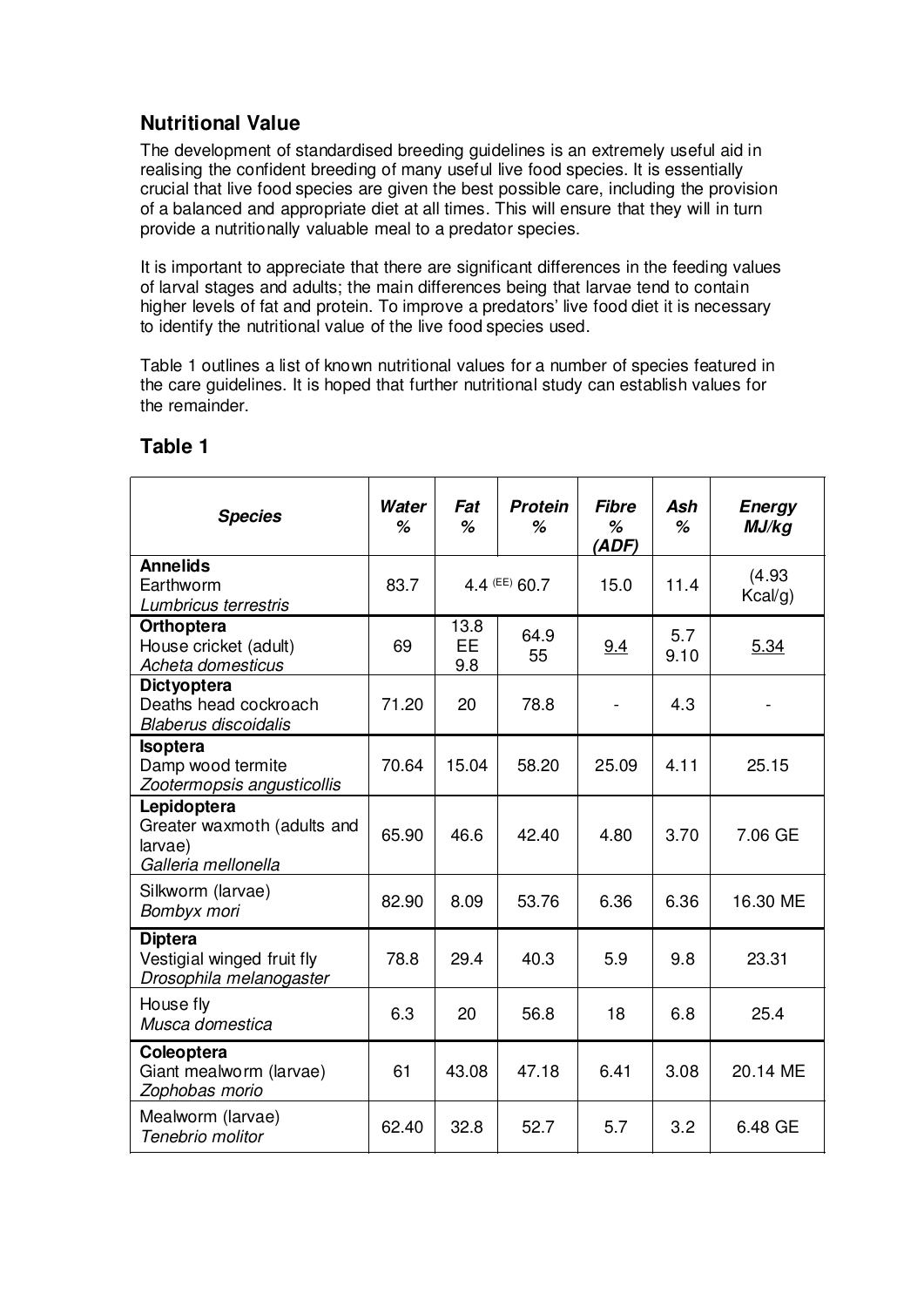# **Health**

General: Invertebrates are susceptible to many of the pathogens that affect other animal groups, including mites, viruses, bacteria, funguses and protozoans. In many respects these diseases, due to their highly infectious nature, have been successfully used as bio-control agents as an alternative to pesticides. Invertebrates and insects in particular, are typically infected by their food which can be soiled by regurgitated or faecal material. Other means of infection can be through eggs, which can spread disease from one generation to the next via contaminated egg surfaces or damaged tissues where fungal invasions are prone to occur.

It is extremely important to be mindful of the potential effects of overcrowding and how it can exacerbate the vulnerability to disease and mass infection. It is well worth keeping large cultures in smaller distinct units where possible, although each species specific requirements should be taken into account. Another important aspect of invertebrate health is the occurrence of health disorders linked to incorrect environmental parameters. Temperature, humidity, light quality and quantity, photoperiod and substrate should all be carefully considered when setting up a breeding population ensuring that a suitable environment is provided. In essence this is really the most important health related issue and thus an excellent preventative measure.

Disease control: Using sterilized diets and equipment can reduce disease outbreaks to a minimum, therefore giving breeders the ability to raise many generations of invertebrates without problem. There will always be some degree of disease risk when more natural based invertebrate exhibits or cultures are in close proximity. It would be beneficial to develop rearing protocols that adhere to the principles of laboratory-based disease-free conditions.

The following three steps can reduce the prevalence of disease in captive-bred invertebrates:

- Surface sterilization of the eggs.
- The use of un-contaminated or sterilized diets.
- The use of chemotherapy where appropriate.

Disinfection: It is vital that equipment, work surfaces and rooms are disinfected between batches or as frequently as possible to prevent the spread of disease. It is also essential that this disinfection occurs following total cleaning as organic debris may inactivate disinfectants. Similarly any organic materials that may harbour microorganisms and are not amenable to adequate penetration by disinfectants should be discarded.

A disinfectant should be selected on the basis of:

- Safety to operator and invertebrates.
- Activity against likely pathogens.
- Ease of use.
- Contact time and concentration must be adequate to achieve the expected "kill rate".
- The disinfectant should be thoroughly removed from the environment before replacing the invertebrates.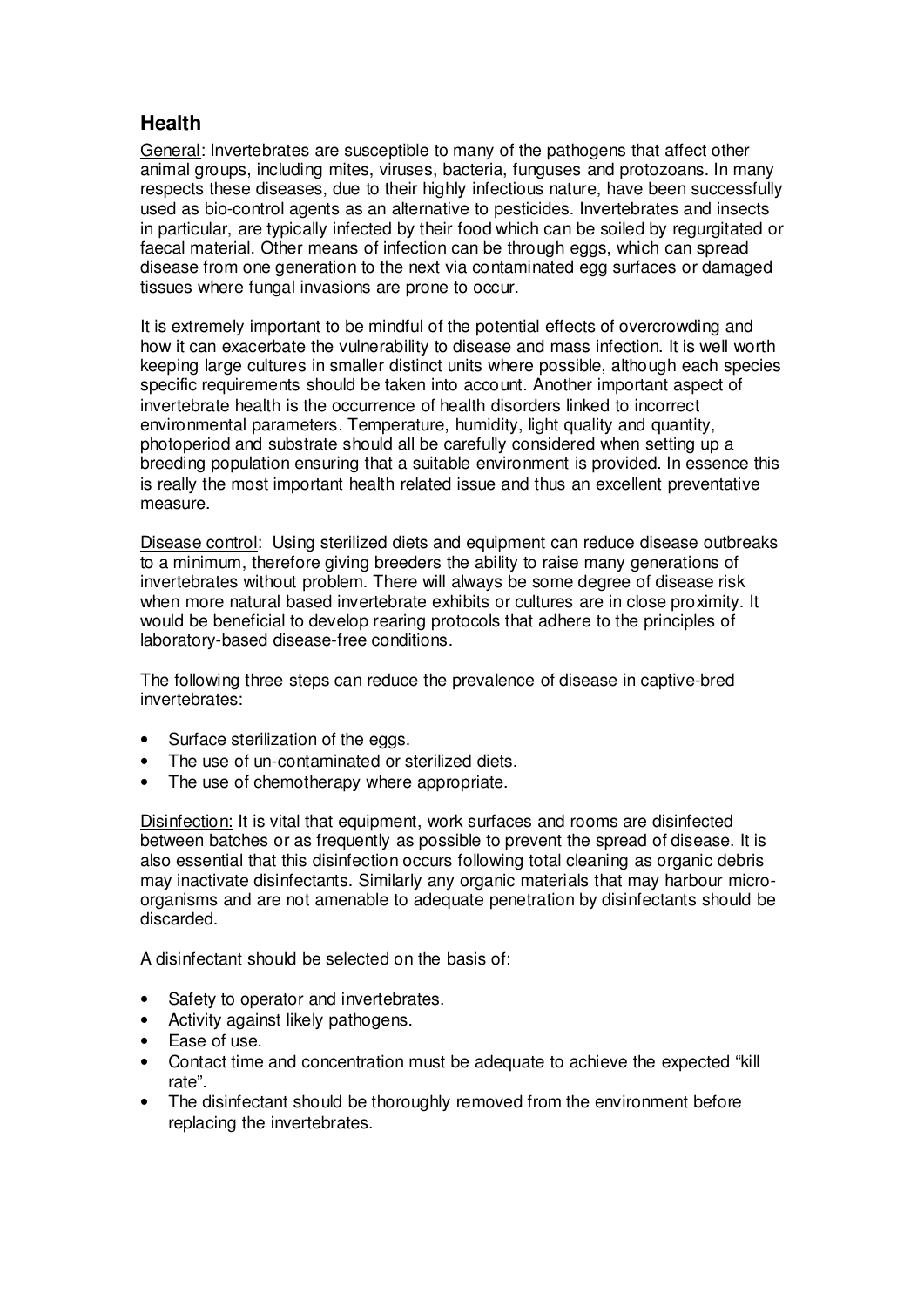Quarantine: It is important to quarantine new specimens until they are confirmed disease-free. It is believed that after three generations of careful observation followed up by a programme of health screening, the culture can be considered as clear. Dead specimens should be sent off for analysis periodically to monitor the disease profile of your culture.

Personal protection: Equipment such as masks and gloves (only non-powdered) should be worn when servicing invertebrates, their housing and other associated equipment. Many invertebrate species and their by-products can cause allergic reactions.



The species most commonly linked to allergies display a hazard symbol on the top right hand corner of their guidelines. Anyone with a known history of high sensitivity should not be assigned to work with these species.

# **Records**

It is crucial that up-to-date animal records on all species are kept. These records should include accurate identification, enclosure location, births, deaths, husbandry/management notes and the most current health information. Current ISIS databases such as ARKS 4 (Animal Record Keeping System) can be used to monitor your live food population. ZIMS (Zoological Information Management System) which is expected to be ready soon, will provide a greater opportunity to record and manage invertebrate data than ever before.

# **Acknowledgements**

The editors would like to thank all of the main contributors and are grateful to those who have helped in any way in the production of this publication. Their participation has provided a valuable and comprehensive resource for keepers, aquarists and animal technicians.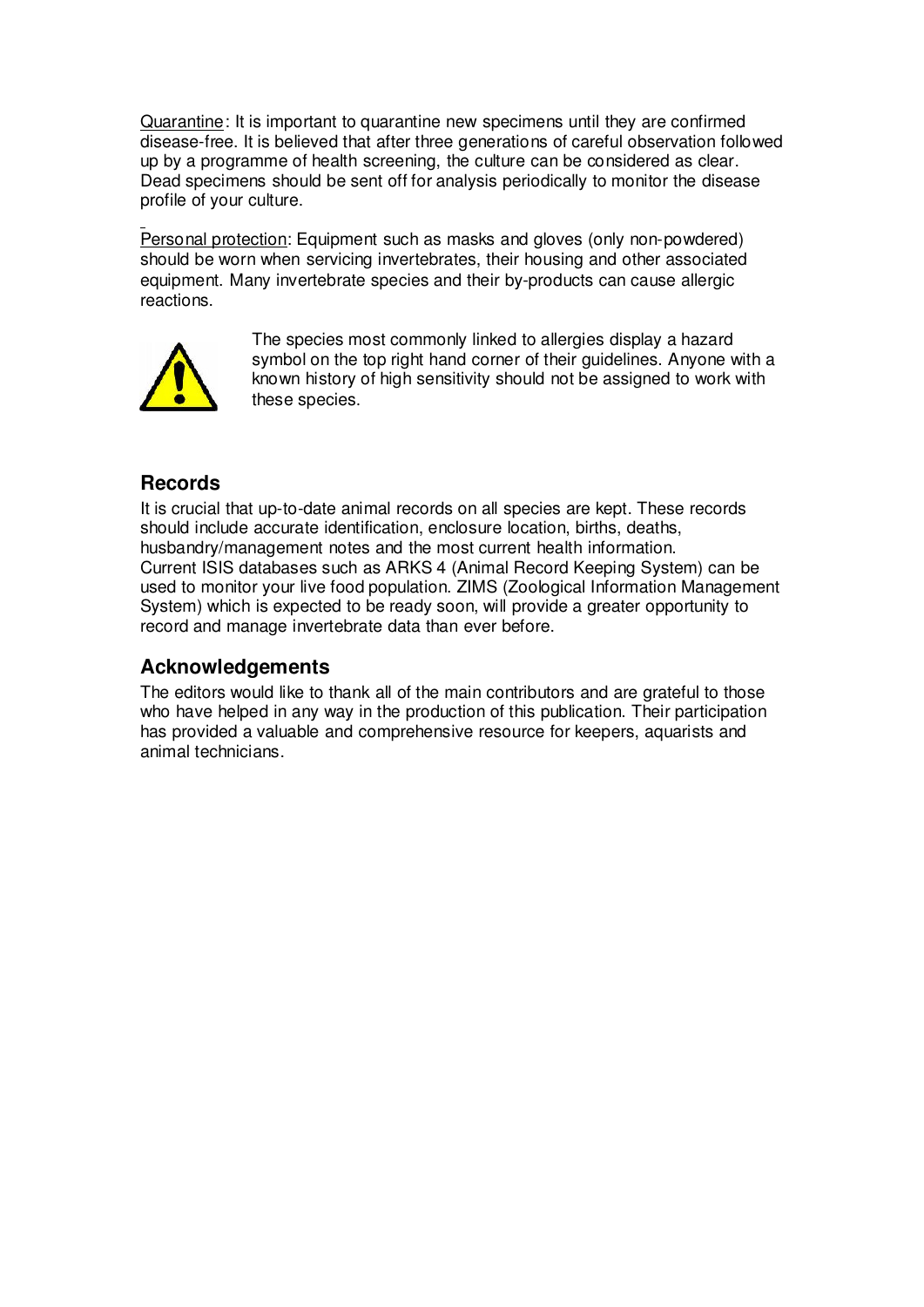# **Care Guidelines**

#### **Annelids**

Scientific name: **Lumbricus rubellus**, **Eisenia foetida**. Common name: Earthworm, Red Wrigglers, Redworm.

Complete life cycle: 1 year.

Introduction: Annelida is an important phylum containing about 9,000 species. Both Lumbricus rubellus and Eisenia foetida belong to the class Oligochaeta which comprises about 3,100 known species of marine, freshwater and terrestrial earthworm. Species belonging to the class Oligochaeta (meaning 'few bristles') can also be distinguished by the presence of a clitelium, an important reproductive structure present in adults. All species play an important role in decomposing organic matter, dispersing nutrients throughout the soil and improving soil structure and texture. Therefore, oligochaetes are considered to be of considerable economic and agricultural importance. Both L. rubellus and E. foetida are a good nutritious source of food for many species of reptiles, amphibians, fish, birds and mammals.

Description: Lumbricus rubellus: body length reaches 12-15cm with a diameter of 5mm. The body is cylindrical in shape, with the tail slightly flattened. The dorsal colouration is brown to red with an iridescent purple sheen. Ventral colouration is a light brown/grey. The clitelium covers the  $26<sup>th</sup> - 32<sup>nd</sup>$  segments. Two to eight eggs are produced at a time. The cocoon is egg-shaped, yellow-green in colour and is 3-4mm long and 2-2.5mm in diameter. Each worm can lay approximately two cocoons per week. The threadlike hatchlings measure 8-10mm and are whitish in colour.

Eisenia foetida: body length reaches 10-13cm with a diameter of 3-4mm. Colouration is brown-red all around with yellow segmental lines. Up to two cocoons are produced a week, each containing two to eight eggs. The cocoons are similar in colour and size to L. rubellus cocoons. The hatchlings are 5-8mm long and have a transparent whitish appearance.

Food: For best results a diet made up of oats, coarsely ground corn and/or other ground grains mixed with honey should be used. In addition, grated vegetables and fruits such as potatoes, carrots and pear can be added to the diet. Food is placed inside an indentation in the substrate and covered again. After four to six days more food can be added, only if the previous food has been consumed. Remove any food which has turned mouldy.

Environmental requirements: Substrate should consist of equal parts of soil and peat moss. Coarse builders' sand and leaf litter can be added to keep the substrate loose. Breeding starts at 12°C. Temperatures above 20°C can only be tolerated for short periods. The substrate must be kept evenly moist at all times; both species are sensitive to standing water and desiccation. A substrate pH value of 5.5-6.5 is recommended; if below 5.5 then limestone or chalk powder can be mixed in. For pH values of over 6.5, moisten the substrate with a weak solution of vinegar and water.

Housing: The housing is dependent on available space. If housing inside, use any form of container at least 25cm deep which can withstand humidity and ideally has a lid. Large plastic trays such as those used in the fishing industry are ideal; these can also be stacked or placed in a rack system. If you can not prevent the accumulation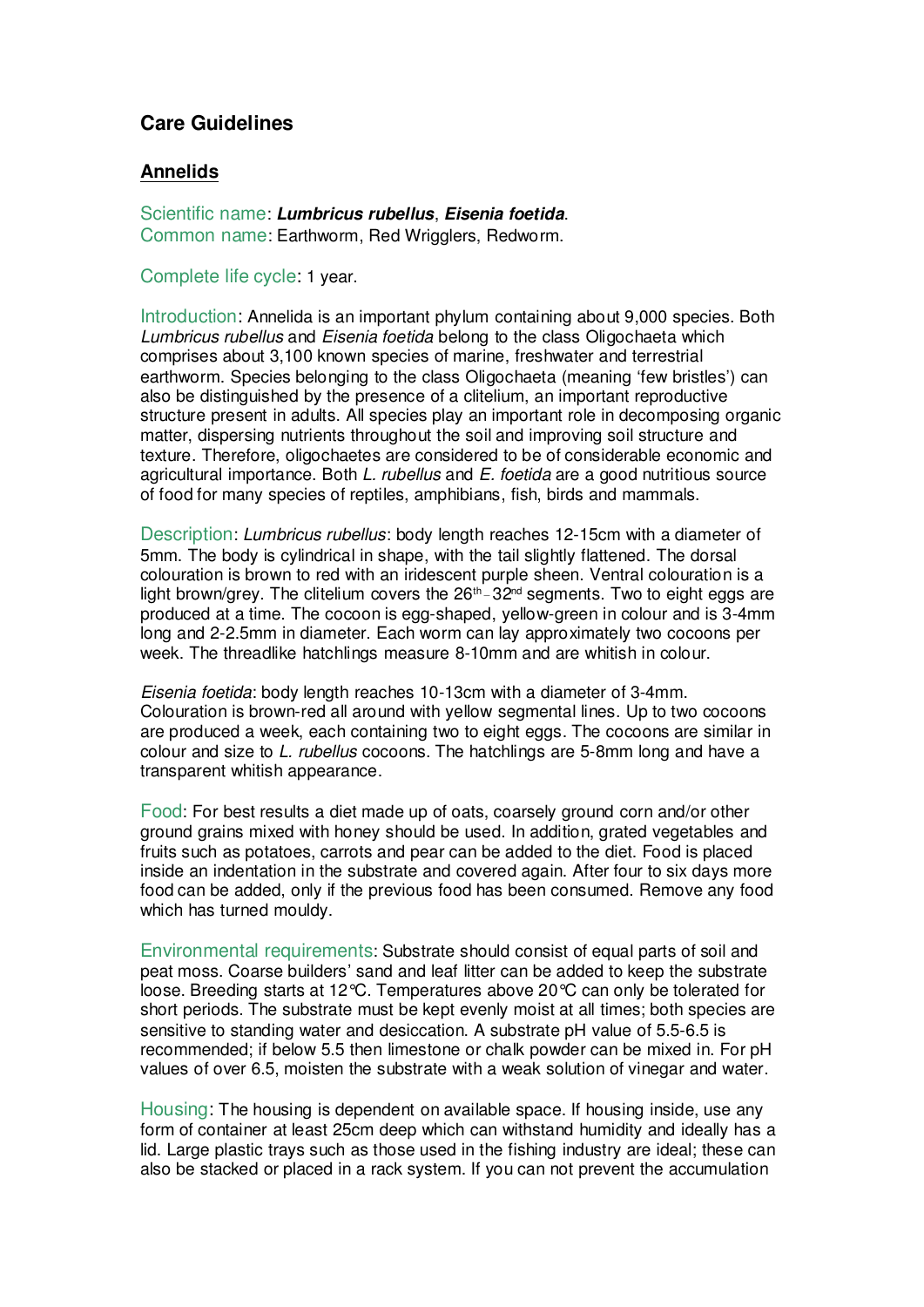of standing water at the bottom of the container then small holes can be drilled. Cover the holes with fine mesh held in place with silicon sealant. Fill each tray with approximately 20-25cm of substrate and spread the worms over the surface. Worms which have not burrowed into the substrate after thirty minutes are weak or dead and should be removed in order to prevent spoiling of the substrate. Both species become more active at night, moving to the surface. To avoid loss of individuals from lidless containers, a light can be left on above their housing. To help maintain good moisture levels within the container, hessian sacking or off-cuts of carpet can be placed on the surface of the substrate. This is particularly important if the container does not have a lid to maintain moisture levels.

If outdoor space is available a wooden wormery of  $150 \times 80 \times 60$  cm can be constructed to house up to 20,000 worms. This should be sited where it will be protected from sunlight and also frost. If the wormery is constructed without a base, the sides will need to be dug at least 20cm into the ground to avoid escapes. Cover the substrate with hessian or carpet to help maintain moisture levels.

Equipment: Water sprayer. Non-powdered disposable gloves. Plastic containers or timber planks. Peat moss, soil and coarse builders' sand. Hessian sacking or off-cuts of carpet.

Stock management:If worms of different sizes are required, adults will need to be transferred to a new container every two weeks requiring a cycle of seven containers. A three week cycle can also be used which will require five containers if space is limited. Adult worms have to be sorted by hand which can be time consuming in a large set up. If size is not important, then only one container is needed for each colony. Make sure that each container does not become too crowded as space is needed for young worms to develop; regular harvesting of adults should prevent overcrowding. Harvested worms can be stored in breathable containers for up to four weeks at 8°C and up to three months at 2°C. Moist egg cartons can be used as a substrate as long as the humidity is controlled. Worms can be washed by placing them in a sieve and running tepid water over them if required.

- Both species can be housed together.
- Remove uneaten food once a week to prevent mould. Ensure fresh food is provided with no exception.
- Remove dead specimens immediately, these can be periodically sent for analysis to monitor diseases within the culture.
- Maximum of 20,000 individual adults per container of 150 x 80 x 60cm.
- Check the pH of the substrate once a month and adjust accordingly. Testing kits are available at most garden centres.
- If worms are 'clumping' together in fist size balls the substrate is too dry.
- Substrate and its runoff is a valuable natural fertiliser, the use of these makes this system environmentally sustainable.
- **Lumbricus terrestris**, the common earthworm can also be kept using this method.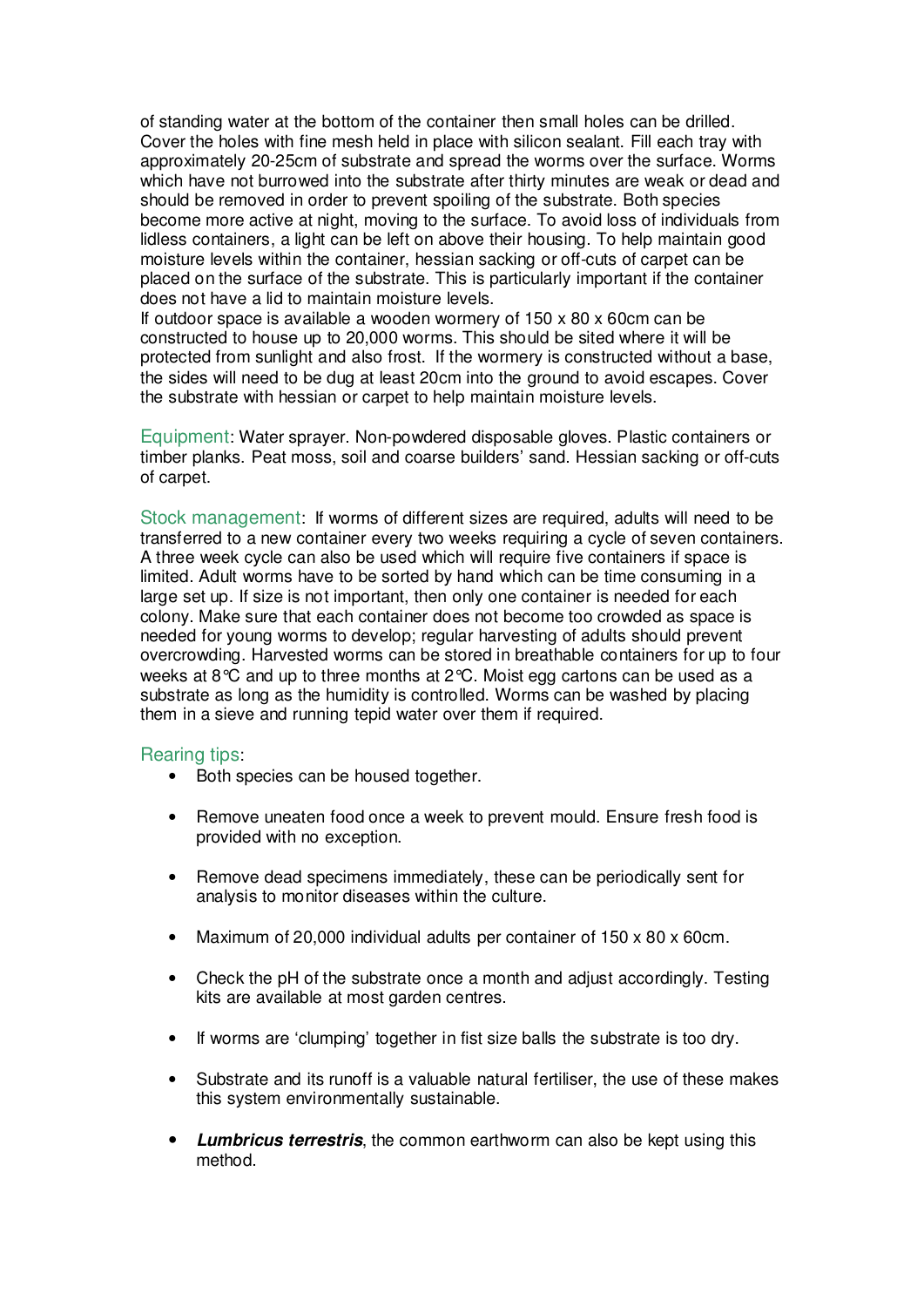## **Mollusca**

Scientific name: **Helix aspersa**. Common name: Edible, Petit-gris or Garden Snail.

Complete life cycle: 12 months.

Introduction: For thousands of years edible snails have been eaten in many European countries. Their ability to reproduce in high numbers and their significant nutritional value make this species an excellent subject for live food consideration. These molluscs are true hermaphrodites with reproductive organs of both sexes occurring in the same individual, they are capable of self-fertilization, although cross fertilization is normal.

Three main management systems are in use for this species at the present time: 1. Outdoors - This type of snail farming is situated completely outside; the snails are placed in areas enclosed by snail proof barriers (as described in housing). The enclosures are planted out with vegetation chosen for its nutritional importance. Snails are left almost unattended until harvested. Snail farms using this system can cover very large areas (2.5 hectares or more).

2. Indoors -This system uses environmentally controlled rooms in which the best environment for snail reproduction and growth can be maintained. The snails are fed a formulated diet including all the nutritional requirements needed for breeding and development.

3. Indoors/Outdoors - As the name suggests this system uses some of the protocols of both the above mentioned systems. Breeding and nursery areas use the indoor method, whilst the maturing area is situated outdoors.

Most operations requiring this snail as a live food species should consider the indoors and indoors/outdoors systems only; although the breeder must ascertain which system will be most suitable for their requirements.

Food: Snails eat large quantities of food; up to 40% of their total weight can be consumed within a 24 hour period, especially during periods of high activity. Plenty of food must be available in the spring months to compensate for weight loss that occurs during hibernation. 1kg of snails will need to consume approximately 1.7 kg of dry snail food between birth and mature adult.

Two snail food formulas using chicken mash and pellet base are described below: 1. Broiler finisher mash consisting of 7% broiler concentrate, 52% corn, 16% soya meal, 18% sorghum and 7% limestone flour (40% Ca).

2. Chicken pellets (crushed) for layers consisting of 5% layer concentrate,10% corn meal, 15% soya meal, 20% sorghum, 43% barley and 7% limestone flour (40% Ca). These recommended diets must be crushed into a coarse powder form so that the snails do not expend too much energy masticating the food. Both formulas once crushed can be used for both juvenile and adult snails.

For outside systems and breeders wishing to use a more vegetative diet the following plants are recommended: burdock Arctium lappa, borage Borago officinalis, plantain Plantago major, sorrel Rumex acetosa, chervil Anthriscus cerefolium, sunflower Helianthus annuus, chicory Cichorium intybus, beetroot Beta vulgaris and radish Raphanus sativus.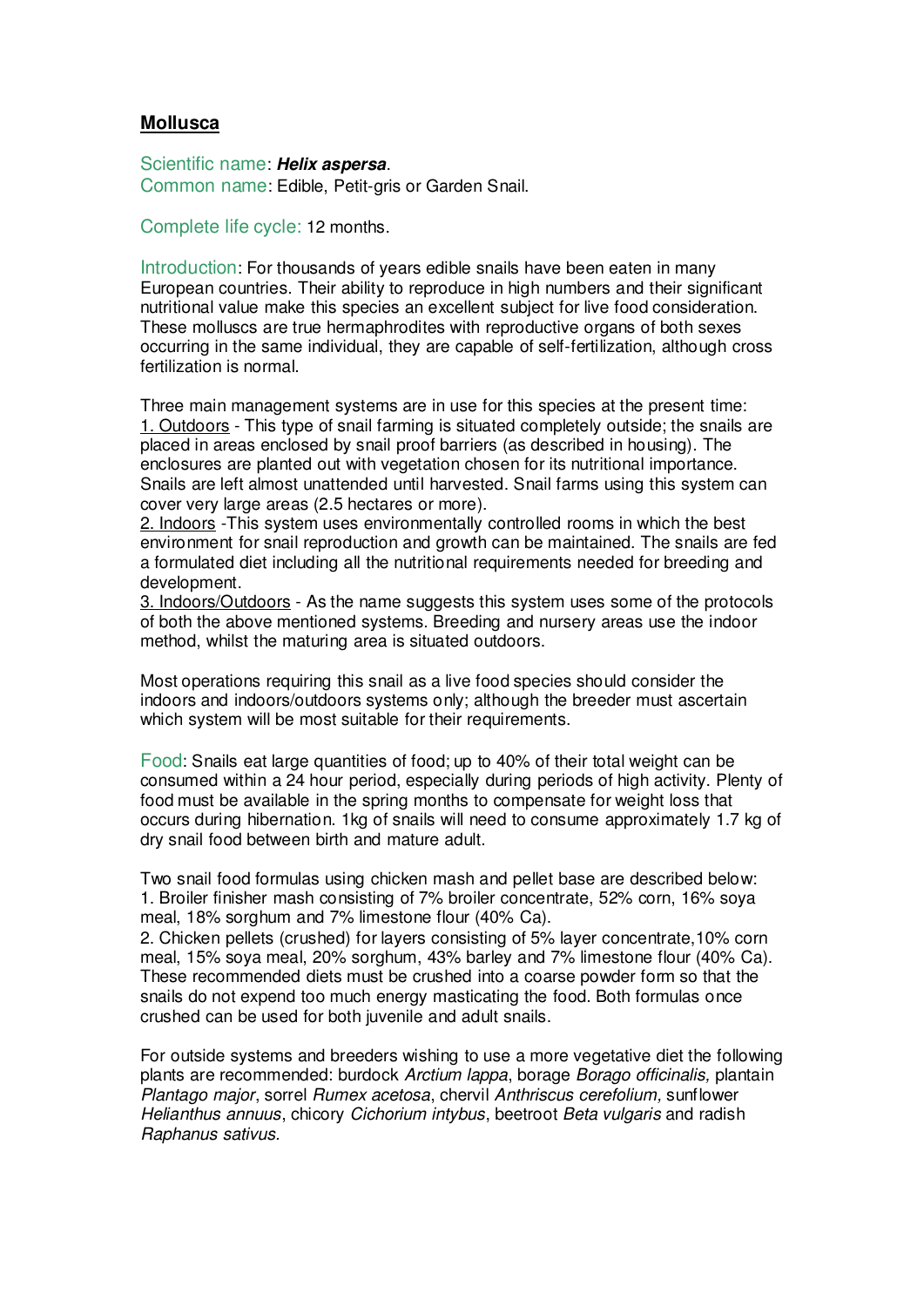Environmental requirements: Temperature should be maintained between 20°C (day) and  $17^{\circ}$ C (night). RH should be maintained at  $75\%$  (day) and  $90\%$  (night). Photoperiod is important for breeding and an 18 hour day and 6 hour night should be observed. Lighting levels should be as close to natural as possible ensuring that excessive heat is not generated. Helix aspersa prefers and functions very well at 20 $\degree$ C; if the temperature should rise another  $3\degree$ C the snail will "shut down" by secreting mucus to seal its' shell with a temporary covering called the operculum. This behaviour also occurs when temperatures fall below  $6^{\circ}$ C and at  $0^{\circ}$ C they will cease to function altogether and die.

Housing: The following four distinct areas will be required. These can be quite modest in terms of size and the breeder will have to identify appropriate sized containment suitable for the size of their operation. The main elements to consider will be pest control, ensuring that predators and parasites are kept out. Barrier methods such as electric fencing and meshed cloches for larger operations and small polythene cabinets or plant propagators for smaller populations can be considered. Elements important in controlling the environmental parameters such as ventilation, shading, humidity and temperature control will be crucial. For outside enclosures, snails can be prevented from escaping over the top of the fences by wire curved inwards, or the use of galvanized sheet metal as snails prefer not to climb this material. Electric fences have been tried with two to six wires, 2mm–4mm apart, powered by a 6 or 12 volt battery.

1. Breeding area – where after being brought out of hibernation the snails can mate and lay eggs. This will require a potting soil base and sufficient barrier and environmental control as described.

2. Nursery area – where collected egg-fields can hatch**.** These can be a series of dated plastic pots prepared as described in the section on egg management. 3. Maturing area – where snails can be reared to attain full size. This area can be a greenhouse, poly-tunnel or lidded glass vivaria construction with appropriate barrier and environmental controls.

4. Hibernation – can be achieved in an environmentally controlled room, refrigerator or cool cellar as long as the correct temperature parameters are provided.

Equipment: The bulk of the equipment needed will be in the housing construction. Basic gardening tools will useful if there is an outdoor element to the set-up. Misting units may be considered to maintain appropriate RH levels. Fans to ensure air movement may also be required.

Egg management: The snail will dig a hole and burrow to a depth of 4-9cm to deposit its eggs. The ideal soil conditions need to be friable and moist but not saturated, the provision of small plastic garden propagators filled with potting mix is ideal. The eggs are spherical and translucent, white in colour and have a diameter of between 3-4mm. The snail lays its eggs in batches that can number from 40-130, the average is about 80. Viability of eggs depends on observing the recommended soil temperature, soil humidity and soil composition. If these conditions are provided the baby snails, which are very small but fully formed, will emerge within 18-21 days.

#### Rearing tips:

It is recommended to acquire a founder colony that is free from contaminants and properly identified; other species require somewhat different techniques. If wild collection is the preferred option of acquisition, it is recommended that a 30 day quarantine period be observed to ensure potential toxins or contaminants that have been ingested will be naturally expelled.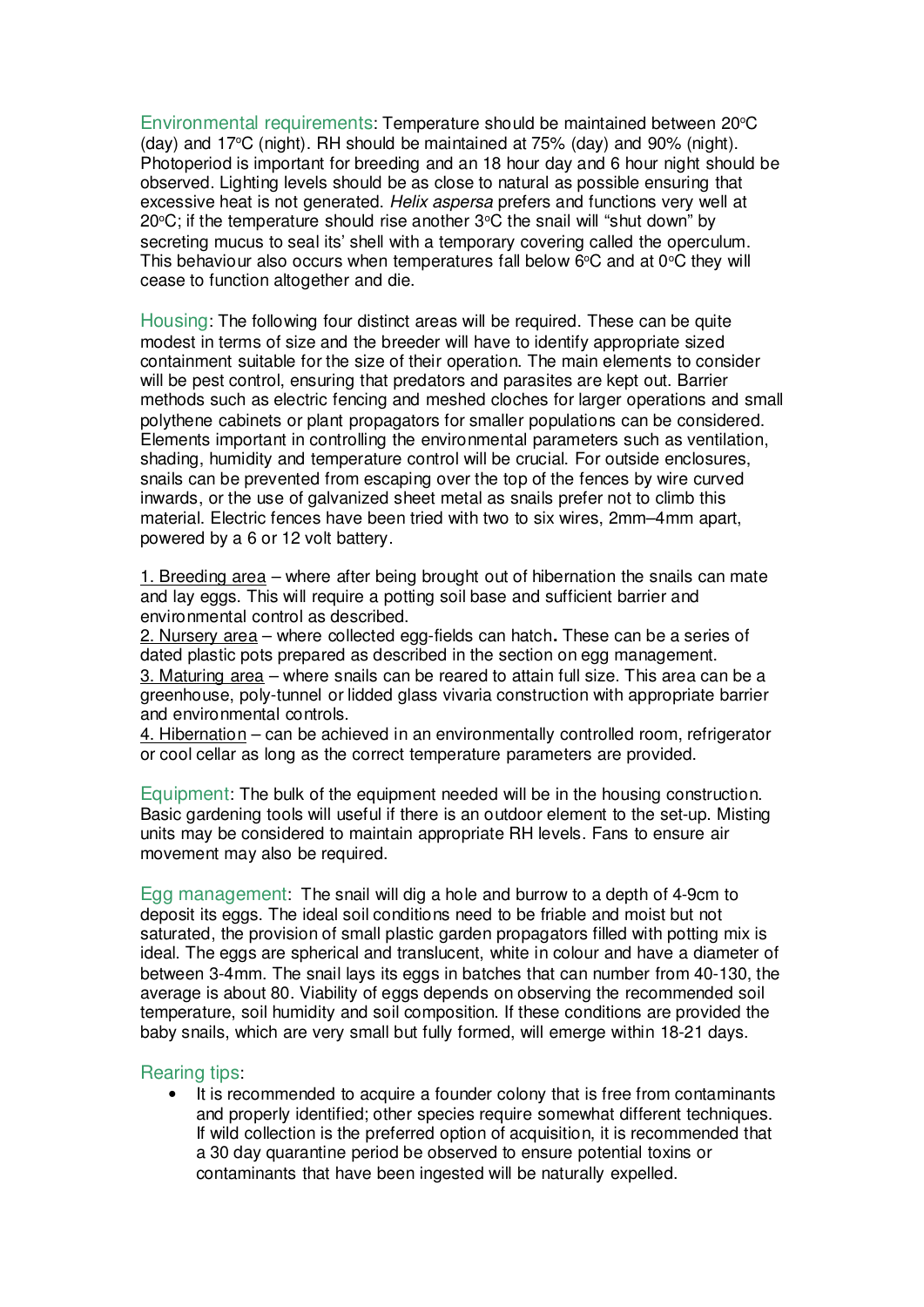- A good potting soil should have a neutral to alkaline pH providing calcium carbonate which is vital for shell growth.
- Hibernation appears to play a significant role in the snail's ability to breed, grow and reproduce. Snails that have been selected for breeding stock (largest size) should be placed into ventilated plastic baskets and stored at a temperature of 5°C, with a humidity of 85%. A lighting system with a timed cycle set for 6 hours of daylight and 18 hours of darkness will induce hibernation. This should be maintained for up to six months.
- After hibernation, the snails are exposed to conditions for reproduction that have optimum temperature, lighting and humidity. The average time between mating and egg-laying is 5-10 days. The snail will lay continuous batches as long as favourable conditions continue. Helix aspersa have been found to mate again after a period of 15 days.
- The soil should be 10cm deep to facilitate egg laying.
- Egg batches can be incubated using potting mix filled containers that have been covered with a rigid sheet of plastic. In order to induce the emergence of snails the top 2 or 3cms of potting mix should be removed without uncovering the eggs. Once the snails emerge from their shells they will spend 1 or 2 days near the nest before coming to the surface where they will attach themselves to the underside of the plastic covering that has been placed on top of the containers. They are very delicate at this point, so great care will need to be used to ensure that they are moved to their maturing area without damage.
- When recording information and managing different life-stage populations, it is recommended to maintain different life stages separately; e.g. eggs, newborns, juveniles, sub-adults and adults. It is also useful to observe and record generation numbers from the wild.
- Remove dead specimens straight away and send for analysis periodically to monitor the disease profile of your culture.
- It is recommended that housing and equipment is disinfected and replaced periodically.

Health related issues: Bacteria such as Pseudomonas aeruginosa can cause intestinal infections which spread rapidly when populations become overcrowded. High densities also affect juvenile growth rates and cause fungal disease that can decimate the stock within 3 days; therefore, no more than 200, 10g snails per square metre is recommended.

Human considerations**:** Snails can carry potential zoonotic protozoans and salmonella, so personal hygiene is very important. Personal protective equipment such as masks and gloves should be worn when servicing these animals, their housing and other associated equipment.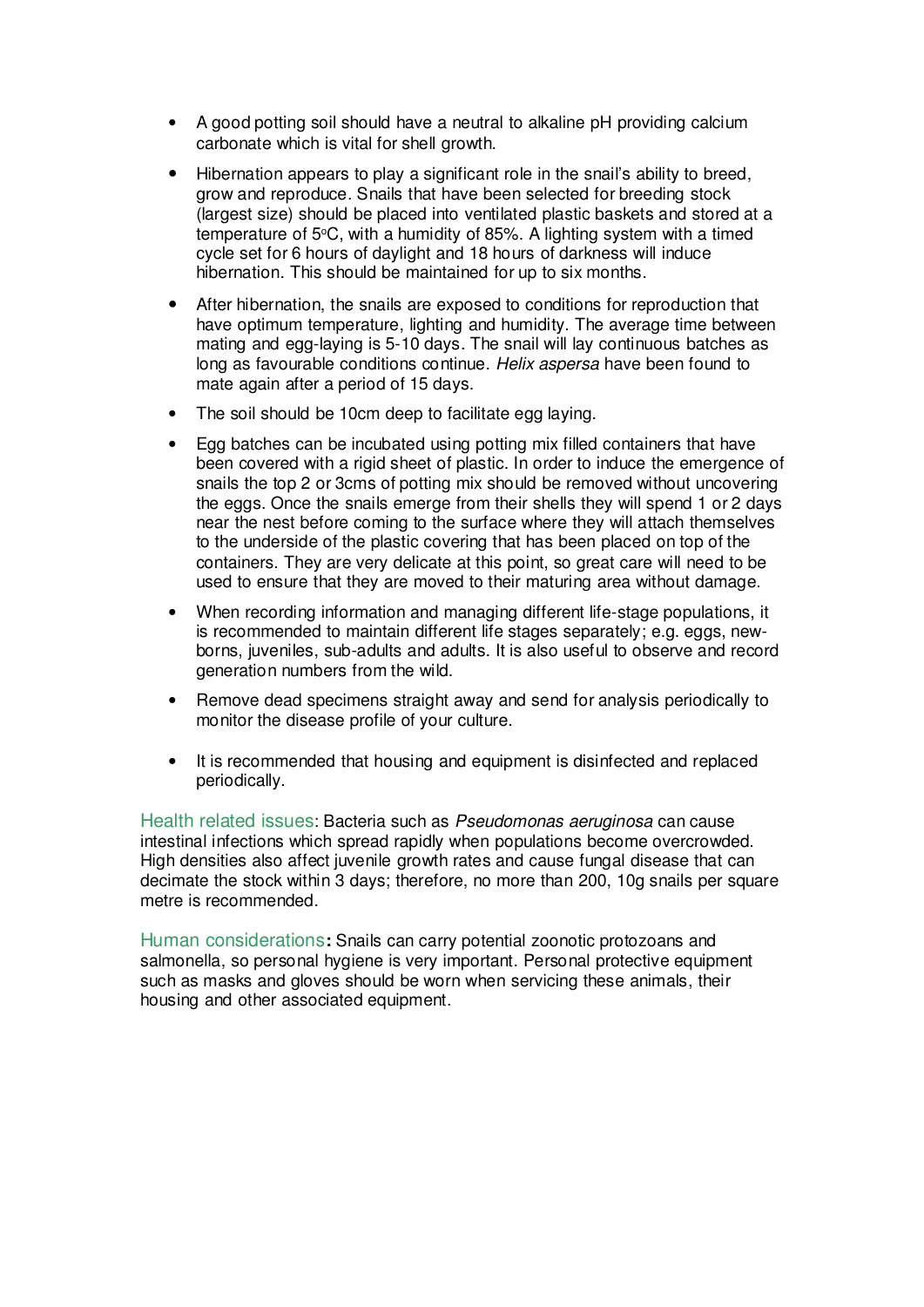## Scientific name: **Lissachatina fulica.**

Common name: Giant African Land Snail.

Complete life cycle: Average about 5-6 years, but can live up to 10 years.

Introduction: Lissachatina fulica are large terrestrial snails originally from Kenya and Tanzania. The average adult shell length is 12cm, with a diameter of 6cm. In exceptional cases the shell can grow to be 20cm long but this is unlikely in captivity. Most of the growth is achieved in the first six months of life, although they will continue to grow for another year or so. It is generally accepted that you can judge the final size of your snail after one year. An adult L. fulica can weigh over 600g. The giant African land snail is an obligate-out crossing hermaphrodite, which means that one externally fertilised snail can establish a population. In the wild they would normally breed in the rainy season between the months of April and July. Sperm from one mating can be stored by the snail and successive egg-laying may occur from that single mating.

Environmental requirements: L. fulica can be maintained at room temperature but will grow faster and breed regularly if they are maintained at  $21-26^{\circ}C$  (25-26 $^{\circ}C$  during the day and 21-23°C at night). If snails are kept at room temperature an additional heat source may be required in cooler months. Light bulbs are not suitable as the snails will shy away. Heat mats are recommended but must be arranged so that they create a thermal gradient within the enclosure allowing the snails to move away if they get too warm. The heat mat should be attached to the side of the enclosure rather than underneath to prevent the substrate from drying out. Snails will burrow into the substrate and suffer desiccation if the substrate is very dry. L. fulica aestivate when the temperature reaches  $27-28$ °C or drops below 15°C. They can rest for up to six months in this state if the environmental conditions do not change. Snails require moist environments; soil and air humidity of 70-90% is recommended to promote snail activity and growth.

Housing: The snails should be housed according to size with individuals of a similar size being housed together. The enclosure size is dependent on the size of the snails and the number of individuals. Plastic storage containers are easy to clean and store. The containers must be waterproof due to the necessity of being able to withstand the warm humid conditions required to maintain a regular breeding colony of snails. Holes should be drilled into the top of the storage containers to allow adequate ventilation. Branching can be provided for climbing and terracotta shards or pieces of bark can be used for refugia. The provision of refugia will increase the surface area of the enclosure allowing a greater number of snails to be housed. The substrate is very important; sandy soils do not retain enough moisture and soils with high clay content may become compacted and difficult for the snails to burrow into. Peat free compost is a good substrate choice, the depth of which depending upon the age of the snails. Adult snails require a deeper substrate of approximately 6cm to accommodate burrowing and egg-laying. Leaf litter or bark chippings may also be added. If the substrate is very deep any egg clutches that are laid may be missed. Snails will ingest substrate during burrowing activities, so it is recommended that the soil contains 20-40% organic matter and a high calcium content. Ground

limestone can be mixed into the substrate to provide the correct calcium requirement. Soil pH should be neutral. This species is more sensitive to overly wet environments than other Achatinidae species and may die if maintained in such conditions. Any water logged substrate must be removed and regular substrate changes performed to remove mucus and droppings which can cause chemical changes to occur in the soil.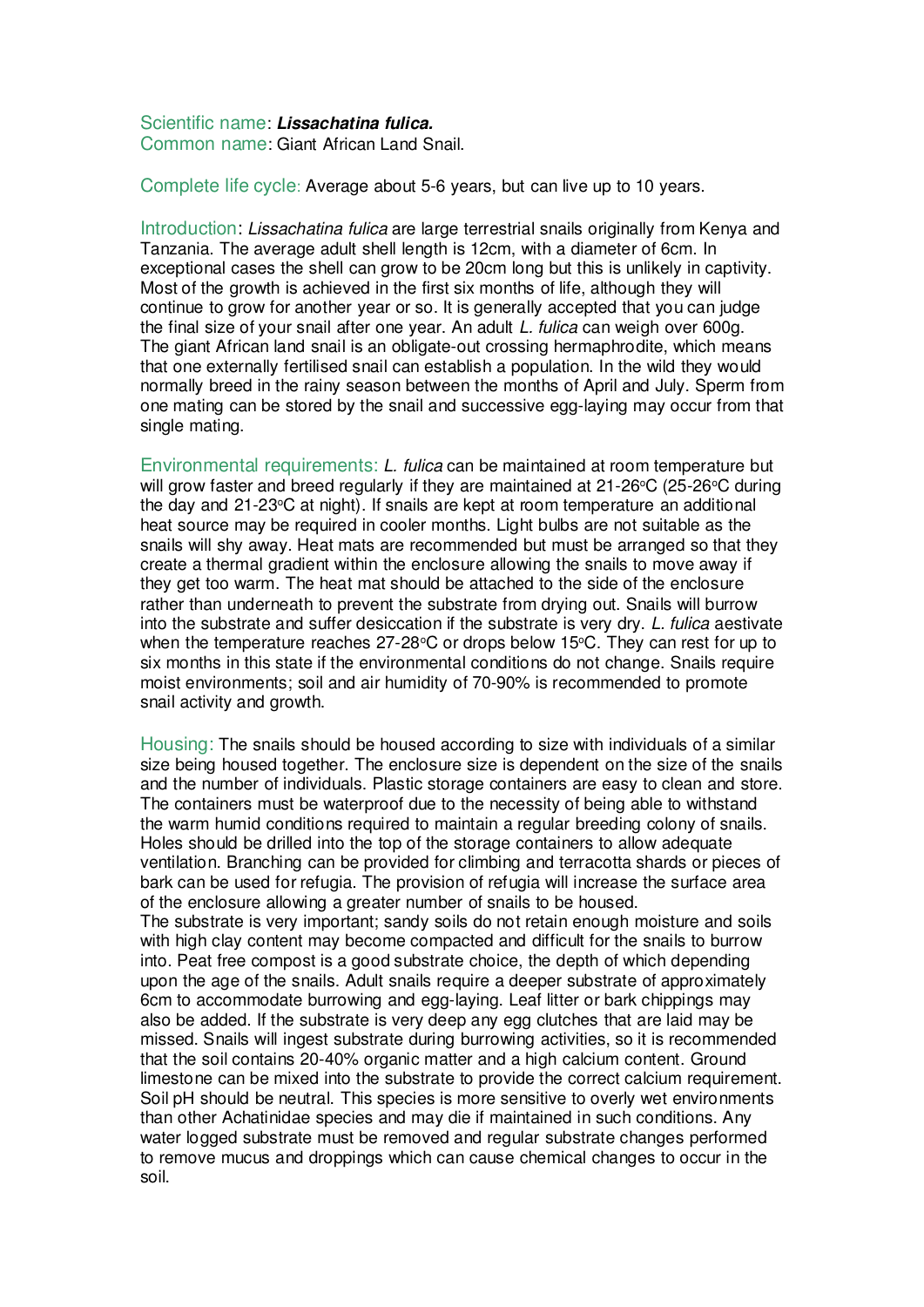Food: L. fulica is an omnivorous species and will consume a variety of fruits and vegetables as well as soil as previously mentioned. Dark leafy greens are an important dietary component as they contain a higher nutritional value than salad leaves such as lettuce. Snails will also take a variety of human foods including bread, biscuits and even meat.

Food should be washed with water before it is given to the snails to remove any toxins or pesticides. One major requirement is calcium (97-98% of a snails' shell is composed of calcium carbonate), so soft chalk or cuttlefish bone should be available at all times. A convenient diet is a mash of rabbit pellets with a little powdered chalk made into a paste with some water. The mash should be changed when it becomes dirty or wet. The snails will require a constant supply of calcium for building their shells. Lack of calcium will result in a thin and fragile shell.

Snails obtain enough water from their food. If a water bowl is provided, ensure that it is not too deep and position a stone in the middle to prevent the snails from drowning. Spray daily so that the substrate is moist and the sides of the enclosures have fine water droplets on the surface.

Care should be taken not to feed a high proportion of spinach and other plants that are high in oxalates. Oxalates can bind with some nutrients (e.g. calcium) and make them inaccessible to the body. This may have ramifications when it comes to the snails' calcium requirement for shell development. As with any animal, a mixed diet is important. Some authors quote feeding *L. fulica* on pasta and rice, these starchy foods have been known to cause water retention through internal blockages and should therefore be avoided.

Egg management: Clutch size varies from 30-90 eggs on average and it has been estimated that a female may be able to produce 1000 eggs per annum. The eggs are cream in colour, roughly spherical and measure 4.5 to 5.5mm in diameter. Clutch size and egg size is thought to be positively related to adult snail size.

L. fulica eggs are easy to hatch and rear. When an egg clutch has been located it should be removed using a spoon or similar object, and placed into a small tank that has been set up as a miniature version of the adult container. Removal of the eggs helps to avoid damage to them and to the young snails as they hatch. This will also improve the hatch rate as the eggs are not disturbed by the digging activities of the adults. Each clutch is put into its own receptacle and covered with a thin layer of peat free compost. The hatchery should be kept humid with food and calcium provided for the hatchlings. Under optimal conditions the hatch rate for L. fulica is approximately 90% taking approximately 14 days to hatch at  $22-25$ °C; the hatchlings measure approximately 4mm in length.

- Leftovers and detritus should be removed on a daily basis and the sides of the enclosure wiped down twice weekly. Substrate changes need to be carried out whenever the substrate becomes slimey or has large amounts of faecal matter.
- The build up of faecal matter is problematic as the snails will ingest faeces. If the snails have parasitic animals in their guts, they will be constantly reingesting them with the faeces increasing their parasitic load which may result in die offs within the snail colony. Tanks must be emptied, disinfected and rinsed thoroughly every month.
- If the snails are not breeding they can be encouraged to do so by increasing the humidity. In captivity L. fulica can be a prolific breeder all year round.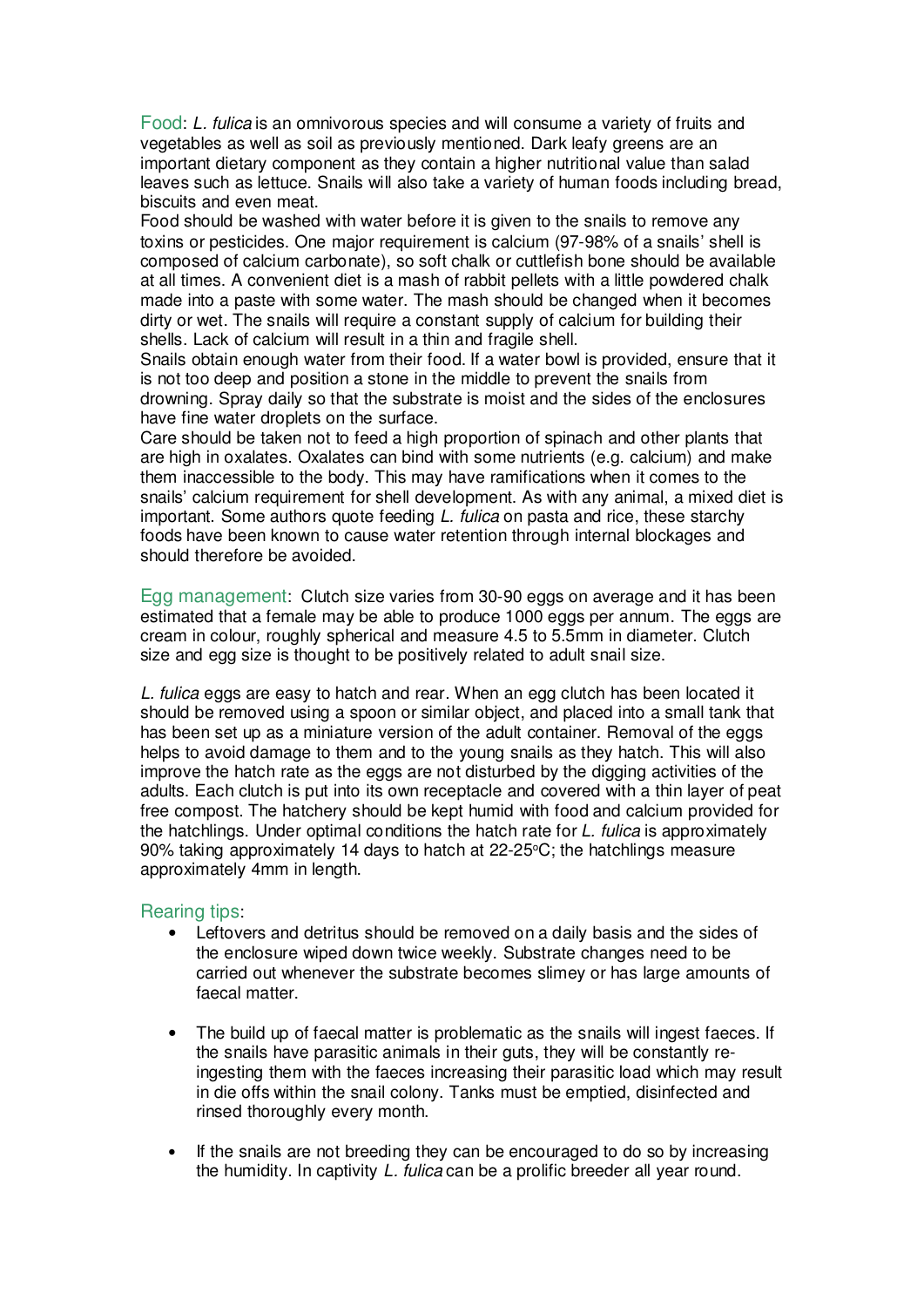- Snails mature at around 5 to 15 months of age, depending on temperature (with cold winter temperatures inducing hibernation and delaying sexual maturity). Snails can begin to lay eggs at 6 months of age and fecundity lasts approximately 400 days.
- Keeping snails on a shallow substrate may discourage egg production, but a deep substrate will require more time to be spent servicing the snails and searching for egg clutches. It is possible to keep breeding snails on a shallow substrate as long as an area of deeper substrate is provided for egg deposition.
- If any snails accidentally hatch in the adult group, split the newly hatched snails into a separate tank as soon as possible.

Health related issues: Snails may become infested with tiny external parasitic mites, but they appear to tolerate these parasites well. A warm wash of the snails should be enough to remove them or at least reduce their numbers.

Human considerations**:** It has recently been reported that there is a risk of catching Eosinophilic meningitis from giant African land snails. Thorough hand washing after working with the snails is enough to eliminate this problem. It is recommended to start the breeding colony from captive bred animals to minimize the risk of having the parasite because it needs an intermediary host.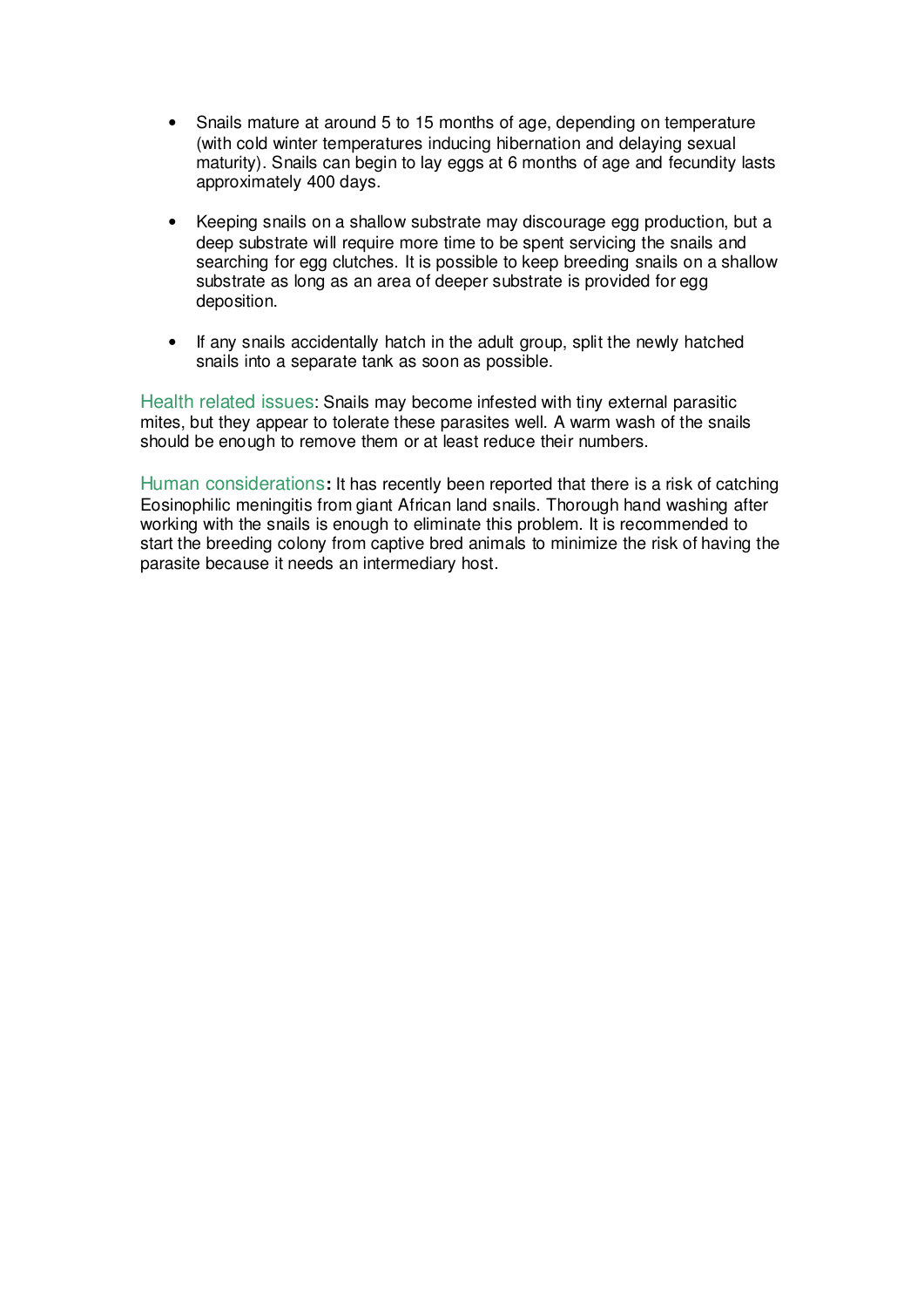## **Crustaceans**

Scientific name: **Armadillidium vulgare.** Common name: Wood-louse.

Complete life cycle: 2-5 years.

Introduction: Armadillidium vulgare will roll itself into a protective ball earning it the name "pill wood-louse". The wood-louse is an isopod, which means "legs that are alike". These crustaceans rarely reach more than 1.5cm in length. They are an excellent live food species as they live a relatively long time, and are easily bred. They are predominantly nocturnal preferring areas of medium humidity. This species is reared parthenogenetically moulting up to 25 times, but reproductive activity is observed only between the  $5<sup>th</sup>$  and  $13<sup>th</sup>$  instars; approximately 18-24 days after emergence. Oniscus asellus and Porcellio scaber may also be maintained using the advice below, but there will be some differences in the environmental requirements, in particular humidity.

Food: This species feeds on decaying plant material, carrion and faeces although they may be browsing on the fungi or bacteria associated with these food types. Periodically, small quantities of tomato, lettuce, potato, mushroom and mini-corn can be offered. For an artificial diet, powdered dried milk can be added once per week or as required depending on the breeding schedule.

Environmental requirements: Temperature should be maintained between 18°C and  $22^{\circ}$ C; a local 60 watt spot lamp providing a hot spot is beneficial. Photoperiod should be kept at 12/12. RH should be maintained at 50-70%, which can be achieved by a daily misting.

Housing: Large populations can be maintained in plastic food containers with tightfitting lids and added ventilation (40cm x 40cm x 40cm). The containers will need to be filled to 10cm in depth with a mix of peat free compost / coir, leaf litter and rotten wood.

Equipment: Plastic food containers. Tweezers. Hand spray gun. Substrate material.

Breeding: Woodlouse nymphs take between 3 months and 2 years to mature, depending on species and environmental parameters. After mating, eggs are transferred to a pouch on the females' underside. The eggs remain there for 3-5 weeks before hatching. Females may produce 1-4 broods per year.

- Always have a number of new breeding and holding containers ready to ensure the continuous development of the culture.
- Introduce 50-100 adults when setting up a new breeding population. Overcrowding will cause low fecundity in high densities of wood-louse. More than 200 adult woodlice can suppress breeding.
- Observe daily and record date of hatching. Provide food immediately after emergence.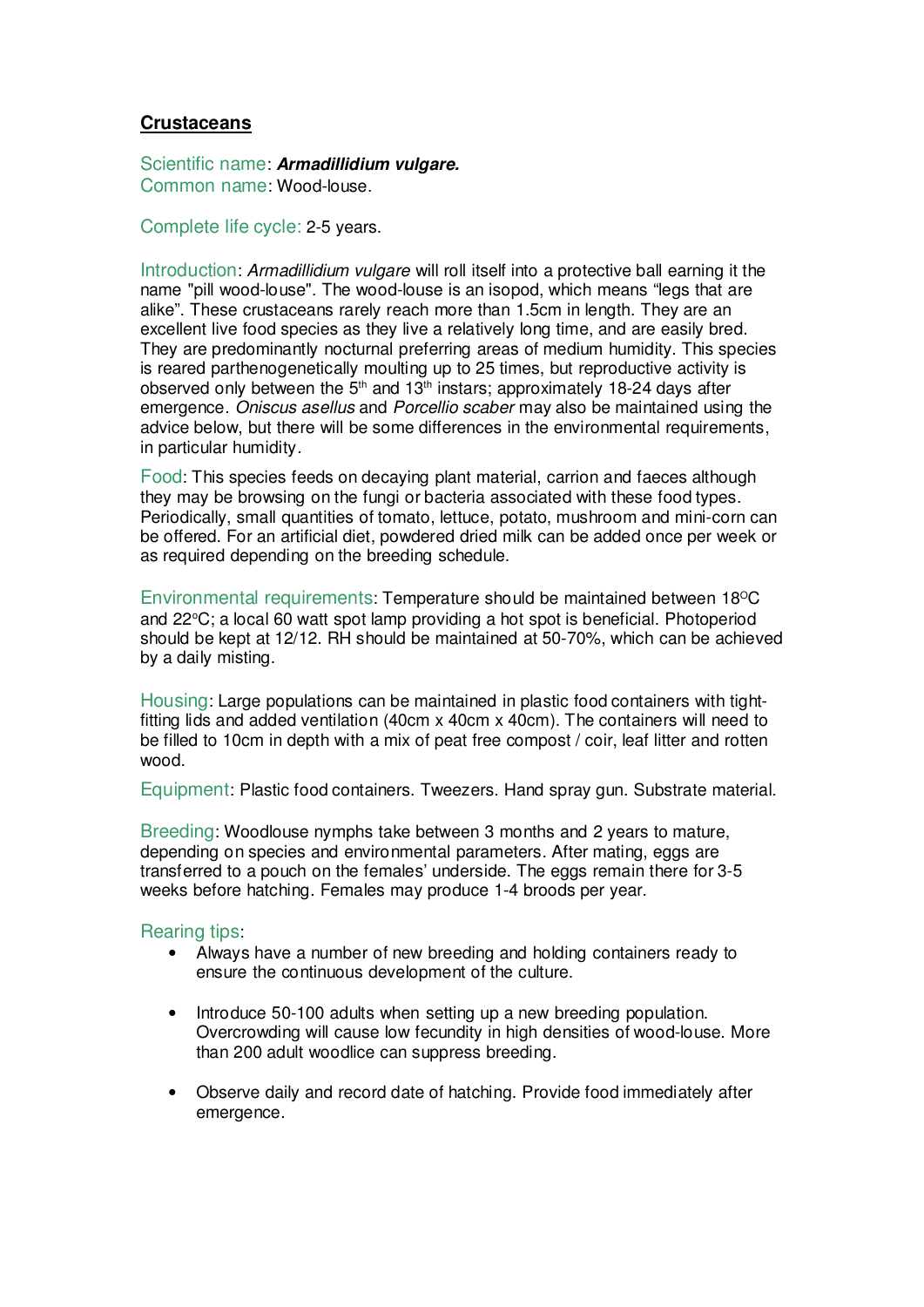- It is recommended to acquire a founder colony which is free from contaminants and properly identified; remember other species will require different techniques and environmental requirements.
- Remove dead specimens straight away and send for analysis periodically to monitor the disease profile of your culture.
- It is recommended that housing is disinfected and substrate replaced on a regular basis.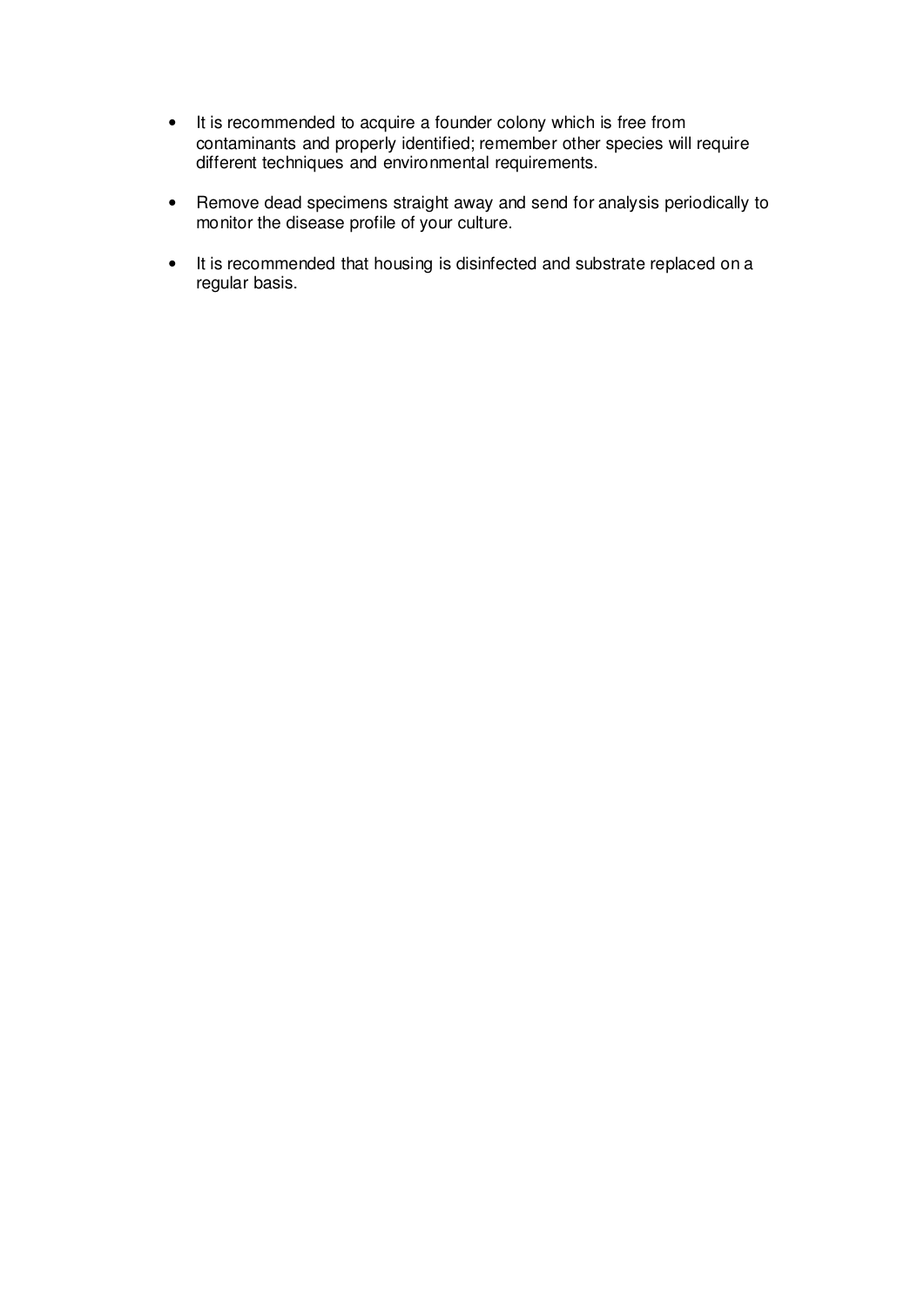# Scientific name: **Artemia salina**.

Common name: Brine Shrimp.

Life cycle**:** From hatching (cysts) to adulthood in 8 days (under ideal conditions survival for several months).

Introduction: Brine shrimp, Artemia salina, is cultured and reared to function as live food for marine fish species. The Artemia larvae, nauplii, (400-500µm) are used as a nutrient for the first larval stage of marine fish and shrimp. Adult Artemia (2cm) are used as an extra food source for various smaller fish and as a main food source for pipefish and seahorses.

The cysts that are commercially available are hatched, cultured to various stages and have their nutritional value improved by enrichment. Medication can be administered to various fish species using *Artemia* larvae enriched with the medicine required.

In nature, biological and physical conditions are responsible for the way in which reproduction will take place. The female can produce fertilized eggs that develop in the womb into free swimming nauplii larvae or diapausing embryos called cysts. When conditions are poor the adult female releases up to 75 cysts per day. The floating cysts are blown ashore where they dry out. When the dried cysts are rehydrated in seawater the embryos resume development.

#### Environmental requirements:

Temperature: At temperatures of between 25-28°C the nauplii will hatch after approximately 24-26 hours. These temperatures are also preferable for adult growth.

Salinity: Although Artemia are excellent osmoregulators and can tolerate high salinities, they prefer a salinity of 30–35%.

Water composition: *Artemia* tolerate a wide range of ionic composition, but the best hatching and rearing results will be obtained in medium that closely approximates seawater.

Oxygen: Heavy aeration or high surface area and a shallow depth usually provide sufficient oxygenation.

pH: The pH of seawater may be influenced by the enrichments which are added. A pH of less than 5 or greater than 10 are usually lethal. A pH of around 8 is best.

Light: A minimum amount of light is necessary for hatching and is also beneficial for adult growth. About 2000 lux with a spectral quality approximating sunlight is adequate.

Housing: The cysts should be placed inside a conical vessel with a tap at the bottom for harvesting. The Artemia are harvested by emptying the contents of the vessel over a sieve with a maximum mesh size of 150µm.

Food**:** The newly hatched Artemia nauplii have a naturally high nutritional value. After approximately 6 hours the Artemia will have used up all of their natural food sources and have to be enriched to improve their nutritional value again. To enrich the Artemia nauplii they are fed with a mixture of live micro-algae (Nannochloropsis oculata, Tetraselmis suecica, Dunaliela tertiolecta and Pheaodactylum tricornutum), flour mixture or DHA Selco. Selco, flour mixture and live algae mixture can also be used as food for adult Artemia.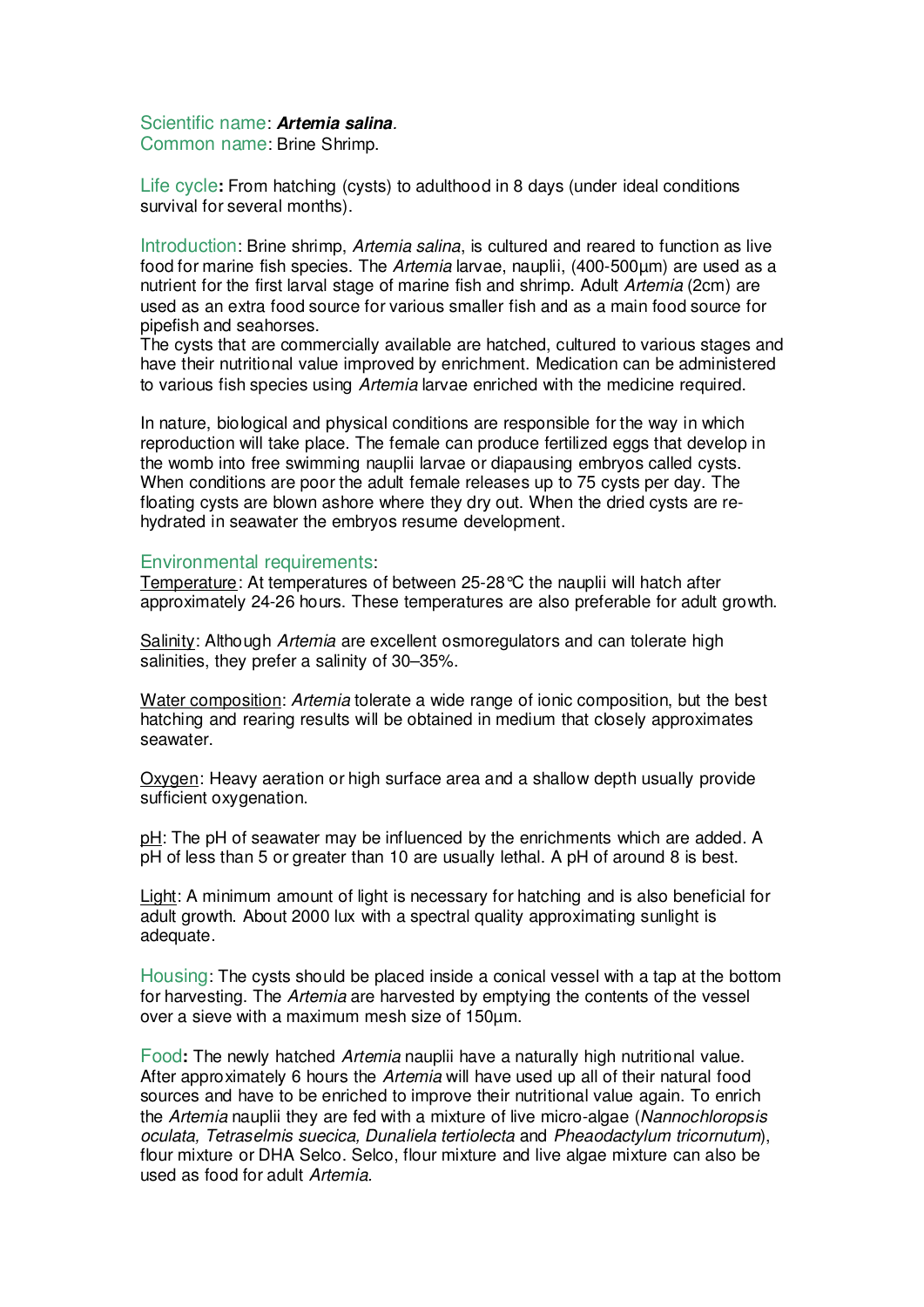Equipment: Conical vessel. Sieve (maximum mesh size 150µm). Artemia cysts. Sea water (34%). Glass tubes with aeration pipes.

Egg management: The cysts should be stored in a dark, dry and cool (4°C) place. Keep out of direct sunlight and use open cans of cysts as soon as possible.

- First hydrate cysts for one hour in fresh water to shorten hatching time.
- Cyst density: 2 to 3 g/l.
- Supply air to the bottom of the vessels for aeration and mixing.
- Use bright light but avoid overheating.
- Before harvesting: draw approximately 300ml sea water off the conical vessel to remove non hatched cysts from the vent.
- When harvesting, concentrate nauplii at the bottom of the tank by turning off the light and aeration.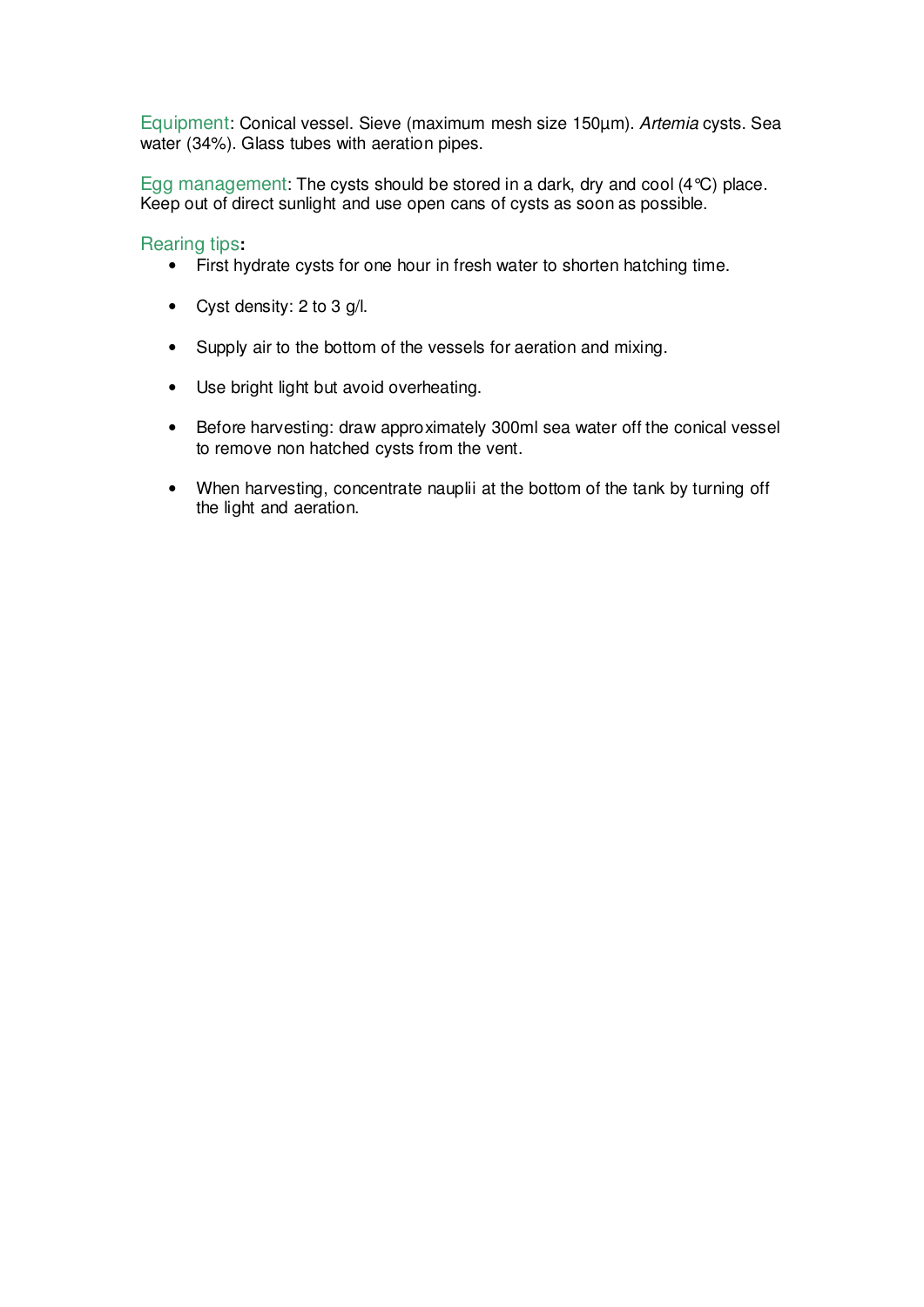#### **Insecta**

Scientific name: **Folsomia candida**. Common name: Springtail.

Complete life cycle**:** 42 days.

Introduction: The springtail is a primitive insect belonging to the order Collembola occurring in soil or associated habitats where decomposing plant matter is found. The crucial element for the successful breeding of this species is managing a high level of humidity. This species is reared parthenogenetically moulting up to 25 times but reproductive activity is observed only between the  $5<sup>th</sup>$  and  $13<sup>th</sup>$  instars; approximately 18-24 days after emergence.

Food: This species feeds on decaying plant material, carrion and faeces although they may be browsing on the fungi or bacteria associated with these food types. For an artificial diet, powdered dried brewers yeast added once per week or as required depending on breeding schedule is the only requirement.

Environmental requirements: Temperature should be maintained between 20°C and  $25^{\circ}$ C. RH should be maintained at  $95%$  (avoid water settling on the surface of the substrate as this will reduce oviposition). Rearing should be carried out in complete darkness or low light levels.

Housing: Large populations can be held in plastic food containers with tight-fitting lids and no ventilation (30cm x 30cm x 20cm). These containers need to be filled to 1cm in depth with the following substrate; 200ml plaster of Paris, 20ml of powdered charcoal and 200ml of distilled/RO water and left to set. This substrate must be moistened periodically to maintain high local humidity. The charcoal is used to absorb waste gases and faeces and will also cause the substrate to become darker in colour, aiding springtail observation.

Equipment: Plastic food containers. Plaster of Paris powder. Powdered charcoal. Brewers yeast powder. Tweezers. Distilled/RO water.

Egg management: Egg pod incubation must be maintained between 20 $\degree$ C to 25 $\degree$ C; this will result in a 12 day approximate incubation period. Adults should be removed from the egg field after oviposition (24-48h) for maximum egg yield.

- Prepare a number of new breeding containers with a 1cm layer of substrate (described above) to ensure the continuous development of the culture.
- Introduce 100-200 reproductively active adults when setting up a new egg field.
- Observe daily and record date of hatching. Provide food immediately after emergence.
- A light dusting of food on the substrate is required only.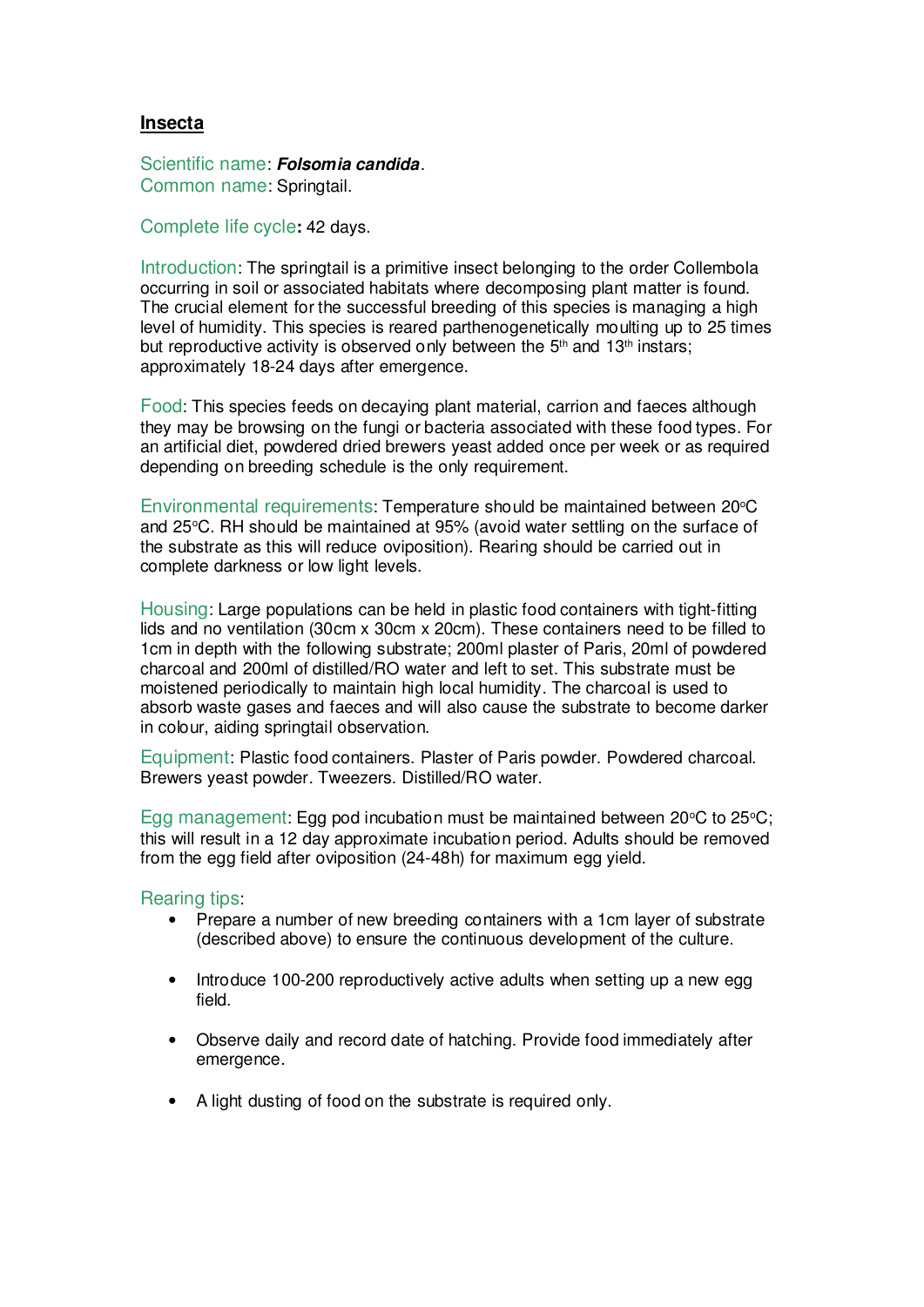- It is recommended to acquire a founder colony which is free from contaminants and properly identified; other species require very different techniques.
- Remove dead specimens immediately and send for analysis periodically to monitor the disease profile of your culture.
- It is recommended that housing is disinfected and substrate replaced regularly.

Health related issues: Mite infestation can be a problem and is usually introduced via the brewers yeast; this can be controlled by heating the yeast to  $50^{\circ}$ C. If a mite presence is observed the culture should be discarded. Too much yeast at 25°C may result in excessive fungal growth, which can be a trapping hazard to springtails. The introduction of food and the density of stock should be closely co-ordinated to eliminate any trapping risk. Overcrowding can also be a problem leading to very low fecundity in high densities of springtails. More than 300 reproductively active springtails per recommended container can suppress oviposition and induce egg cannibalism.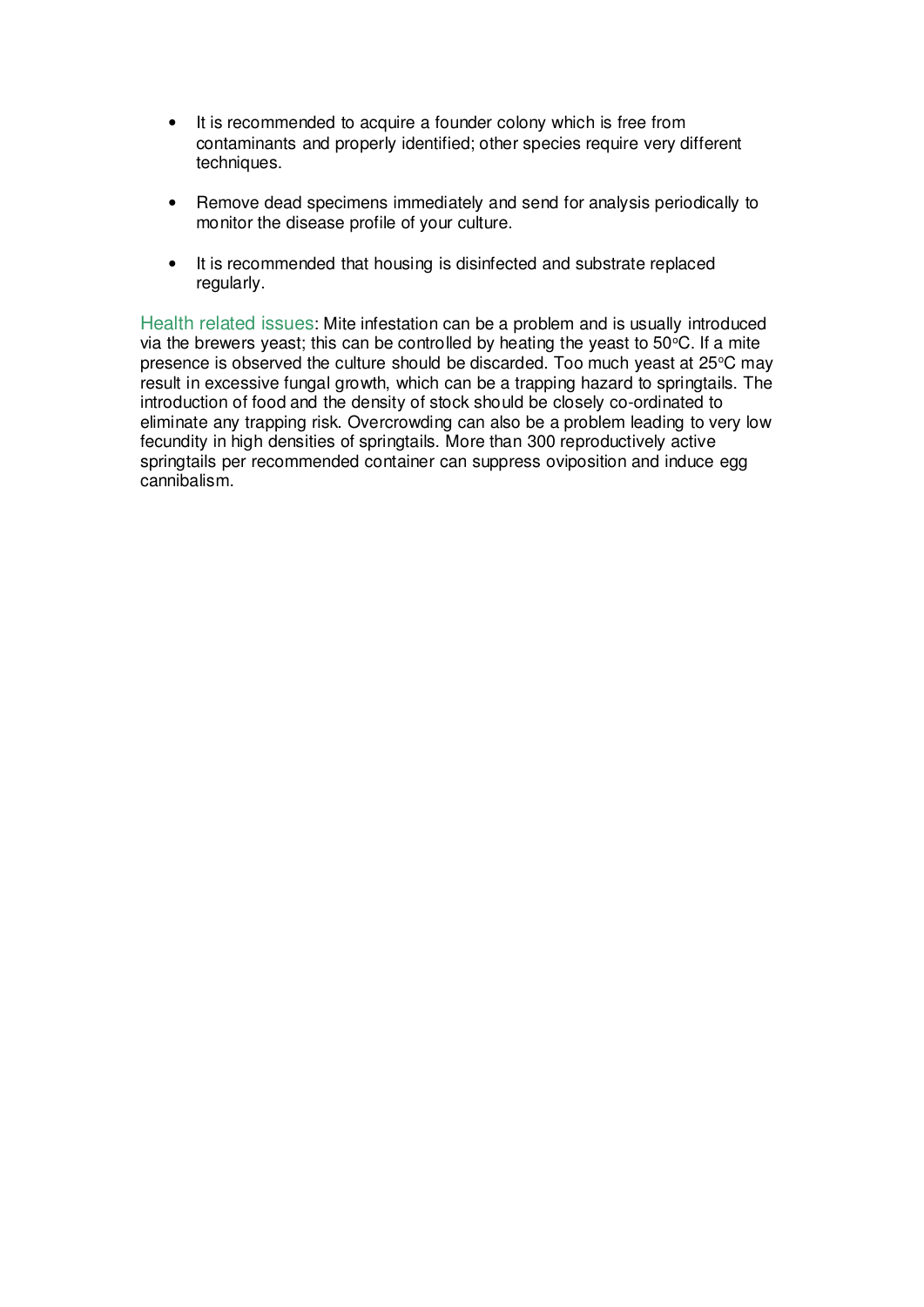Scientific name: **Schistocerca gregaria.** . Common name: Desert Locust.



Complete life cycle:  $3$  months ( $35^{\circ}$ C day,  $25^{\circ}$ C night).

Introduction: This insect is maintained in captivity in large numbers and rearing guidelines have been well documented.

Food: S. gregaria should be fed on greens such as Brassica rather than grass as they are particularly susceptible to disease transmission from other grass feeding Orthoptera. Care should be taken that any food plant material is free from pesticides. Other suitable food items include maize, bran and small amounts of apple and pear.

Environmental requirements: Temperature should be as constant as possible and be maintained at 35 $\degree$ C during the day with a drop down to 25 $\degree$ C at night. RH should be as low as possible and is not required for this insect. Photoperiod 12:12. 60 watt bulbs can be used to maintain local cage heating. Egg pod incubation must be maintained as close to 28°C as possible.

Housing: Commercial type breeding units can be purchased but are often too small and used only for storage. Units for rearing/breeding should be at least  $1\text{m}^3$  and constructed of a wooden or metal framework. If the requirement is to supply in excess of 500 locusts per week, then 10 to 12 of these units will be needed. Solid wood or metal is recommended for the flooring and lid, with metal mesh for the sides and a sliding Perspex front for access. The floor can be provided with a mesh cover tray so that frass will automatically fall through for ease of daily maintenance. Access should be via the front and side for daily cleaning and the entire lid should be removable for more intensive duties. A smaller receptacle for egg deposition should be provided that is transferable to a reptile or avian incubator.

Equipment: Personal protection equipment (e.g. non-powdered disposable gloves, face masks and eye protectors). Vacuum cleaner. Fine builders' sand. 125mm high transparent plastic pots for egg-pod oviposition. Transparent plastic bags. Incubator.

Egg management: Plastic pots with moist soft compacted sand must be provided for oviposition in units housing sexually mature adults. Egg pot removal, replacement and relocation to an incubator (28 $\degree$ C) in a closed plastic bag 3 times per week is essential. Date-label egg-pots to ensure good incubator management.

- Remove uneaten food daily and provide daily access to fresh food with no exceptions.
- Remove dead specimens straight away and send for analysis periodically to monitor the disease profile of your culture.
- Maximum of 500 insects per housing unit 150 for sexually mature adults to ensure maximum oviposition
- Discard failed and used egg-pots regularly.
- Use a vacuum cleaner with a slit nozzle head to prevent insects being sucked up during cleaning.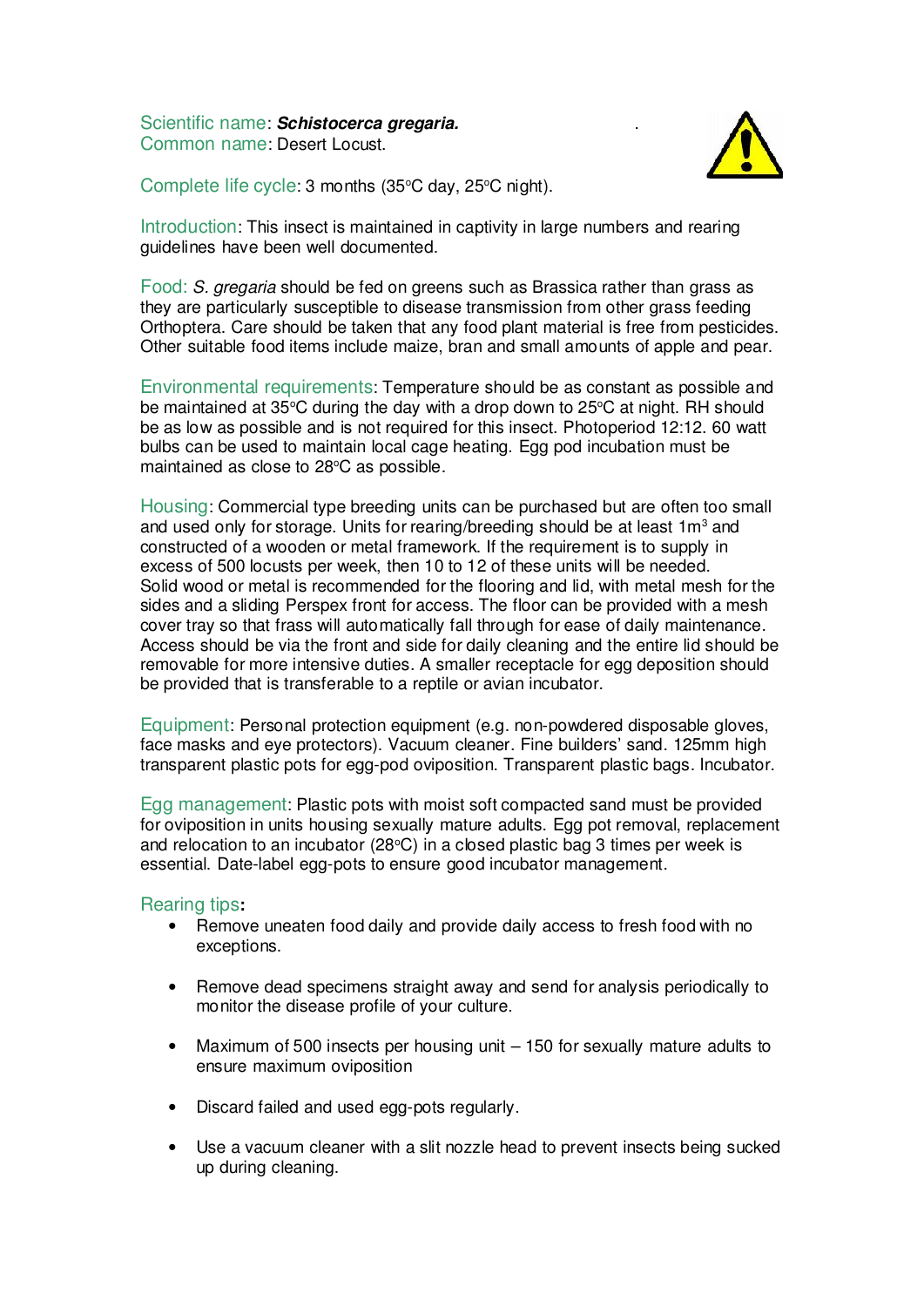Scientific name: **Locusta migratoria.** Common name: Asiatic or Migratory Locust.



Complete life cycle: 5 weeks (30°C). Eggs 11 days; larvae 20 days; start of oviposition 7 days after final moult.

Introduction: Reared in captivity in large numbers; rearing guidelines for this species are well documented.

Food: Fresh food should be provided daily in the form of wheat shoots (minimum 3g per imago per day), lettuce and small amounts of apple and carrot. Grass is unsuitable as a food source as this species is particularly susceptible to disease transmission from other grass feeding Orthoptera. Care should be taken that any food plant material is free from pesticides and washed before use. It is also recommended to provide a dry mixture that consists of bran, rolled oats, sublimated milk, fish food (Gammarus sp.) or dog/cat pellets and brewer's yeast.

Environmental requirements: Temperature should be kept as constant as possible with the breeding room being maintained at  $30^{\circ}$ C both day and night. One 75 watt incandescent lamp must be used to maintain local cage heating at  $40-45^{\circ}$ C or higher. Recommended photoperiod for mass production is 24 hours of light. RH should be as low as possible and is not required for this insect. Egg pod incubation should be maintained at  $30^{\circ}$ C.

Housing: Units for mass rearing/breeding should be 50cm x 45cm x 50cm in dimension and constructed out of a wooden or metal framework. Solid plywood or metal are the recommended materials to be used for the flooring and lid, with metal mesh for the sides (including hinged access hatches) and a sliding Perspex front. The floor can be provided with a mesh cover tray so that frass will automatically fall through for ease of daily cleaning. Access should be via the front and sides for daily maintenance and the entire lid should be removable for more intensive duties. A receptacle for egg deposition should be provided that is transferable to a reptile or avian incubator.

Equipment: Personal protection equipment (e.g. non-powdered disposable gloves, face masks and eye protectors). Vacuum cleaner. Peat free compost or coir. Builders' sand. 125mm high transparent plastic pots for egg-pod oviposition. Dry food mixture receptacle (e.g. Petri dish). Transparent plastic bags. Incubator.

Egg management: Plastic pots with moist compacted coir and sand mix must be provided for oviposition in units housing sexually mature adults. Egg pot removal, replacement and relocation to an incubator  $(30^{\circ}C)$  in a closed plastic bag 3 times per week is essential. Always date-label egg-pots to ensure population control and good incubator management.

- Remove uneaten food daily and provide daily access to fresh food with no exceptions.
- Remove dead specimens straight away and send for analysis periodically to monitor the disease profile of your culture.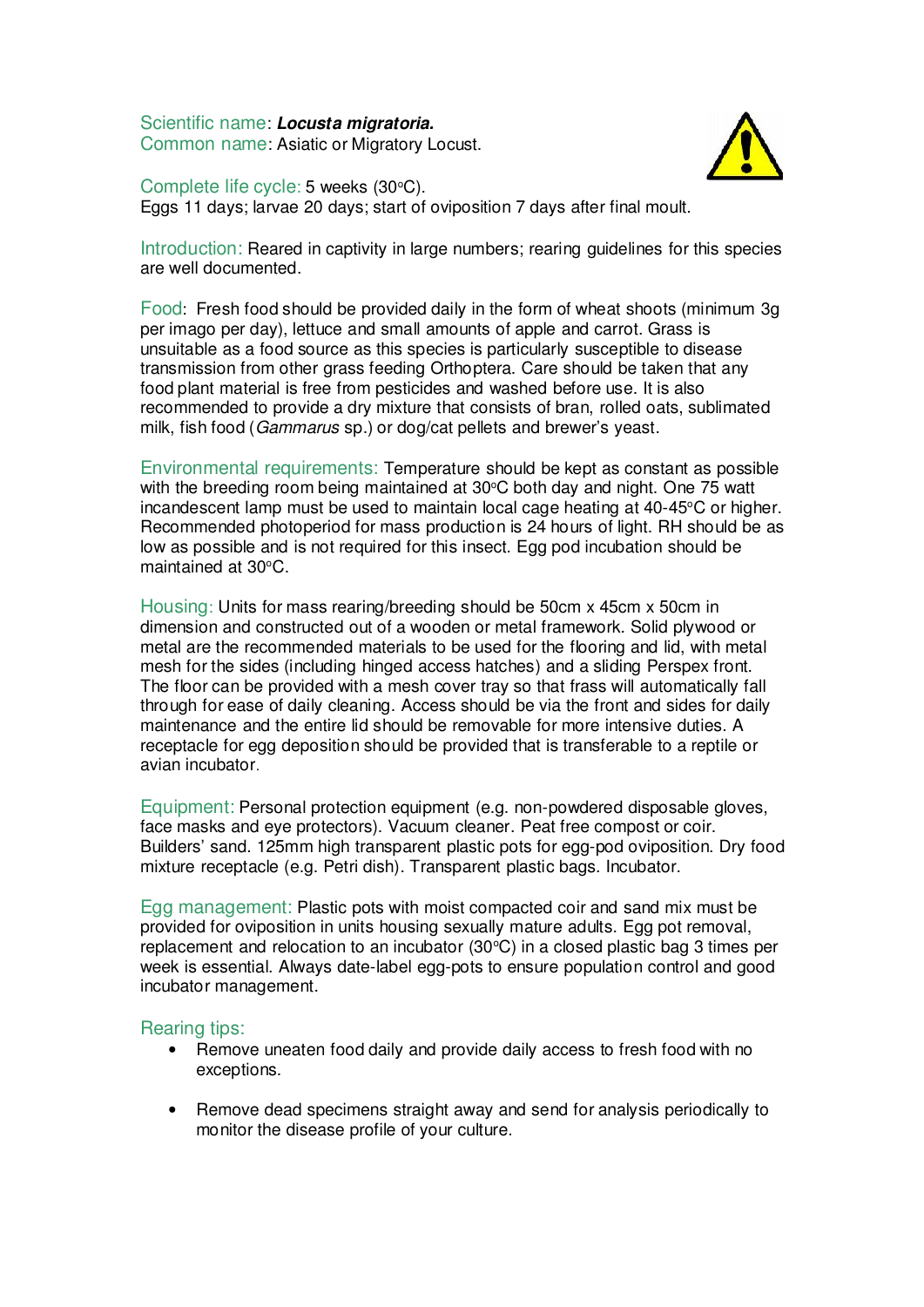- Maximum of 400 sexually mature adults (200 pairs) per housing unit to ensure maximum oviposition.
- Discard failed and used egg-pots regularly.
- Use a vacuum cleaner with a slit nozzle head to prevent insects being sucked up during cleaning.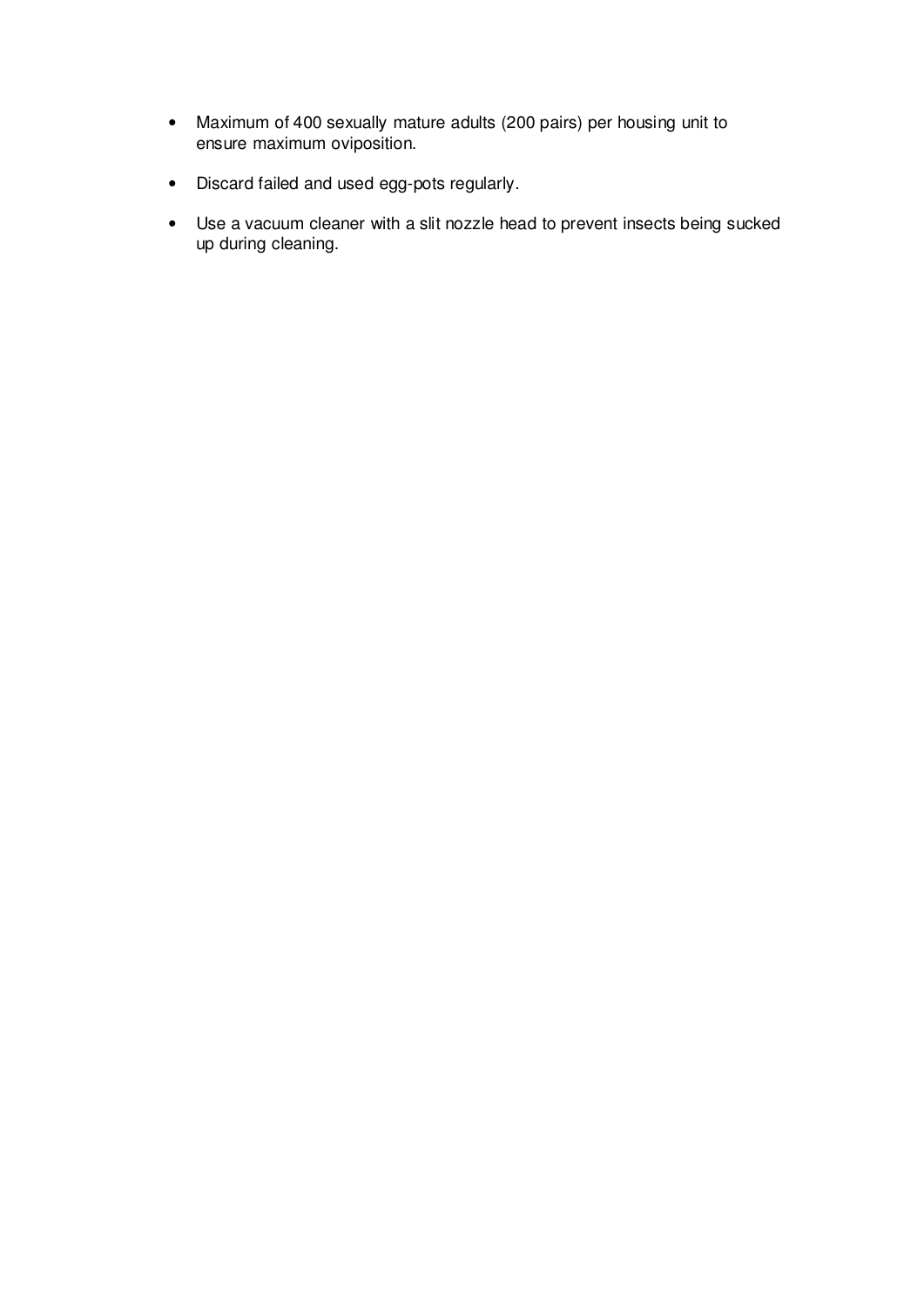Scientific name: **Gryllus bimaculatus**. Common name: Mediterranean Field Cricket.



Complete life cycle**:** 3 months.

Introduction: The Mediterranean field cricket, Gryllus bimaculatus, occurs around the Mediterranean and North African region as its name suggests. They are presently reared in captivity in large numbers primarily as food for predatory invertebrates, birds, mammals and herptiles.

Food: Most food types will be eaten, but it is important to use food of high nutritional quality as always. A dry tortoise pellet together with moisture in the form of carrot and orange has shown excellent breeding results. Although protein levels are higher, some institutions use a fine trout pellet to good effect. Fresh greens including such plants as the dandelion Taraxacum sp. and plantain Plantago sp. should be offered on a daily basis if available. Brassicas can also be provided in smaller quantities. It is important to remember not to feed excessive calcium to rearer crickets as this can interfere with ecdysis. High calcium loading or dusting should only be utilised immediately prior to use on feeder crickets. A Petri dish containing clean water soaked into cotton wool is also recommended.

Environmental requirements: A recommended temperature range is  $30^{\circ}$ C with a hotspot of 35 $\degree$ C during the day dropping to around 20-25 $\degree$ C at night. Photoperiod 12:12. 60W or 100W spot bulbs can be used to maintain local cage parameters. Relative humidity is around the 40-50% mark, although the oviposition site will be a lot more humid due to it containing damp sandy soil.

Housing: Commercial breeding units can be purchased, although any smooth sided plastic box or bin that is not too deep will be adequate. They are not able to jump or fly very great distances. Oblong tubs of 60cm x 40cm x 40cm deep have been used successfully. A clip-on lid can have the middle cut out so that the box is almost completely open thus allowing the lamp to hang down into the tub; but the lip around the edge prevents crickets from climbing out. Older tubs that have become scratched in some way offer better grip for potential escapees. These tubs are sufficient to house approx 1000 adult crickets maximum.

Equipment: Personal protection equipment (e.g. non-powdered disposable gloves, face masks and eye protectors). Plastic pots. Incubator. Cardboard egg boxes or trays. Clean sand and soil/coir.

Egg management: It is recommended to use circular plastic pots no deeper than 7cm and 10cm in diameter filled to the brim with a 1:1 mix of coir and sand. This mixture should be sprayed with water until it is damp all the way through, but not so that there is standing water on the surface. Remember this will dry out quite a bit during the day. The pot should be positioned so as to give maximum access for the female crickets and not next to any food source to avoid contamination of the egg field. The pots should be changed on a daily basis and placed in the incubator, with a lid on, at  $30^{\circ}$ C for 7 days. On the 6<sup>th</sup> day of incubation, removal of the egg container lid is recommended to allow the medium to dry slightly and the hatching crickets to escape into a suitable container.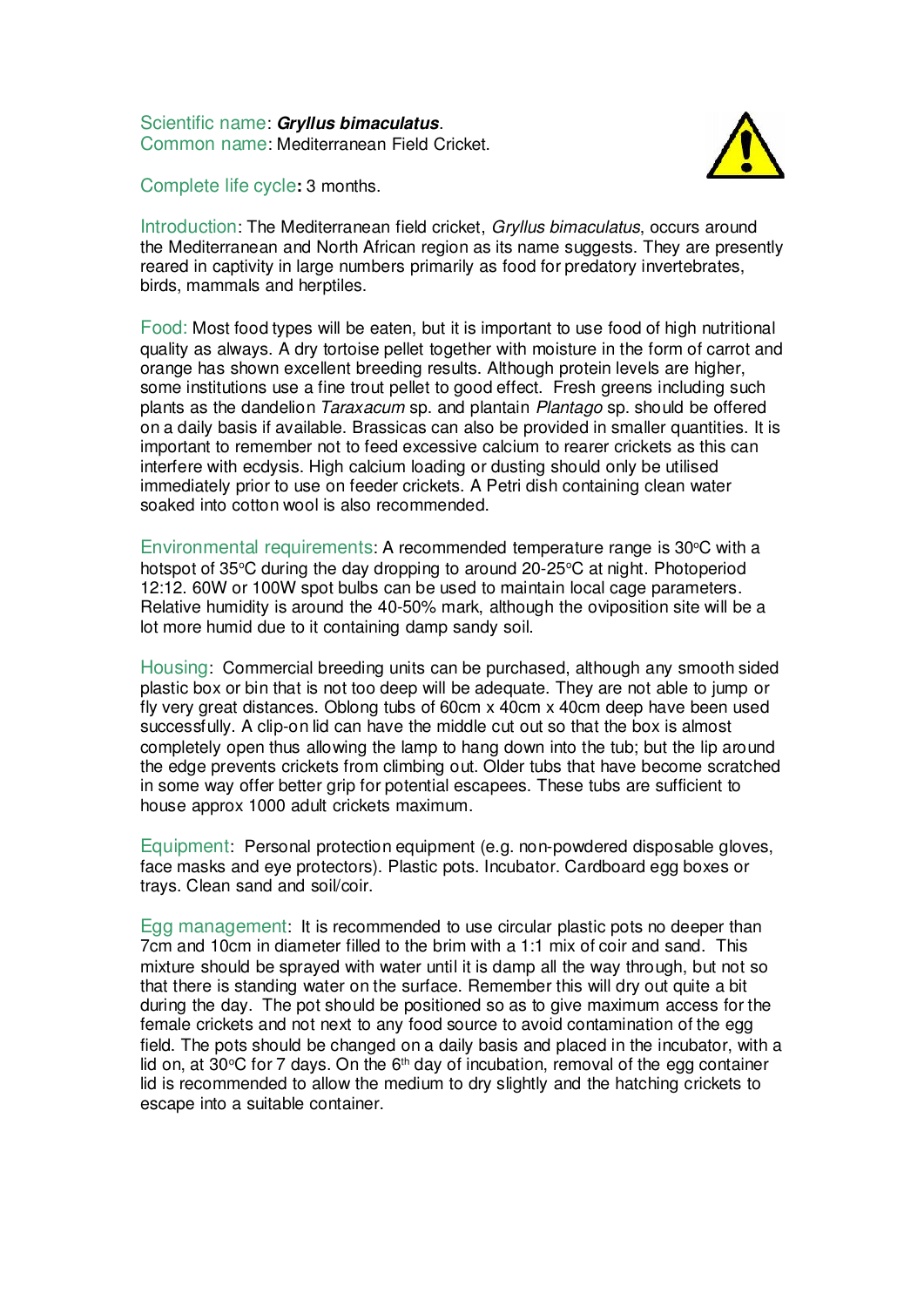- Remove uneaten food daily and provide daily access to fresh food with no exceptions.
- Maximum of 1000 adult insects per container (60cm x 40cm x 40cm).
- Provide crickets with cardboard egg trays or boxes to maximise the surface area available.
- Refresh your breeding colony weekly with young adult crickets (particularly females). Adults will only live for a few weeks. Ensure that your breeding colony does not contain many sub-adult crickets as this will significantly reduce the quantity of eggs produced.
- It is recommended that housing tubs are cleaned at least every other day to remove old food and dead animals. This will also help to avoid disease problems and keep the smell down. Tubs should be thoroughly washed, disinfected, rinsed and dried each time.
- Remove dead specimens straight away and send for analysis periodically to monitor the disease profile of your culture.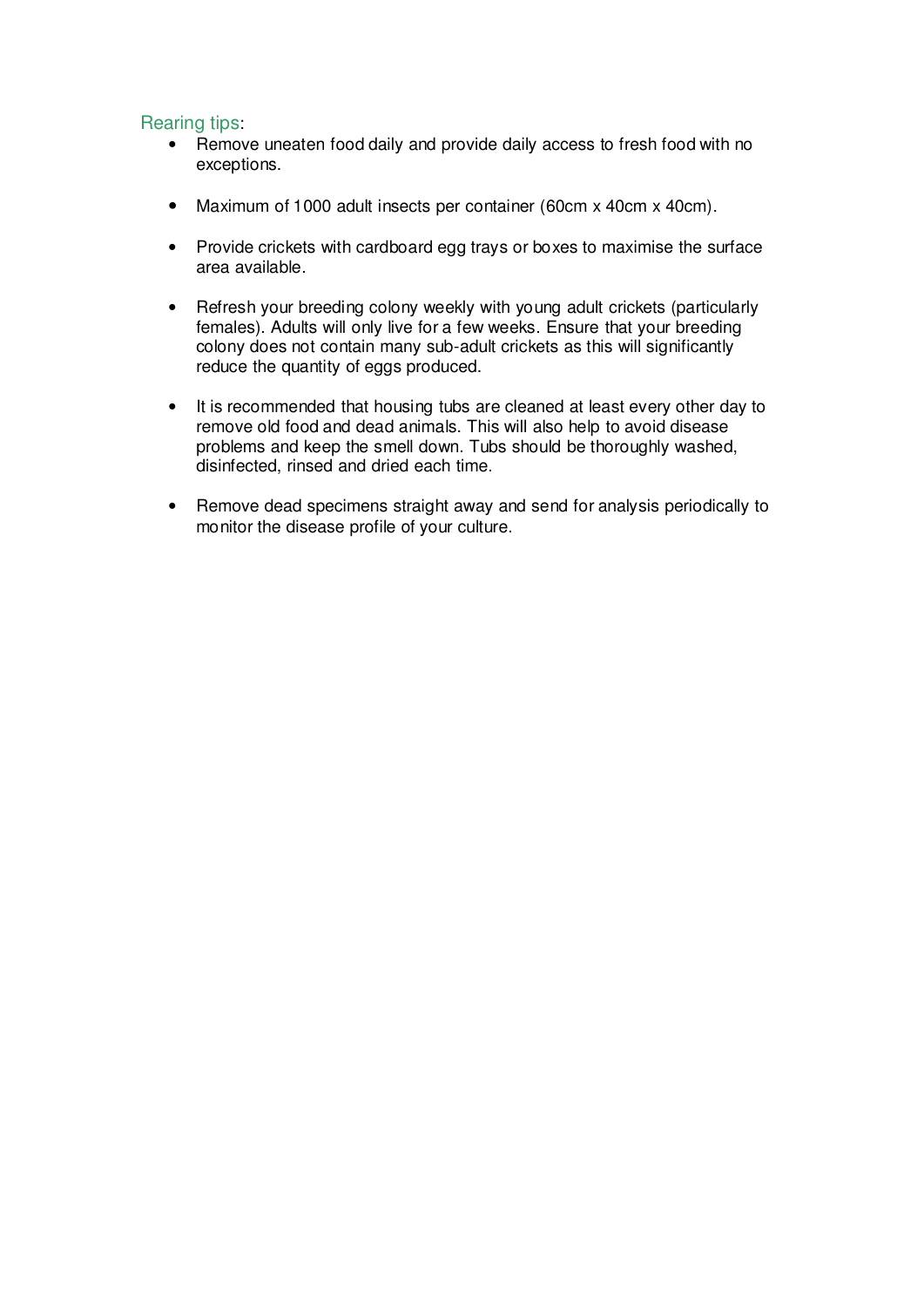Scientific name: **Acheta domesticus**. Common name: House Cricket.



Complete life cycle: 2 months (28<sup>o</sup>C day, 25<sup>o</sup>C night). Eggs: 7-10 days Hatchling to adult: 45-48 days. 7 instars. Adult: 30-40 days. First eggs: after 1 week. Each female will lay 50-100 eggs.

Introduction: The house cricket is native to south-western Asia, but has been widely distributed by man. Acheta domesticus is a species that is presently reared in captivity in large numbers primarily as food for predatory invertebrates, birds, mammals and herptiles. Obtaining a reliable supply of these insects can be difficult, especially if one requires a constant supply of newly hatched 1<sup>st</sup> instar crickets.

Food: Requirements as for Gryllus bimaculatus.

Environmental requirements: Temperature should be as constant as possible and be maintained at 28 $\degree$ C during the day with a drop down to 25 $\degree$ C at night. 60W or 100W spot bulbs can be used to maintain local cage parameters. Relative humidity should be around the 40-50% mark, although the oviposition site will be a lot more humid due to it containing damp sandy soil. Photoperiod 12:12.

Housing: Requirements as per Gryllus bimaculatus.

Equipment: Personal protection equipment (e.g. non-powdered disposable gloves, face masks and eye protectors). Plastic pots. Incubator. Cardboard egg boxes or trays. Clean sand and soil/coir.

Egg management: Requirements as for Gryllus bimaculatus.

- Remove uneaten food daily and provide daily access to fresh food with no exceptions.
- Maximum of 1000 adult insects per container (60cm x 40cm x 40cm).
- Provide crickets with cardboard egg trays or boxes to maximise the surface area available.
- Refresh your breeding colony weekly with young adult crickets (particularly females). Adults will only live for a few weeks. Ensure that your breeding colony does not contain many sub-adult crickets as this will significantly reduce the quantity of eggs produced.
- It is recommended that housing tubs are cleaned at least every other day to remove old food and dead animals. This will also help to avoid disease problems and keep the smell down. Tubs should be thoroughly washed, disinfected, rinsed and dried each time. Discard failed and used egg-pods regularly.
- Remove dead specimens straight away and send for analysis periodically to monitor the disease profile of your culture.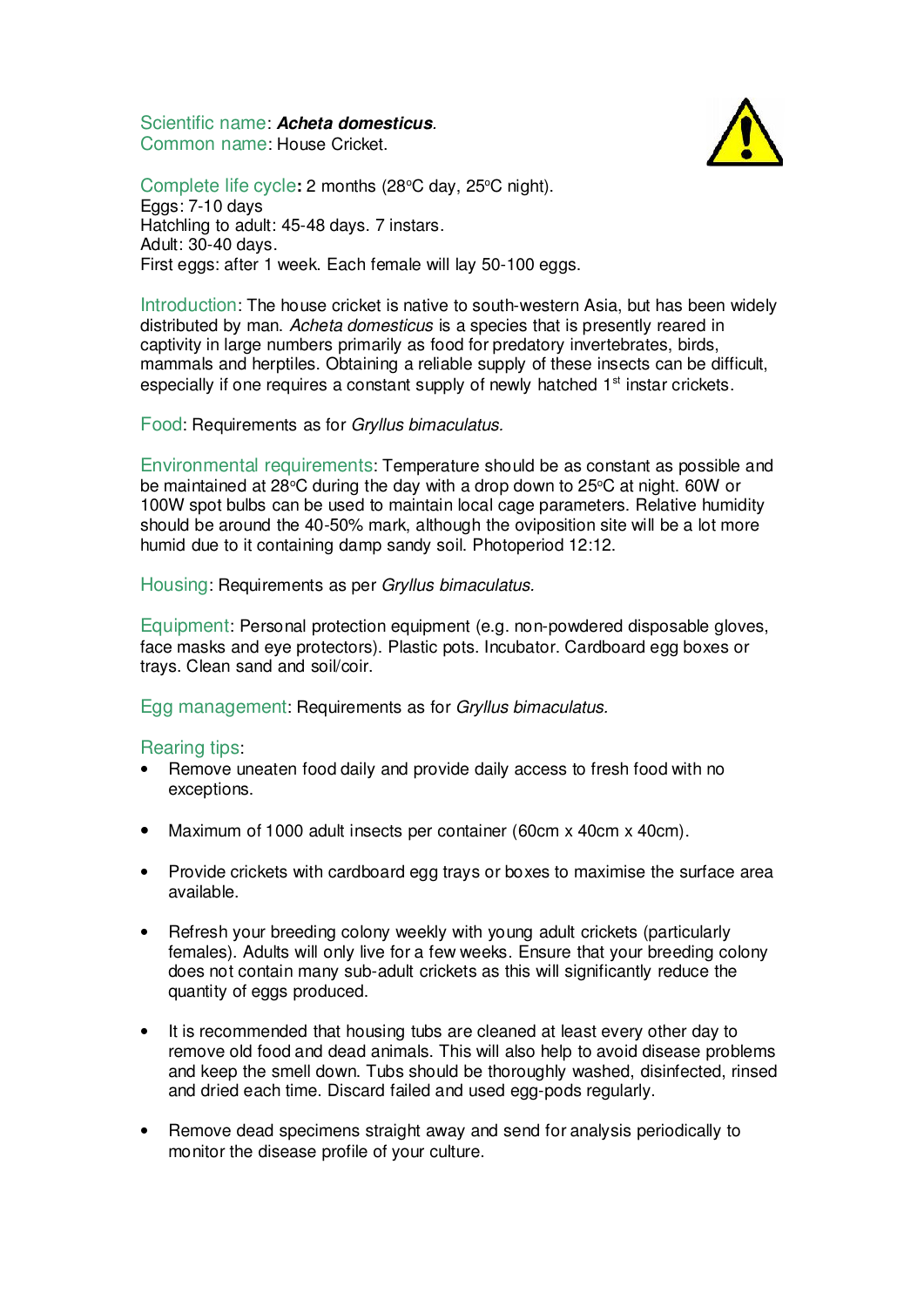Scientific name: **Gryllus assimilis**. Common name: Jamaican Field Cricket.



Complete life cycle: 4 to 5 weeks at 30<sup>o</sup>C for newly hatched nymphs to develop into adults. At  $26^{\circ}$ C the development time is about 9 weeks. Incubation of eggs is approximately  $8$  days at  $30^{\circ}$ C.

Introduction: From 1915 until 1957, many species of North American Gryllus were generally classified as Gryllus assimilis; it is therefore possible that collections may hold similar species that have been wrongly identified. All individuals are longwinged. It is successfully reared in captivity in large numbers and has a rapid development time and so is an especially appropriate live food species.

Food: G. assimilis is an omnivorous cricket that requires a high protein element in its diet. This can be provided in the form of trout pellets or ground dry dog or cat food (use brands with less than 12% fat). Fresh food such as carrot, apple and orange should be made available on a daily basis. Brassicas can be provided in small quantities. It is important to remember not to feed excessive calcium to rearer crickets as this can interfere with ecdysis. High calcium loading or dusting should only be utilised immediately prior to use on feeder crickets. A Petri dish containing clean water soaked into cotton wool is also recommended.

Environmental requirements: Temperature should be as constant as possible and be maintained at  $28-30^{\circ}$ C. A 60W bulb can be used to provide local temperature requirements. Relative humidity must be as low as possible, although a light spraying once daily is recommended for the nymphs. Photoperiod 12:12.

Housing: Large plastic boxes 40cm x 70cm x 40cm can be used to house the adults. Height is as important as floor space. The boxes need to be well ventilated (two sides provided with fine meshed holes). If the container is not deep enough to prevent crickets from jumping out, cover the container with a lid (also with meshed holes for good ventilation). If the sides of the box are not smooth, it may be necessary to add a stripe of Vaseline or similar substance along the inside upper section of the box to prevent escapees. Wood shavings (a depth of 1.5-2cm) may be used to line the base of the box. Nymphs can be reared in smaller versions of the adult housing boxes. When they are about 1cm long they can be transferred to the adult size containers.

Equipment: Personal protection equipment (e.g. non-powdered disposable gloves face masks and eye protectors). Plastic housing boxes. Plastic pots for egg oviposition. Hand spray gun. Incubator. Cardboard egg boxes or trays. Clean sand and soil/coir. Wood shavings.

Egg management: It is recommended to use circular plastic pots no deeper than 7cm and 10cm in diameter filled to the brim with a 1:1 mix of coir and sand. This mixture should be sprayed with water until it is damp all the way through, but not so that there is standing water on the surface. Remember this will dry out quite a bit during the day. The pot should be positioned so as to give maximum access for the female crickets and not next to any food source to avoid contamination of the egg field. The pots should be changed on a daily basis and placed in the incubator, with a lid on, at 30 $\degree$ C for 8 days. On the  $7<sup>th</sup>$  day of incubation, removal of the egg container lid is recommended to allow the medium to dry slightly and the hatching crickets to escape into a suitable container.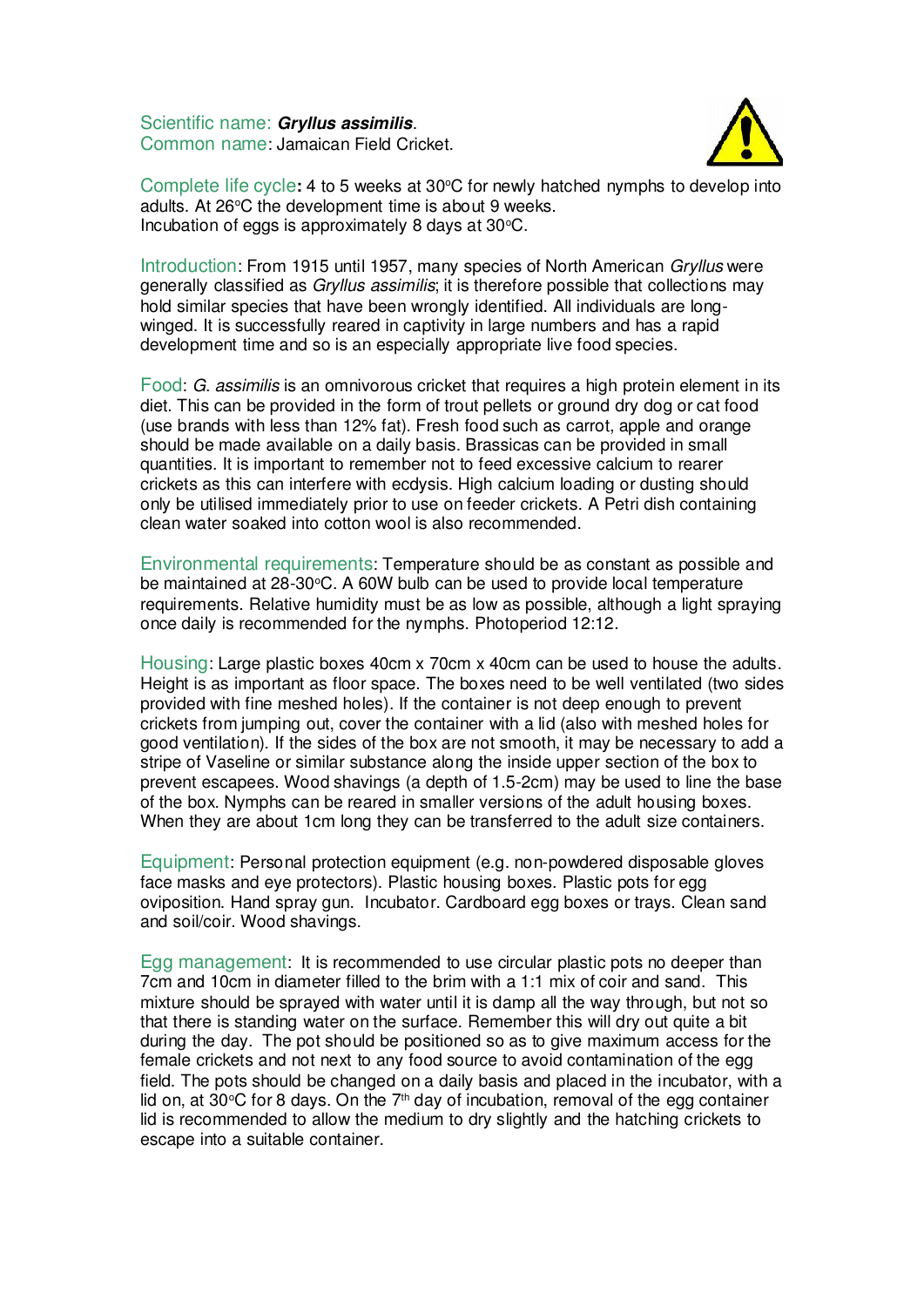## Rearing tips:

- Remove uneaten food daily and provide daily access to fresh food with no exceptions.
- Maximum of 200-300 crickets per housing box of 40cm x 70cm x 40cm to ensure maximum oviposition.
- Crickets need more rearing space than most other insects. Over crowding is stressful and leads to premature death. It is important to provide vertically arranged cardboard egg trays or paper towel roll cores inside the box to increase surface area.
- Refresh your breeding colony weekly with young adult crickets (particularly females). Adults will only live for a few weeks. Ensure that your breeding colony does not contain many sub-adult crickets as this will significantly reduce the quantity of eggs produced.
- Discard failed and used egg-pods regularly.
- It is recommended that housing tubs are cleaned at least every other day to remove old food and dead animals. This will also help to avoid disease problems and keep the smell down. Tubs should be thoroughly washed, disinfected, rinsed and dried each time.
- Remove dead specimens straight away and send for analysis periodically to monitor the disease profile of your culture.
- **Gryllodes supplicans**, the tropical house cricket, can also be bred using the above method, but be aware that this species can become a pest in well heated premises.

Health related issues: Recently many *G.assimilis* cultures have suffered from viral diseases in European collections. Protozoans have also been found in cricket cultures. Please refer to a veterinarian or invertebrate pathologist for further advice. Bacterial infections can occur and the maintenance of low humidity and the reduction of overpopulation stress are crucial in the control of bacterial outbreaks.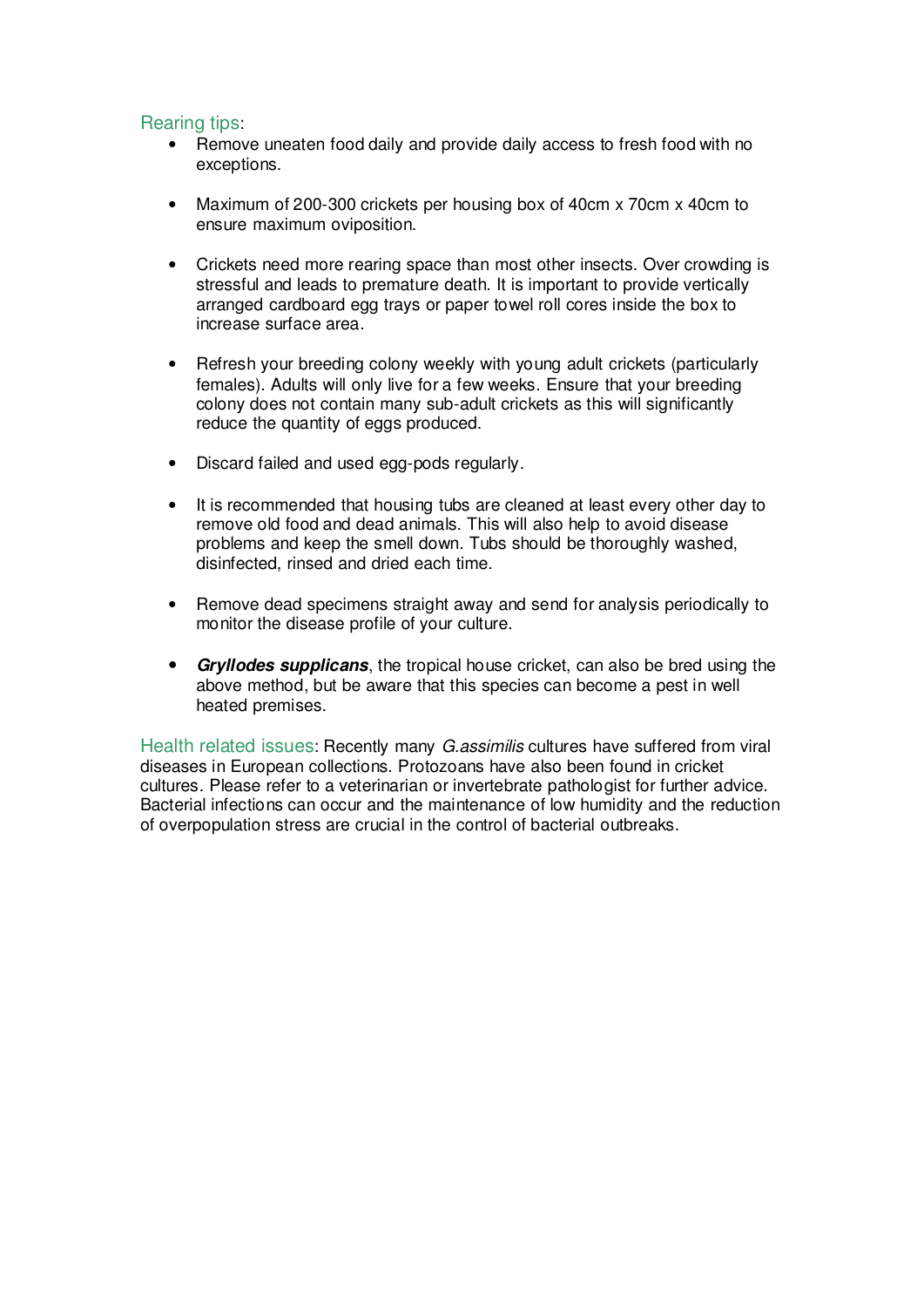Scientific name: **Medauroidea extradentata** (synonym: **Baculum extradentatum**). Common name: Annam Stick Insect.

Life cycle: Egg incubation takes between1.5-3 months. Nymphs mature in 4 to 6 months and the adult lifespan is 4-6 months.

Introduction: Distributed throughout Vietnam these medium sized phasmids have been bred in Europe for many years. In many stocks the males died out and they are now bred as a parthenogenetic culture. A very easy species to rear, especially at average room temperature.

Food: Suitable food plants include the fresh leaves of bramble Rubus sp., rose Rosa sp., oak Quercus sp. and hawthorn Crataegus sp. Ensure that the food is free from pesticides and wash before use.

Environmental requirements: This species should be maintained at a comfortable room temperature of between 22-24ºC. The temperature should be allowed to drop several degrees at night time (no less than 19°C). They should be kept at a low humidity, so well ventilated housing is recommended. Mist with purified water twice daily. Photoperiod 12:12, with normal room lighting.

Housing: An enclosure that is 50-60cm tall will enable the phasmids to develop properly. Good ventilation can be achieved by 2 meshed holes diagonally situated on opposite sides of the unit. Access to the unit is via a transparent front door for easy daily service (avoid a sliding door due to the risk of injury to the insects whilst opening and closing). The floor should be covered with a thin layer of paper towels.

Equipment: A housing unit. Secateurs. Gardening gloves (if collecting bramble). Plastic box for egg incubation. Jars to insert the food plant branches. Cotton wool. Paper towels to cover the base of the unit. Fine water sprayer filled with purified water.

Egg management: Eggs are catapulted by the female stick insects and drop onto the enclosure floor. Small plastic boxes (15cm x 10cm x 7cm) for egg incubation are required. The boxes are usually air-tight, so at least 2 small ventilation holes measuring 4cm in diameter are necessary (it is possible to make holes in the lid). Eggs should be positioned on top of moist sand, peat free compost (or mix of both), or vermiculite or coir. Provide the eggs with a light misting of water once a week (avoid extra watering). Egg incubation must be maintained at 20-24ºC.

- The base of the food plant should be placed in a jar of water. The water should be changed regularly to keep the food fresh for a number of days.
- Plug the top of the jar (e.g. with cotton wool) to prevent the phasmids from drowning in the water.
- Ensure that the food plant is only given a light misting as small larvae can drown in big water droplets.
- Avoid overcrowding they require space for moulting.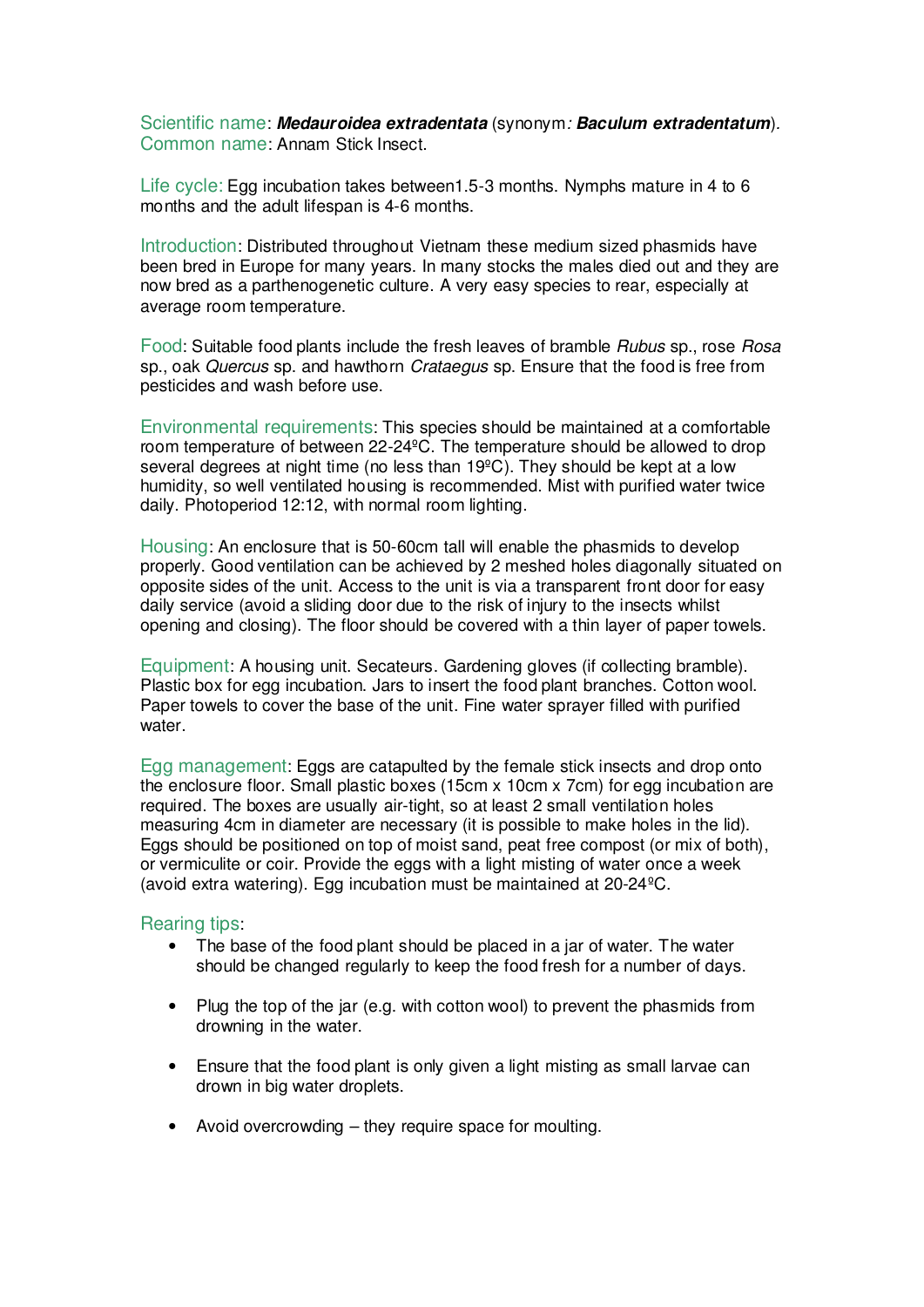- Do not position in direct sunlight, extreme temperatures can cause death in these phasmids.
- Remove excrement/frass from the substrate once a week. Separate any eggs that have become mixed with the frass and keep them apart in date labelled incubation containers.
- Monitor the moisture levels in the egg incubation containers. Mould will form on eggs that are kept too damp and eggs can dry up if left unattended for long periods.
- Remove dead specimens straight away and send for analysis periodically to monitor the disease profile of your culture.
- Disinfect housing and replace paper towelling on a regular basis.
- It is recommended to acquire a founder colony which is free from contaminants and properly identified; remember other species will require different techniques and environmental requirements

Health related issues: Little is known about diseases of Phasmidae. They sometimes die without a known cause. It is usually due to inappropriate conditions (incorrect temperature, humidity, overcrowding or food with insecticide sprayed on it). If an infection occurs, housing must be cleaned out and disinfected thoroughly.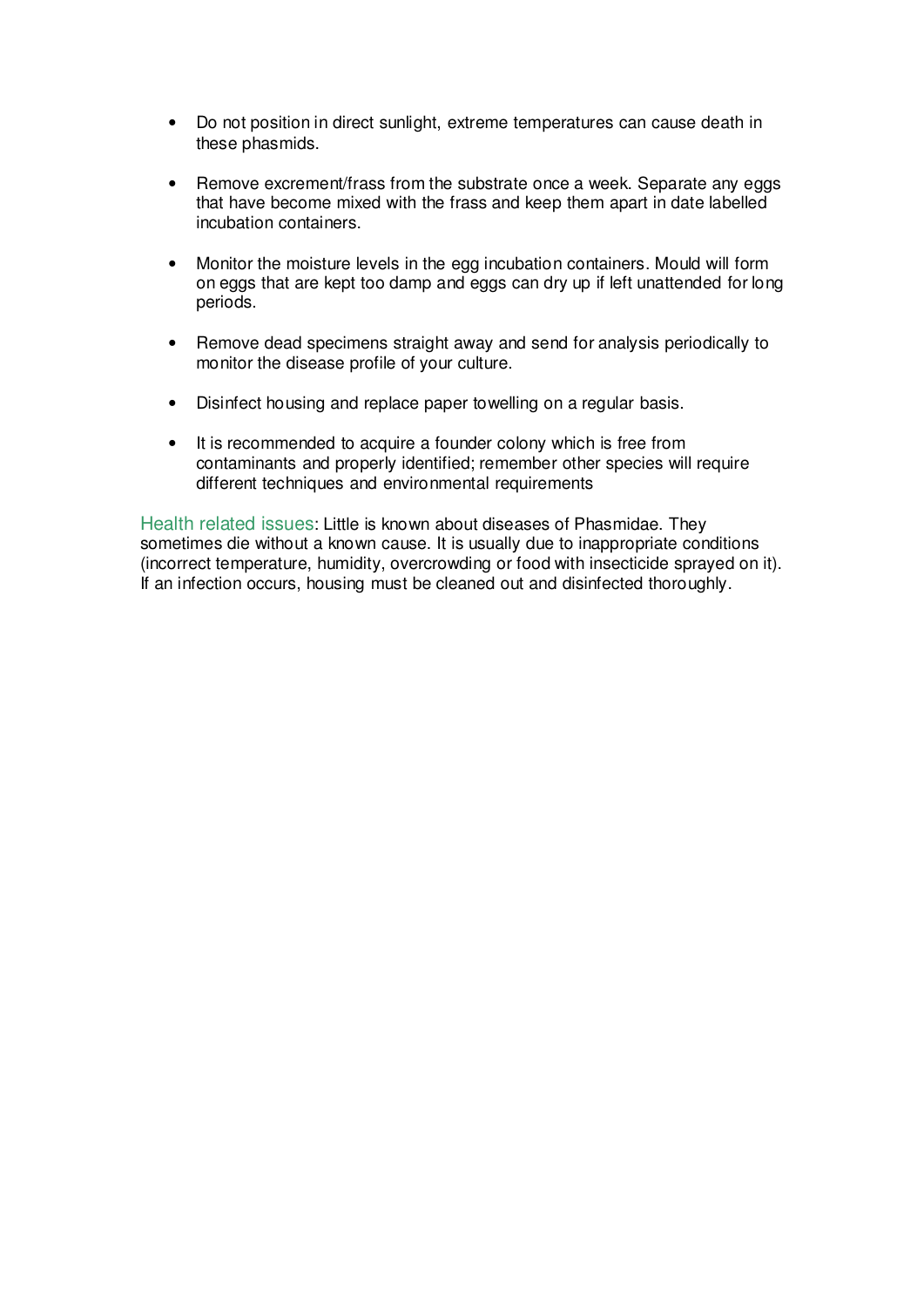## Scientific name: **Carausius morosus.**

Common name: Indian Stick Insect.

Complete life cycle**:** 12-16 months. Egg**:** 3-8 months. Nymph**:** 4 months, 5 instars. Adult**:** 8 months.

Introduction**:** This insect originated from Palmi Hills (Tamil Nadu in Southern India), and has been the subject of study in many laboratories and schools. This species will tolerate the ordinary range of a European indoor climate and is therefore not at all difficult to rear in captivity in large numbers. Males are rare, only 1 to 1000 females. Males grow to 48.5-61mm in length and females between 70-80mm. It is a nocturnal species and sits well camouflaged under leaves and on branches.

Food: The easiest food plants to offer are privet Ligustrum sp. and ivy Hedera sp., but a wide selection of other plants can be offered including bramble Rubus sp., hawthorn *Crataegus* sp. and *Pyracantha* sp. These food plants must be kept in fresh clean water that is changed regularly.

Environmental requirements: Temperature should be maintained at 26°C. Lower temperatures can be tolerated by the stick insects but this will slow down their reproduction. RH 60%. Photoperiod 12:12, with normal room lighting.

Housing: Commercial type breeding units (35cm x 60cm x 70cm) will give enough height for the stick insects to have clearance beneath them equal to twice their adult length. The provision of perching is very important for successful moulting. The substrate should be 4cm deep and comprise of a coir/soft sand mix in a 50/50% ratio.

Equipment: Breeding unit. Secateurs. Gardening gloves (if collecting bramble). Jars to insert the food plant branches. Cotton wool. Plastic box for egg incubation. Coir and sand. Fine water sprayer filled with purified water.

Egg management: Eggs will be dropped onto the sandy substrate; 90% of them should emerge. A newly adult female produces 4-9 eggs every night. It is possible to collect eggs and manage them using the same protocols as described for **Medauroidea extradentata**, the Annam stick insect.

- The base of the food plant should be placed in a jar of water. The water should be changed regularly to keep the food fresh for a number of days.
- Plug the top of the jar (e.g. with cotton wool) to prevent the phasmids from drowning in the water.
- Ensure that the food plant is only given a light misting as small larvae can drown in big water droplets.
- Avoid overcrowding they require space for moulting.
- Do not position in direct sunlight, extreme temperatures can cause death in these phasmids.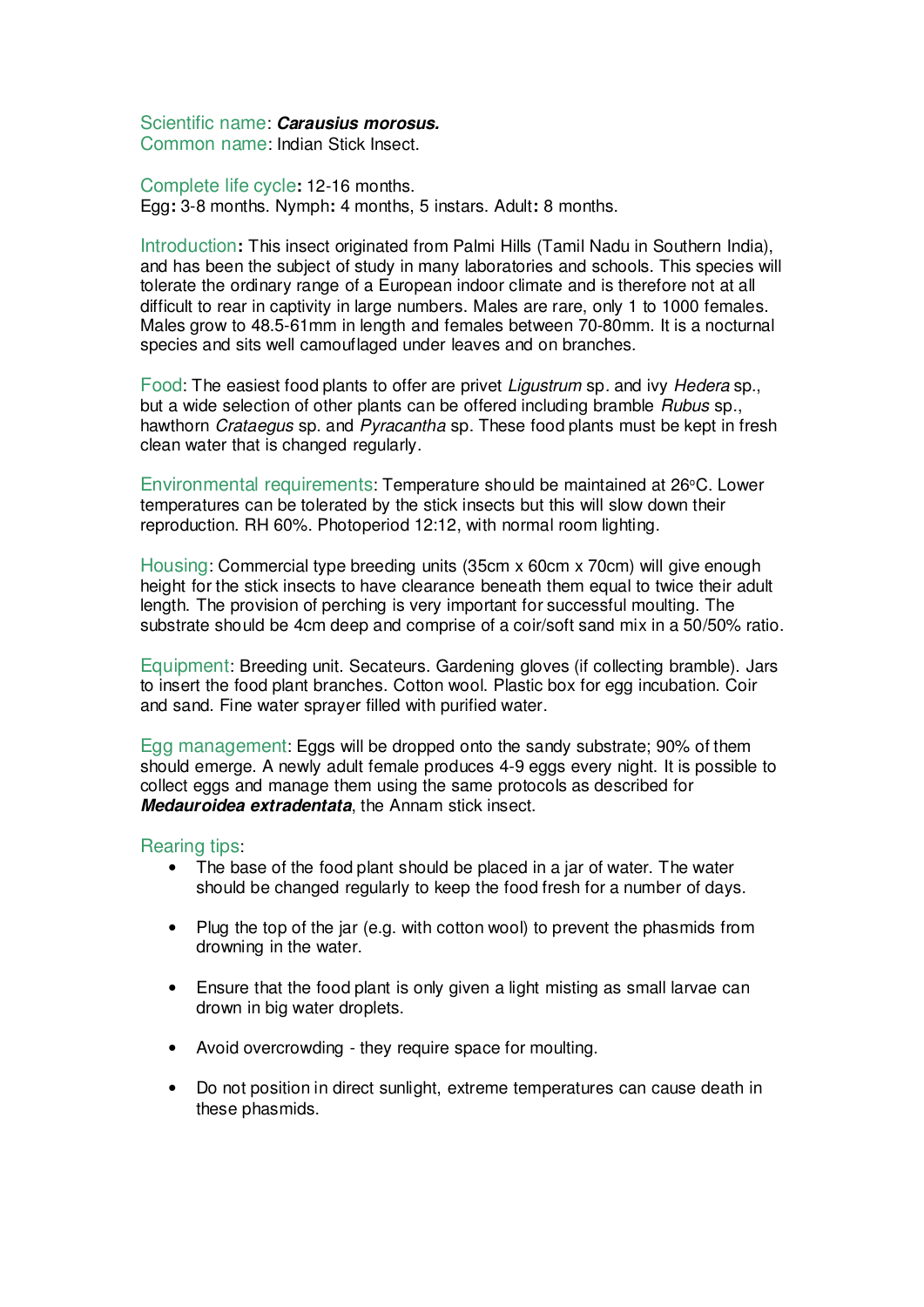- Remove excrement/frass from the substrate once a week. Separate any eggs that have become mixed with the frass and keep them apart in date labelled incubation containers.
- Monitor the moisture levels in the egg incubation containers. Mould will form on eggs that are kept too damp and eggs can dry up if left unattended for long periods.
- Remove dead specimens straight away and send for analysis periodically to monitor the disease profile of your culture.
- Disinfect housing and replace substrate on a regular basis.
- It is recommended to acquire a founder colony which is free from contaminants and properly identified; remember other species will require different techniques and environmental requirements.

Health related issues: Little is known about diseases of Phasmidae. They sometimes die without a known cause. It is usually due to inappropriate conditions (incorrect temperature, humidity, overcrowding or food with insecticide sprayed on it). If an infection occurs, housing must be cleaned out and disinfected thoroughly.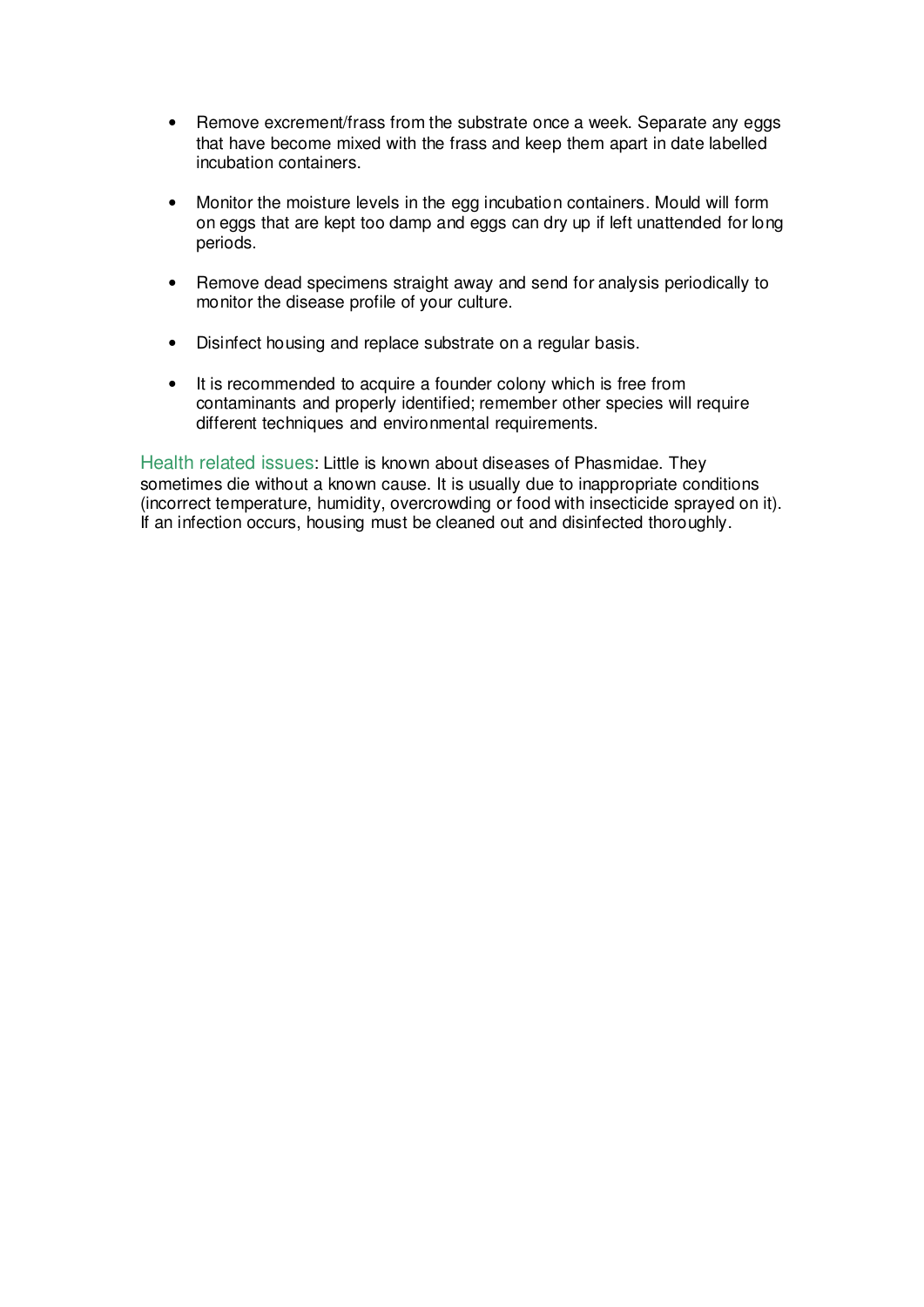# Scientific name: **Gromphadorhina oblongonota**.

Common name: Hissing Cockroach.

Complete life cycle: 2 years plus.

Introduction: Gromphadorhina oblongonota has been misidentified in many instances as Gromphadorhina portentosa. The hissing cockroach has been bred by enthusiasts for many years with great success and will be familiar to many zoo visitors for its use in educational demonstrations. As their name suggests they will hiss loudly although this behaviour appears to diminish as they become used to handling. Hissing cockroaches live in the dark, damp environment of the leaf-litter of the forest floor in Madagascar. They lack wings and have a flattened shape allowing them to move amongst the leaves with comparative ease. In the wild they will consume fruits, leaves, seeds, berries and bark; almost any vegetable matter in fact. One of the largest cockroaches in the world, G. oblongonota can reach a length of over 8cm. The nymphs will moult 6 times during the course of their lives, the last moult occurring approximately 5 months after the nymphs were born. At the last moult the nymphal roaches become sexually mature adults.

Food: Hissing cockroaches will eat a variety of foods, including fruits and vegetables such as lettuce, cucumber, tomato, orange, apple, pear, grapes, mushrooms and bananas. Uneaten food should be removed daily and fresh offered. They will also eat dry food such as dog biscuits, rat chow or chicken feed. The roaches also need a supply of fresh water; this can be provided in moist cotton wool.

Environmental requirements: Coming from a warm humid environment, they should be kept slightly damp (a good misting spray once a day will usually suffice). A RH of  $75-80\%$  is appropriate. Temperature will need to be between  $23-27\,^{\circ}\text{C}$ . This can be achieved by keeping the roaches in an environmentally controlled room, or by attaching a heat mat to one side of the tank. Ensure that the heat mat is not positioned underneath the tank as this will dry the substrate out and prevent the insects from burrowing.

Housing: G. oblongonota can be housed in an aquarium tank with a well fitting lid, measuring 500cm x 500cm x 100cm. The lid must allow good ventilation, but any holes should not be large enough to allow a newly hatched nymph to escape. The floor can be covered with a mixture of bark chippings, leaf-litter and coir no less than 10cm in depth. There must also be a number of shelters for the cockroaches to hide under (large pieces of bark are an excellent choice). Male hissing cockroaches love to perch on top of logs, so tank furniture ought to provide some high perching opportunities. Lighting is essential for viewing, a 12/12 photoperiod from a low wattage bulb (40-60W) will suffice, basking or heat lamps are not required.

Equipment: Aquarium tank. Coir, leaf litter, chippings and bark. Fine water sprayer filled with purified water.

Egg management: The nymphs can take up to 10 weeks to emerge given you have your environmental parameters correct. Nymphs can be left with the adult group as no cannibalism has been observed. 20-50 individuals per ootheca can be produced.

#### Rearing tips:

• Sex determination can be difficult in the nymphal stages. However, adult males have large protudences on the prothorax and slightly hairier antennae. There are also clear structural differences in the terminal abdominal segment.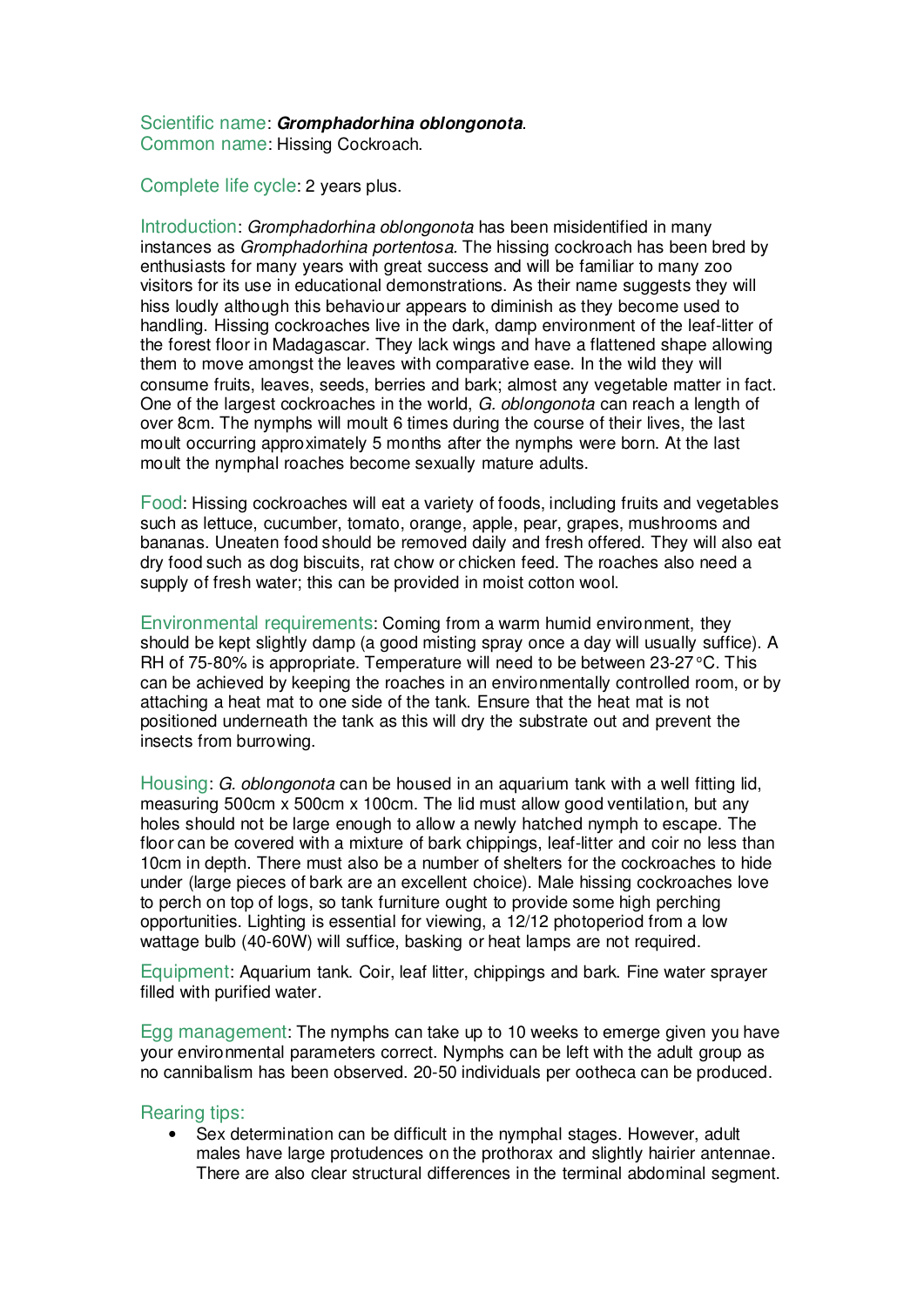- They produce their eggs in a small purse-like capsule known as an ootheca, which will be retained within the body until the eggs hatch. You may occasionally see a female with the ootheca extruded. This is observed during production of the ootheca and once completely formed it will then be retracted into a special cavity in the tip of her abdomen.
- Introduce 10-20 adults (10:10 sex ratio, although it possible to have a higher proportion of females) when setting up a breeding tank.
- Observe daily and record date of hatching and subsequent development.
- Newly-moulted cockroaches are white in colour. The new cuticle takes many hours to harden, and as it does so a gradual darkening will be seen.
- It is recommended to acquire a founder colony which is free from contaminants and properly identified; although other species require similar husbandry techniques.
- Remove dead specimens straight away and send for analysis periodically to monitor the disease profile of your culture.
- It is recommended that housing is disinfected and replaced periodically.

Health related issues: Mite infestation can be a problem and if observed the substrate should be discarded and replaced. Overcrowding can also be a problem leading to very low fecundity and reduction in adult body size. A maximum of 200 individuals of various life stages can be kept in the above recommended housing.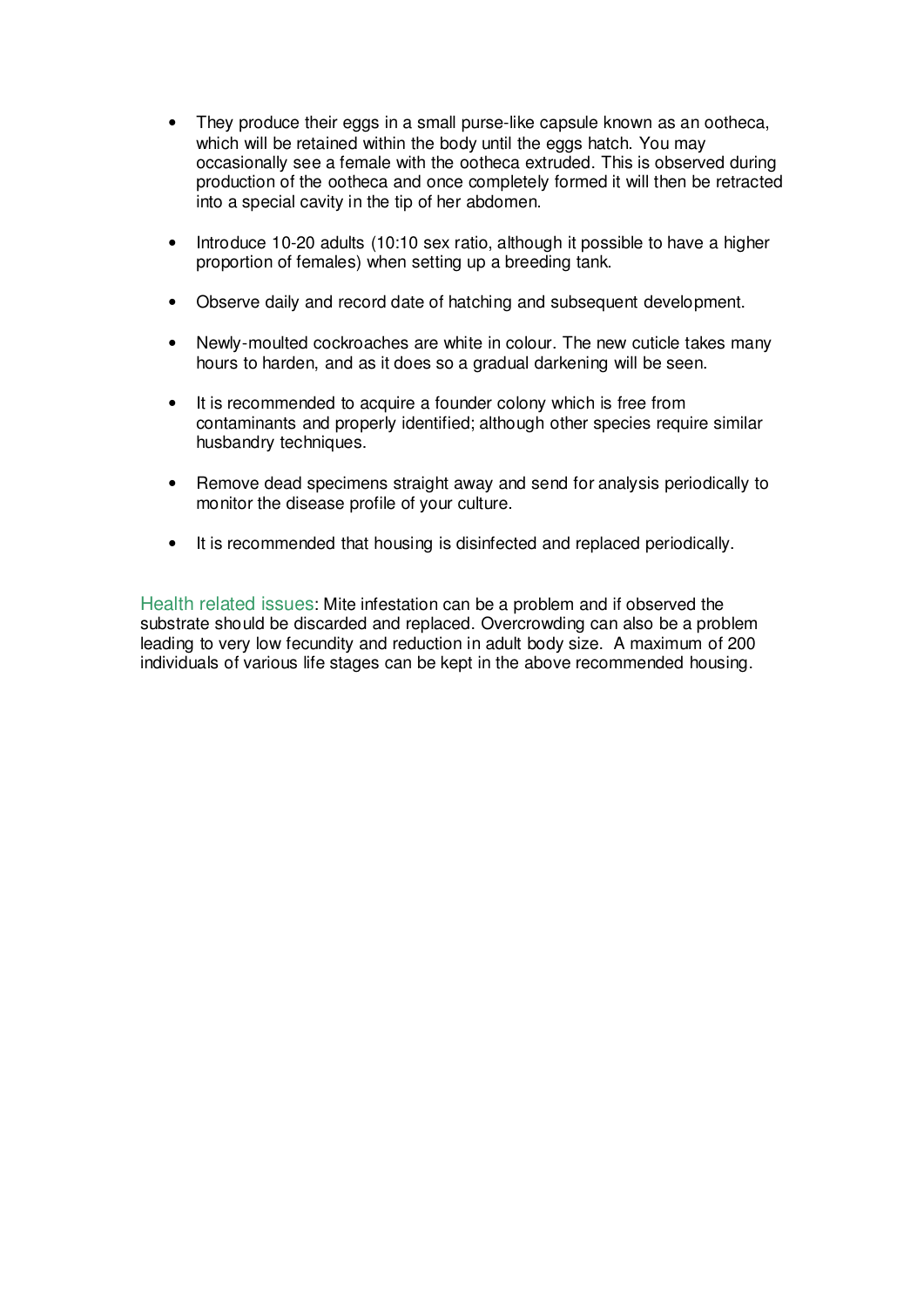#### Scientific name: **Blaptica dubia**.

Common name: Guyana Orange Spotted Cockroach.

Complete life cycle**:** 4-5 months at 30ºC. Sexual maturity is reached in 2 months. Total lifespan is 1.5 years.

Introduction: This species of cockroach is native to French Guiana and Brazil and is reared in captivity in large numbers. It has been found to be an especially appropriate live food species as they are unable to climb glass in either the adult or nymph stages and have almost zero odours. Adults can reach lengths of 40-50mm. The female cockroaches have very short wings and are attractively spotted in red-brown, black and buff.

Food: Omnivorous. High protein dry dog or cat food should be offered in addition to a variety of fruit and vegetables, such as carrots and apples. The fruit and vegetable matter also provides the cockroaches with all of their water requirements.

Environmental requirements: These cockroaches prefer to be in low light levels, so no additional lighting is necessary. Temperature should be maintained in the region of 28-30ºC. RH should be as low as possible, although the roaches will benefit from a light misting of distilled water once daily.

Housing: This species can be housed in a tank with a well fitting lid, measuring 500cm x 500cm x 100cm. The lid must allow good ventilation, but any holes should not be large enough to allow a newly hatched nymph to escape. The nymphs predominantly live in the substrate which can be provided in the form of a 1.5- 2cm layer of peat free compost or coir. The adults can be given cardboard egg trays and/or paper towel roll cores on top of the substrate to increase the surface area available to them. Service lighting can be given via a 40-60 watt bulb; basking or heat lamps are not essential.

Equipment: Plastic boxes. Peat free compost or coir. Egg storage trays or paper towel roll cores. Fine water sprayer. Distilled water. Food trays.

#### Rearing tips:

- **Shelfordella tartara** the Turkmenistanian cockroach and **Blaberus discoidalis** the death's head cockroach can also be kept using this method.
- Offer plenty of fresh food on a daily basis, using separate food trays for the dry food and the fruit and vegetable matter.
- Avoid overcrowding this will help to prevent disease and improve the productivity of your cockroach cultures.
- Ensure that humidity levels stay low to prevent bacterial infections and mite infestation. Reduce misting if concerned. If necessary, clean out housing and provide fresh dry substrate and egg trays.
- It is recommended to acquire a founder colony which is free from contaminants and properly identified; although other species require similar husbandry techniques.

Human considerations**:** This species could become a pest in appropriate conditions, i.e. in well heated premises.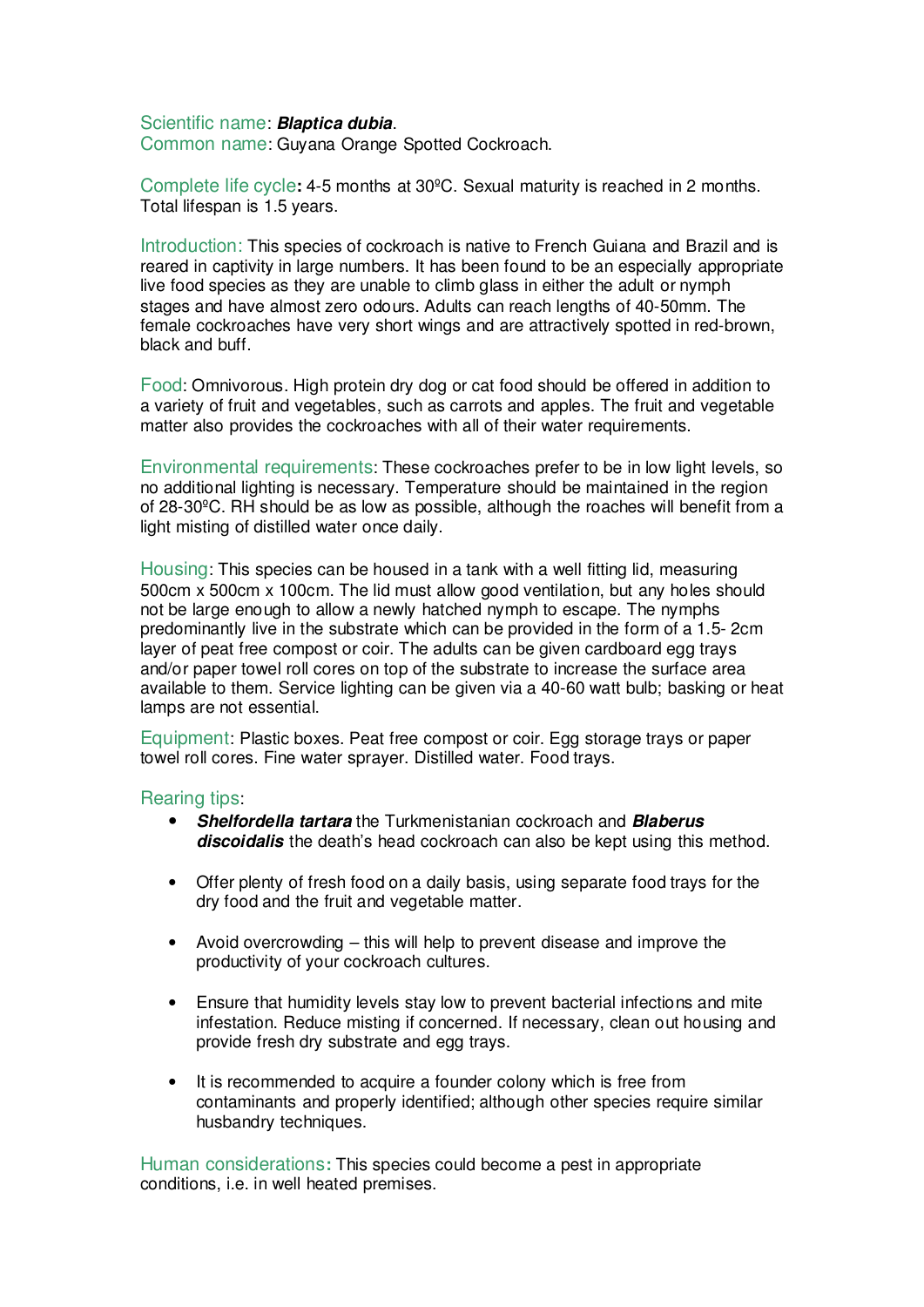# Scientific name: **Zootermopsis angusticollis**.

Common name: Damp Wood Termite.

Complete life cycle: Colony life cycle is indefinite (see introduction).

Introduction: Endemic to western North America, the damp-wood termite is one of the world's largest termite species, so the potential for nutritional value is significant. They inhabit primary and secondary forest and are found in fallen logs, stumps and dead standing trees. Termites belong to the order Isoptera which is believed to have evolved from cockroach ancestry. These are eusocial insects differing from Hymonopteran insect species in a number of ways, most notably their developmental method in that they employ incomplete metamorphism and also that all castes have both sexes present. Their reproductive flexibility enables them to reproduce by means of supplementary reproductives (workers that become reproductively viable in the absence of a primary reproductive pair). This is important in founder acquisition and for colony development and succession. The crucial element for the successful breeding and development of this species is managing a high level of humidity.

Food: This species feeds on decaying wood using a number of flagellates that exist within the hindgut of this species to act as cellulose digesters. Food type used should be trees such as Pine *Pinus* sp. but many other species can be used. No other food items are required. Avoiding new wood, they prefer sections which are surface weathered and a have good softwood content. The sections should be 4cm thick, although other dimensions can be as required to fit internal vivaria dimensions.

Environmental requirements: Temperature should be maintained between 20°C and 24 °C. RH is crucial and should be maintained at 100%. To maintain high RH a bed of coir or peat free compost can be used, which is moistened as required. Small ventilation panels can be fitted into tank lids which will provide limited air exchange and reduce the incidence of mould. A photoperiod of 12:12 should be given, but conditions for optimum development and colony growth require a dimly lit environment.

Housing: Large colonies can be held in glass vivaria measuring 1m x 50cm x 50cm with tight-fitting ventilated lids. These containers need to be filled to 8cm in depth with the recommended substrate.

Equipment: An insect aspirator. Glass vivaria. Coir or peat free compost. Fine water sprayer.

Egg management: Non-applicable. Reproduction is managed completely by the colony itself.

- Prepare a number of new breeding containers to ensure the continuous development of the culture and available live food surplus.
- When colony initiation is desired, split an existing colony in half, or thirds if very populous, and supplementary reproductives will be generated.
- Observe daily and record date of colony initiation and supplementary reproductive presence.
- Provide recommended food wood as and when required.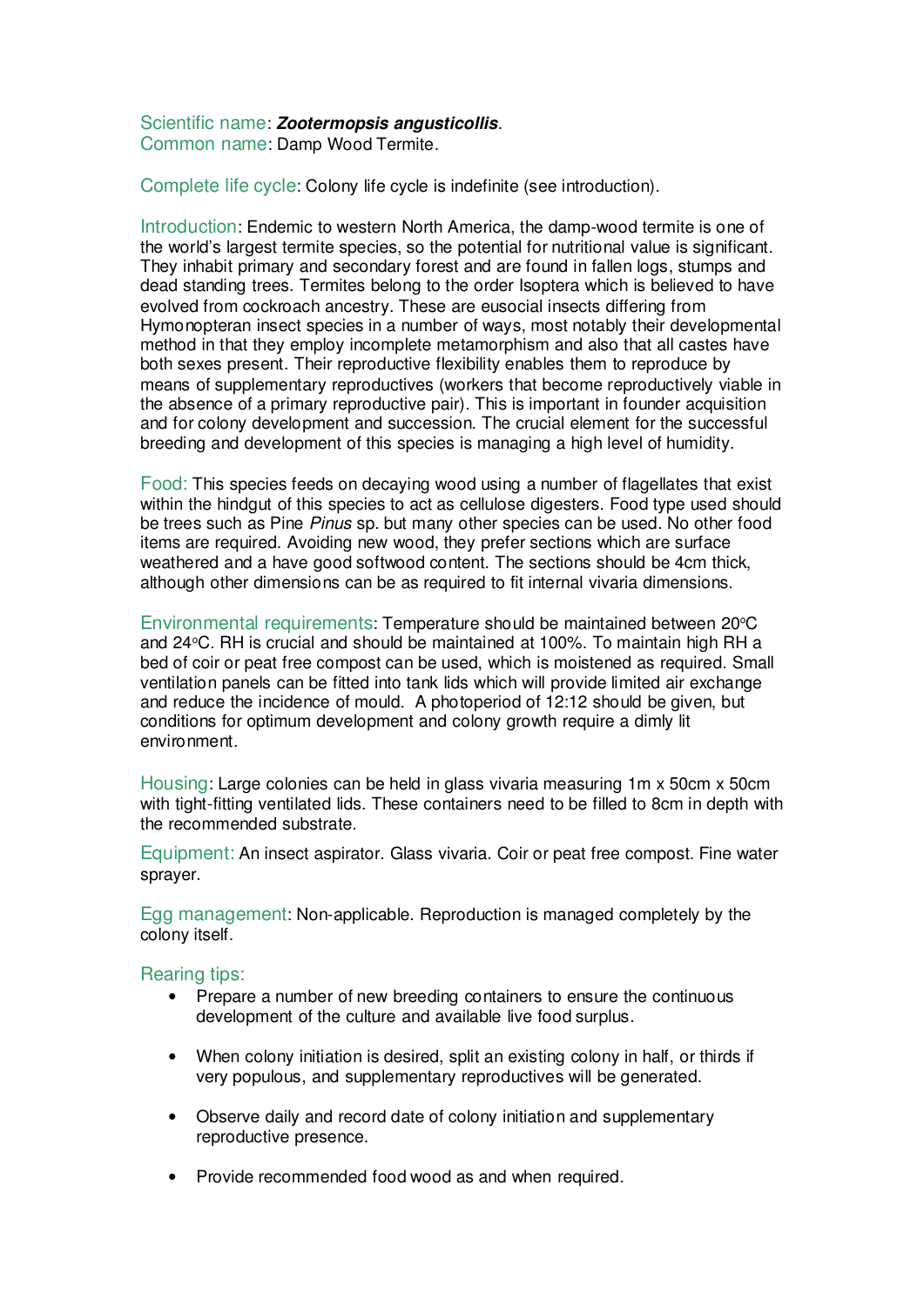- It is recommended when acquiring a founder colony, that it is free from contaminants and properly identified; other species require very different techniques.
- Ensure Zootermopsis angusticollis is a permitted in your country; it may be banned due to is potential as an agricultural pest in some countries.
- Remove dead specimens as soon as possible and send for analysis periodically to monitor the disease profile of your culture.
- It is recommended that housing is disinfected and replaced periodically.

Health related issues: Damp-wood termites have a number of adaptations that reduce the risk of disease. However, if signs of any apparent disease incidence is noticed it should be dealt with promptly.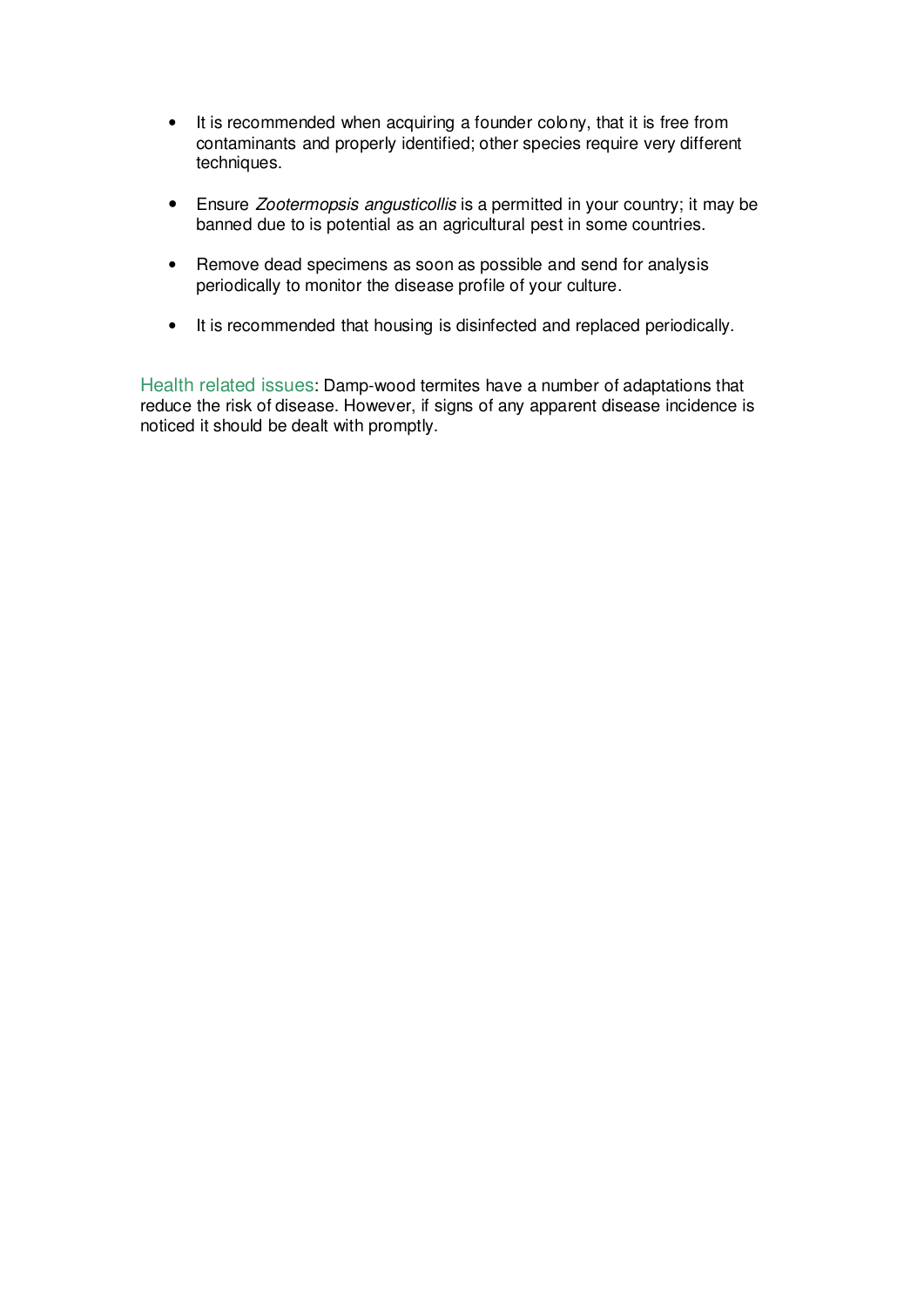#### Scientific name: **Galleria mellonella**. Common name: Greater Wax Moth or Bee Moth.

Complete life cycle**:** 3 months.

Introduction: Wax moths occur throughout warmer regions of the world and are classed as a pest species; especially among bee keepers. Their larvae cause damage to the honeycombs. They are now commercially bred in their millions as feeder insects for invertebrates, birds, mammals, herptiles and as fishing bait.

Food: For culturing this insect, it is recommended to use a mixture of bran, wheatgerm, milk powder, glycerol and honey in the following proportions: 500g bran plus 500g wheat-germ plus 100g dry milk powder. This dry mixture is thoroughly mixed together. To this is added the wet mix comprising 500ml Glycerol [glycerine] and 300ml of runny honey mixed together. The resulting mixture must be thoroughly mixed up to ensure a homogenous culture. The mix is then dispensed into a suitable container to a depth of approx 10cm. If the mixture is any shallower, it may be depleted before the culture matures. If the mixture is too deep, the culture can become stale or infested with mites or mould and have to be thrown away.

Environmental requirements: In the early stages of the culture, it is advisable to keep the temperature up to around  $30^{\circ}$ C. Provided the temperature is monitored, standing a new culture on top of a warm vivarium or very gentle heat mat is beneficial initially. Once the culture is seen to be thriving, the temperature can be reduced to  $25-30^{\circ}$ C as the larvae will produce quite a bit of metabolic heat themselves.

Housing: Containers for wax moths are ideally constructed out of metal or glass. The larvae will eat wood, some plastics and will eventually compromise a metal container! The container must have a tight fitting but well-ventilated lid. Ventilation holes or mesh should be very fine fruit-fly screen as the wax moth larvae are extremely small in their early stages. The quantity of mixture detailed above is sufficient to start 2 cultures each in 30cm standard glass tanks, each with tight-fitting metal lids. Approximately 20 larvae or pupae are introduced to the culture and left to breed and eventually produce eggs. Initially the microscopic larvae that hatch will travel away from the light into the culture; their growth rate is dependant on temperature. After a few weeks, the larvae will have grown sufficiently to be visible from underneath the tank. These can be allowed to grow on or harvested as required so long as some pupae are retained for the next culture. Breeding containers should be thoroughly washed out, disinfected and dried between cultures.

Equipment: Glass fish tanks or metal tins with tight-fitting well ventilated lids. Fruit-fly screen mesh. 500g bran. 500g wheat-germ. 100g milk powder. 500ml Glycerol (glycerine). 300ml runny honey. A large mixing bowl or bucket.

Egg management: Where moths or larvae are added to the new culture, eggs are left to develop within the culture medium. Alternatively, they can be scraped off an existing mature culture containing breeding moths and transferred to a new container. They are usually laid near the top of the tank or near the edge of the lid.

#### Rearing tips:

• Once the culture is set up, do not disturb the mixture unduly until the larvae are ready to harvest.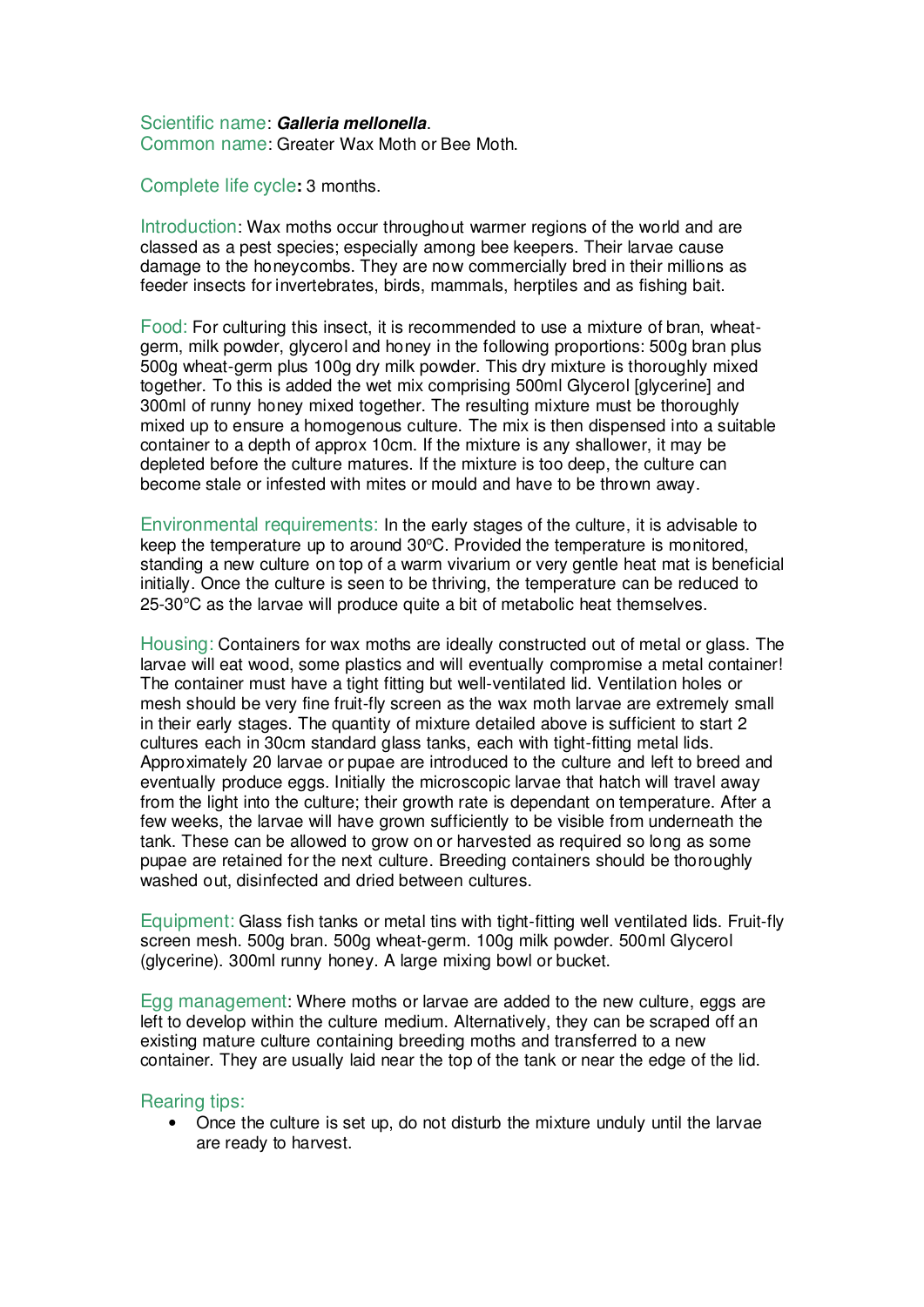- If the culture is very successful, it is likely that additional food will need to be added at some point to keep the larvae developing. This is done by carefully 'peeling' the existing culture up and adding the new mixture underneath. The existing culture will be bound together in silk produced by the larvae.
- Maximum of 20 to 30 adult moths per containers of size outlined above.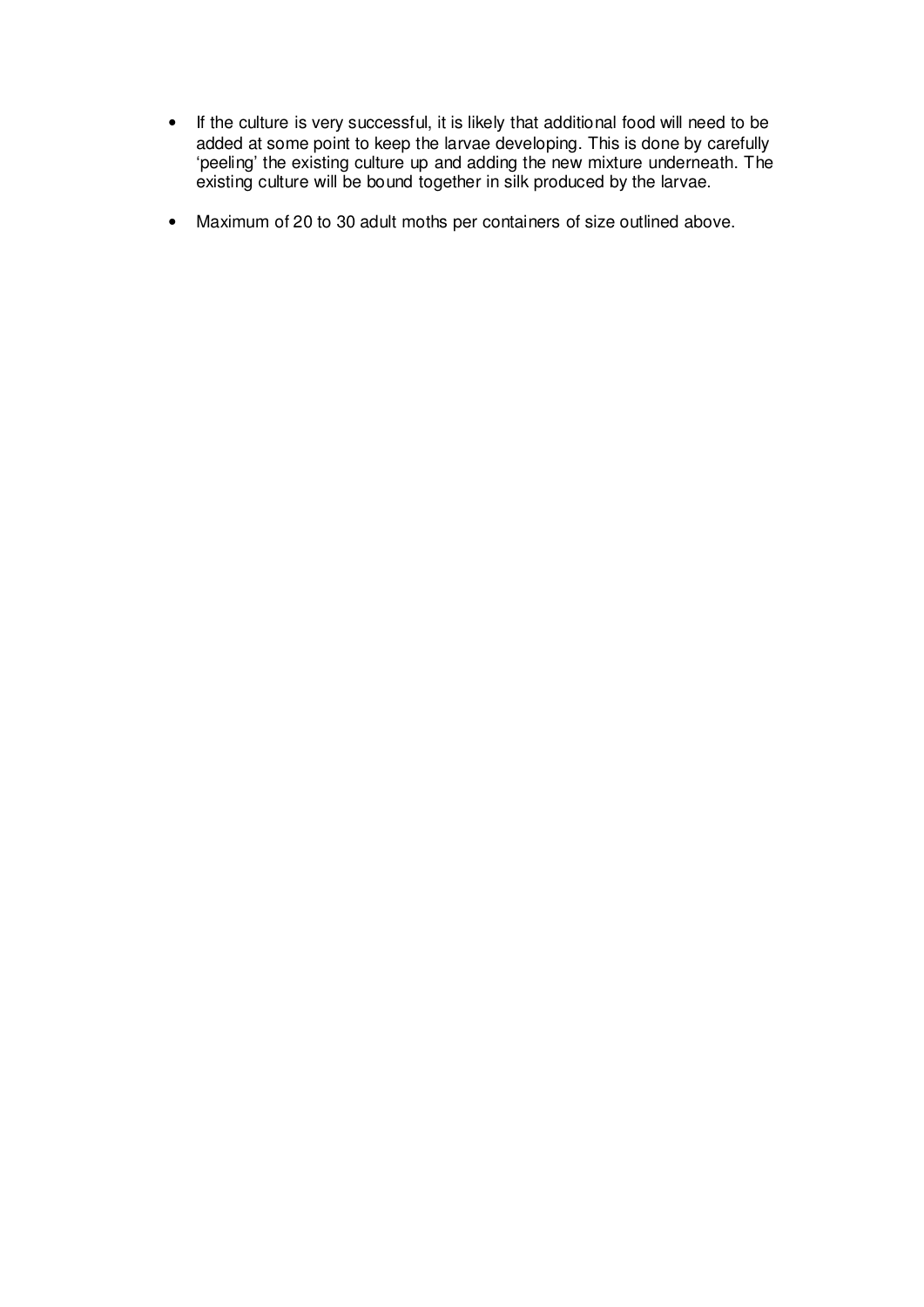Scientific name: **Bombyx mori**. Common name: Silkworm.

Complete life cycle: 56-60 days. Eggs: 10-14 days. Nymphs: 27 days (5 instars).

Introduction: Through centuries of refinement of culture in China, the process of rearing Bombyx mori is now relatively simple. All you need is a controlled environment and a supply of fresh mulberry leaves Morus sp.

Food: Fresh leaves of mulberry, Morus alba or M. nigra. Artificial diet formulas of leaf powder and protein are not recommended due to poor breeding results. Provide larvae with clean, fresh leaves cut into 2cm pieces. As the larvae grow, provide larger pieces or full leaves. Feed the larvae a few times per day or as frequently as required, ensuring that leaves are always available for consumption.

Environmental requirements: Temperature should be maintained at 25°C. RH 60-70%. A photoperiod of 17 hours of daylight and 7 hours of darkness is required.

Housing: No special housing is needed. A simple dish, shallow box or tray lined with tissue paper will be sufficient. Caterpillars will stay on their food as long as it is fresh. The adult moths do not move and will mate and lay eggs in approximately the same area. Female moths can lay 300-800 eggs in their lifetime.

Equipment: Dish, shallow box or tray. Wire mesh or egg carton. Tissue paper. Petri dishes. Regular supply of mulberry leaves. Secateurs.

Egg management: Eggs will be glued onto any material available (no egg laying material has to be provided). The eggs can be left where they are deposited by the female, or collected and relocated to tissue lined Petri dishes. The eggs will hatch in approximately 10 days at 25°C. During winter, when mulberry leaves are not available, it is possible to induce diapause and store the eggs in a refrigerator at  $4^{\circ}$ C.

Spinning cocoons: Approximately 27 days after hatching, silkworms begin spinning cocoons. Providing support such as egg-carton, wire mesh or a partitioned box will give the mature caterpillars something to climb on to construct their cocoons efficiently. Cocoons spinning takes about 3 days.

- Ensure leaf material offered to larvae has not dried out. Rear your caterpillars on tissue paper and remove/clean it daily.
- Remove dead specimens straight away. Diseases can be transferred on the egg shells. Do not use these eggs for breeding, start again with fresh eggs.
- Collect eggs daily and date-label them.
- This species will produce lots of eggs. Be sure to have enough mulberry leaves available to feed the larvae; the late instar larvae need a lot of food.
- The maintenance of hygienic conditions is extremely important for this species.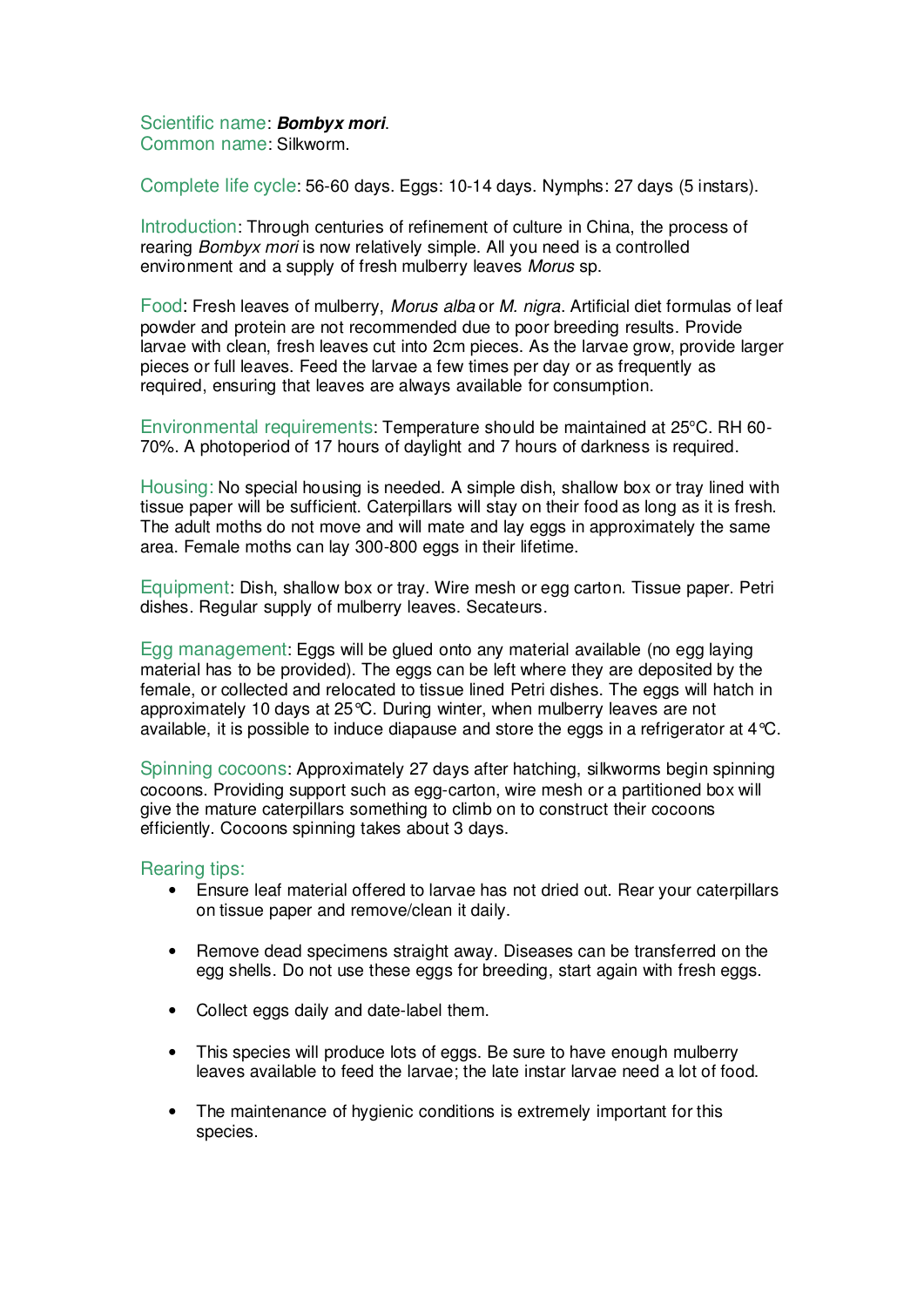## Scientific name: **Drosophila melanogaster.**

Common name: Vestigial Winged Fruit Fly.

Complete life cycle: 37 days (25°C constant). Generation cycle will be about 15 days and from egg to emergent adult should be approximately 9 days.

Introduction: The fruit fly was one of the first animals to be used in the study of genetics and is probably still the most extensively selected for this purpose. This species is easily cultured and is highly prolific making an excellent live food subject.

Food: Vestigial fruit flies may be raised on any fermenting medium and there are many commercial diets available for purchase. There are also countless numbers of favourite home-made diets that do just as well and may not need refining. However, a simple culture medium can be made by following the method below:

- 1. Peel 15 bananas and roughly chop.
- 2. Remove the skin from half a pineapple and roughly chop (discard the hard flesh in the centre of the fruit).
- 3. Roughly chop 1 apple (discard the core).
- 4. Weigh 150g rolled oats and measure out 1 teaspoon of dried brewers yeast powder.
- 5. Place all of the above ingredients into a blender (you may need to do this in 2 batches).
- 6. Blend, until the mixture becomes 'porridge like' in consistency.
- 7. Pour the mixture into a suitable jug or bowl and microwave until the mixture boils.
- 8. Stir the mixture, and then divide between 5 clean coffee jars that have been sterilised in a microwave. Take care not to spill the mixture onto the top or sides of the jars.
- 9. Microwave 25g rolled oats and 5 small bananas (or 5 banana halves) until they are piping hot to the touch.
- 10. Sprinkle the oats into the jars to form a crust on top of the culture mixture.
- 11. When the bananas have cooled, insert 1 into each of the coffee jars in an upright position with one end in the culture mixture. You can also insert a strip of cardboard egg boxing into the jar at this point to assist with pupation.
- 12. Add approximately 30 fruit flies to each jar, covering the top with a piece of fine net curtain material and securing with an elastic band.

Environmental requirements: The most appropriate conditions are temperatures between  $21-25$ °C, RH of 45-55% and a 12:12 photoperiod.

Housing: The entire generations life-cycle can be carried out in the same container, jar or vial. It is recommended that you use glass for ease of cleaning and that you aim to use 500ml containers for mass rearing (large coffee jar).

Equipment: 5 large (500ml) coffee jars. Blender. Microwave oven. Microwave safe bowl or jug. Wooden spoon. Net curtain or cheesecloth material. 5 elastic bands. 20 medium sized bananas (well ripened). 1 apple. Half a pineapple. 175g rolled oats. 1 teaspoon of dried brewers yeast powder.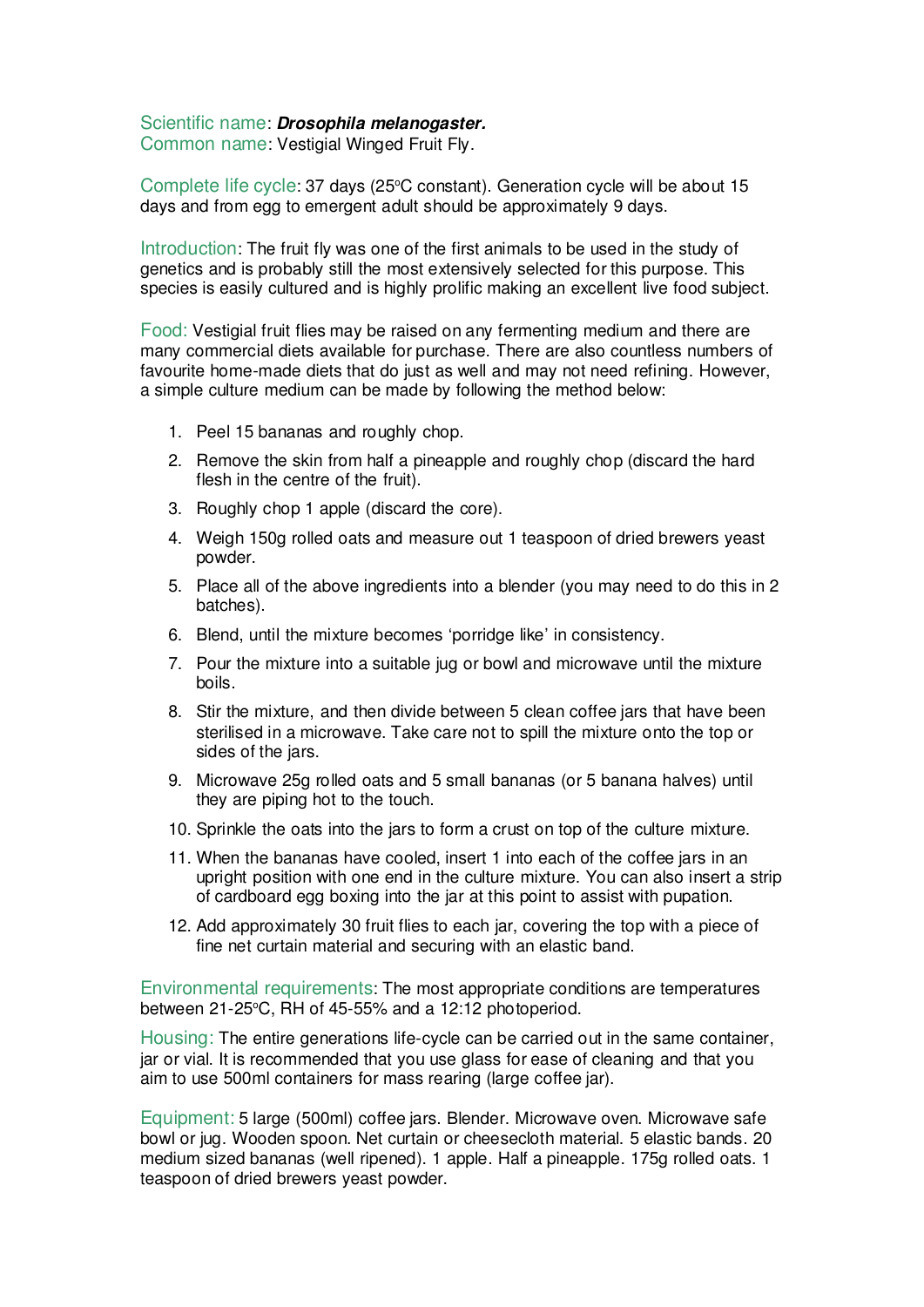# Rearing tips:

- Special care should be taken to maintain containers at the recommended environmental parameters as higher temperature and humidity is conducive to the growth of moulds, bacteria or mites.
- If mould growth does become a problem, try adding a mould inhibitor to the ingredients of the next batch of cultures.
- Pupation will occur around the  $7<sup>th</sup>$  day after hatching depending on temperature. The larvae will crawl out of the medium and stick to any available dry surface; towelling or cardboard placed in the medium is perfect for the task. The banana skin used in the culture preparation will also suffice.
- It is important to create new cultures when the next generation of *Drosophila* have hatched to ensure a continuous supply.
- All equipment including jars/vials, tools, utensils and covers for both the animal housing and the media preparation should be sterilised and kept clean at all times.
- Discarded cultures should be cleaned out and washed thoroughly as soon as possible.
- Cultures should not be kept longer than 1 month.
- Personnel should maintain a high level of hygiene, e.g. hand-washing and clean overalls.
- Colonies should not be exposed to direct sunlight and excessive heat will sterilise the males.
- It is important to ensure a good barrier method to prevent wild flies from compromising your vestigial-winged stock; mating can take place through mesh netting!
- It is very important to label containers, especially with dates and usable/non usable status.

Health related issues: Mite infestation can be a difficulty and if observed the culture should be discarded and replaced. Overcrowding will lead to a reduction in egg output and an increase in the adult death rate. Seeding the recommended containers initially with approximately 30 freshly emerged flies is sufficient.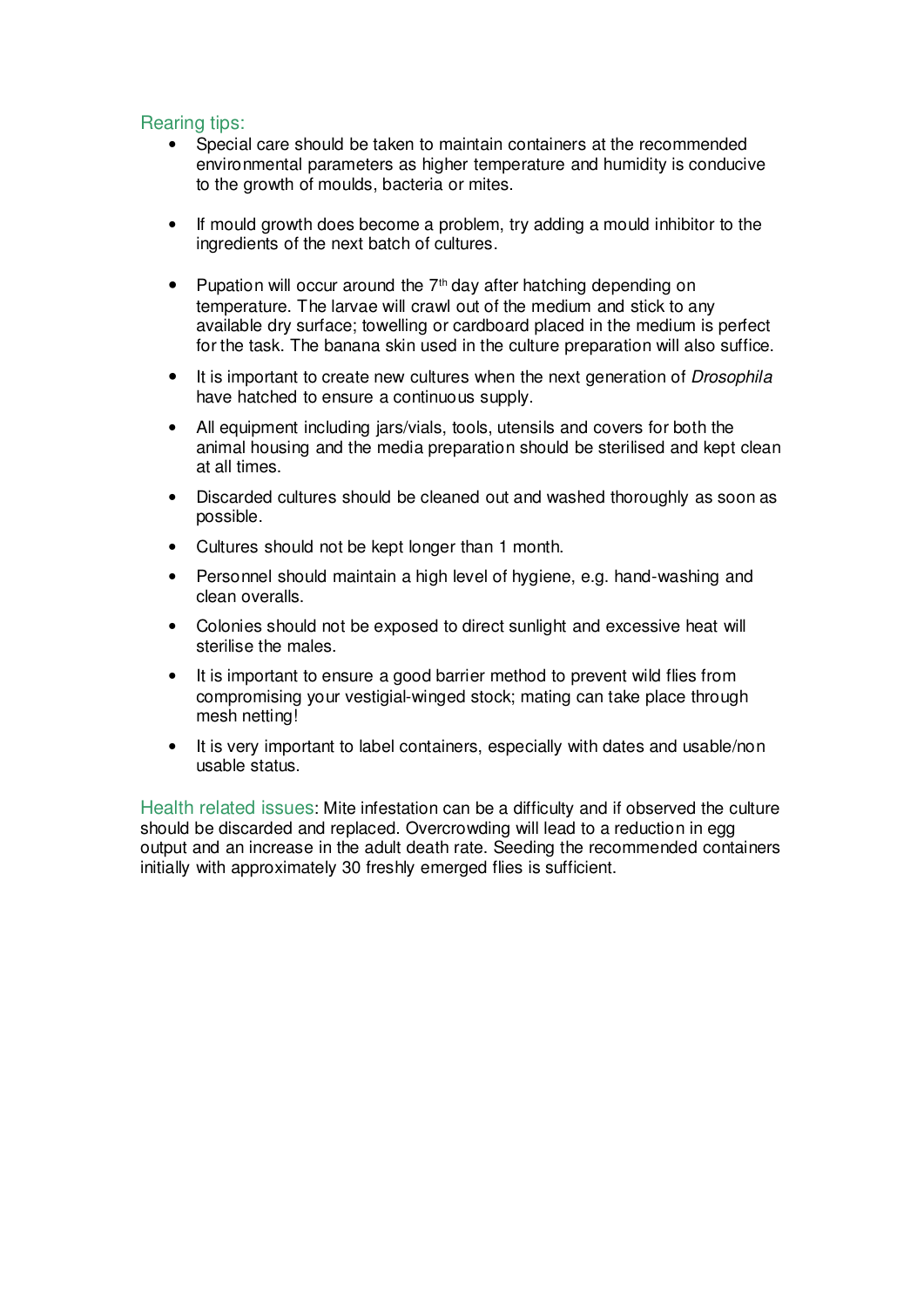#### Scientific name: **Musca domestica.** Common name: House Fly.

Complete life cycle: 15 days.

#### Introduction:

Larvae: The mature larva or maggot is 3 to 9mm long, typically creamy whitish in colour and of a cylindrical shape tapering towards the head. The larva emerges from the egg in warm weather within 8-20 hours and immediately feeds on and develops in the material in which the egg was laid. The larva develops through 3 instars before pupation.

Pupae: The pupa is dark brown and approximately 8mm long. The pupal case or puparium is formed from the last larval skin. This varies in colour from yellow, red, brown and finally black as the pupa ages.

Adults: The house fly is 6-7mm in length; the female is usually larger than the male. Its' head has red compound eyes and sponging mouthparts. The thorax is grey in colour with 4 dark longitudinal lines on the back. There is a sharp upward bend in the fourth longitudinal wing vein. The sexes can be readily distinguished by comparing the space between the eyes, which in females is almost twice as broad as in males.

#### Food:

The ingredients for the larval rearing medium are: 150g rodent pellet and water. The pellets are placed into a 500ml measuring jug and water is added, until it reaches approximately 2-3cm above the pellets. The pellets are soaked for at least 2 hours. The flies will require water. To avoid the flies drowning, it is recommended that a 250ml pot be filled with water. A cotton wool lined Petri dish lid can then be positioned on top and the whole set-up turned upside-down.

Sugar cubes are provided and can be placed on a Petri dish in the enclosure. For breeding females a 1:1:1 mixture of egg powder, milk powder and icing sugar can be offered as a source of protein for egg development. All the above food items should be checked daily and replaced as necessary.

Environmental requirements: The fly colony should be maintained at  $25^{\circ}$ C  $\pm$  3°C, with a 16:8 photoperiod.

Housing: Flies can be housed within a metal-framed unit measuring a minimum of 30cm x 30cm x 30cm. This should be placed inside a large fine net bag which can be tied up in a knot at the opening. Plastic 0.5ltr drinks glasses have been successfully used for holding eggs and larvae medium.

Egg management: Egg collection: Sheets of tissue paper are soaked in a mixture of milk powder and water (as directed on the container) and are placed in a plastic tub with lots of folds and peaks as an egg-laying site. This tub is then positioned in the breeding unit and left for 24 hours or until a sufficient number of eggs are laid. To avoid egg desiccation, it is important not to let the tissue dry out. Be careful not to overcrowd the egg pots with high numbers of eggs. The tissue and eggs are then removed from the unit and transferred into pots containing the larvae medium.

Larval-Adult rearing procedure: A layer of sawdust 1-2 cm thick is placed over the eggs in order to provide cover for the larvae. The egg pots are then covered with netting secured with an elastic band. Complete development to the adult stage takes place within the pots. These are checked daily for newly emerged flies, which are released into housing units on the day that they emerge.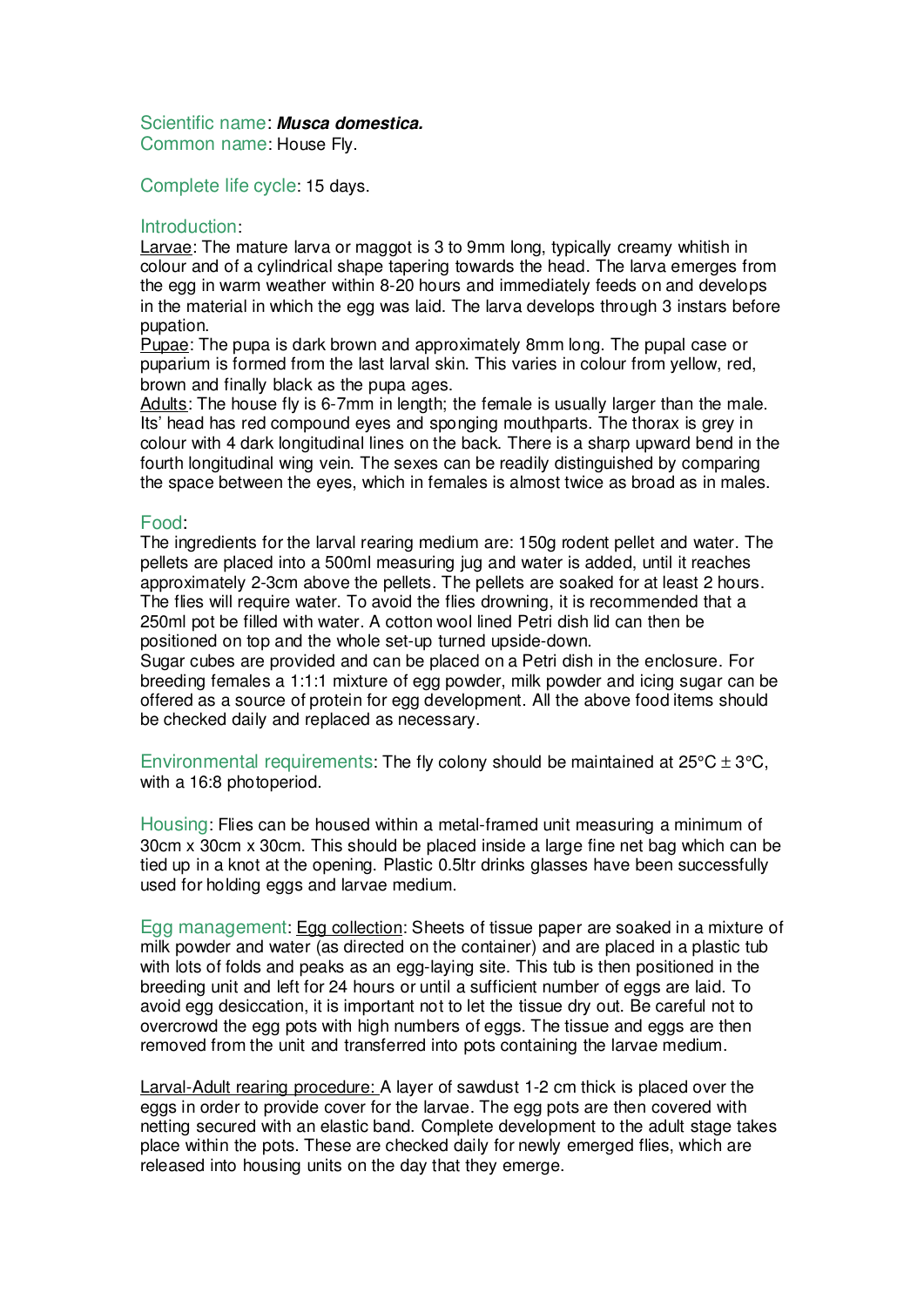# Rearing tips:

- A starter colony should start with 150-200 flies.
- The netting and metal frame can be separated and thus easily cleaned each time the unit requires disinfection.
- A strict adherence to a programme of cleaning and sterilisation between generations is crucial to reduce the risk of disease.

Health related issues: It is important that the fly larvae be raised on a vegetable diet. If the maggot eats meat, it may have contact with the bacteria associated with droop-neck Clostridium botulinum. A vegetable diet for the larvae eliminates this concern. It is also beneficial to allow the freshly emerged flies a 24 hour period (with a slice of fruit) prior to feeding to other animals. This is so that they can defecate and release detrimental toxins stored within the larvae and pupa throughout its earlier development.

Human considerations**:** There are more than 100 pathogens associated with the house fly, so the possibility of disease transmission should be considered. Good personal hygiene is very important when working with this species.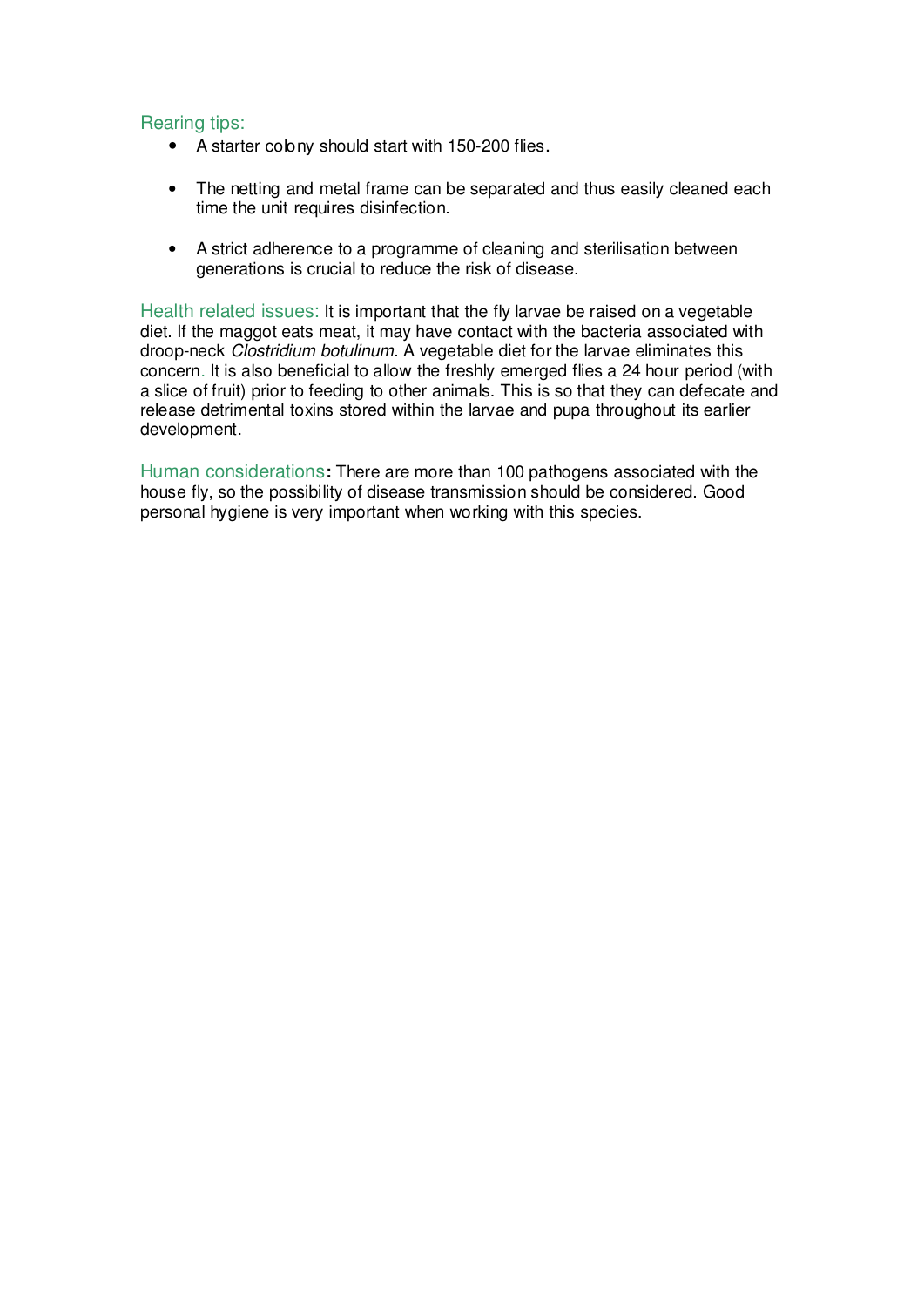#### Scientific name: **Pachnoda marginata.**  Common name: Sun Beetle.

Complete life cycle: 3.5-5 months.

Introduction: Pachnoda marginata is one of many very similar species found throughout Africa; most of which require very similar husbandry requirements. It is an excellent starter beetle, relatively easy to breed and both adults and larvae can be a used for live food.

Food: The larvae require a mixed substrate consisting of leaf mulch (Oak Quercus sp. and Beech Fagus sp.), rotten wood (not coniferous) and manure from an herbivorous species such as a Goat Capra sp., Sheep Ovis sp. or horse Equus sp. Be careful that the manure has not been collected from a recently wormed animal; this can be detrimental and potentially life-threatening to the larvae. The adults will require slices of different fresh fruits including banana, orange and apple. A dry equal mixture of bran, rolled oats, powdered milk, brewer's yeast and fish flake should also be provided.

Environmental requirements: Temperature and humidity should be comparably high, but the ranges will differ for adults and larvae. The larvae should be maintained at a temperature between 23-25°C during the day, with a night time reduction to between 20-21 °C. The humidity for both 1<sup>st</sup> and 2<sup>nd</sup> instar larvae should be kept at 60-80%, and at approximately 50% for 3<sup>rd</sup> instar larvae and pupa. Adults require a higher temperature range of between 26-28°C (maximum 30°C) and a humidity of 60-80%. The substrate temperature for both larvae and adults should not be lower than 18°C and not exceed 30°C. Lighting should be provided in a 12:12 photoperiod using a 60W bulb. Additional lighting is also recommended to stimulate adults to mate. Lighting can also double up as local heating.

Housing: Adults and larvae can be kept using the same housing method, however it is recommended that adults and larvae are kept separately. A typical set up would consist of a plastic or glass tank measuring 40cm x 30cm x 50cm with a tight fitting ventilated lid. The tank should be filled with substrate to a minimum depth of 20cm with some branches and pieces of bark on the surface. This set up is suitable for 100 larvae or up to 80 adults.

Breeding: Begin by introducing an initial ratio of 10 males and 20 females into the above set up; males can be distinguished by the presence of a small groove on their abdomen. Given the right conditions they will soon mate and produce eggs in 5-7 days (up to 100 per female); the larvae will hatch after a 7-10 day incubation period. It is very important not to let the substrate dry out. The larvae require an average of 2 to 3 months to mature, at which point they will build a cocoon and pupate. The cocoons are often attached to the sides of the container, it is important not to disturb them. The adults emerge from their cocoons in 4-5 weeks.

Equipment: Transparent containers. Fine water sprayer. Leaf mulch. Manure. Branches/pieces of bark.

#### Rearing tips:

• Substrates will become exhausted at a rate depending on the size and number of adults or larvae present.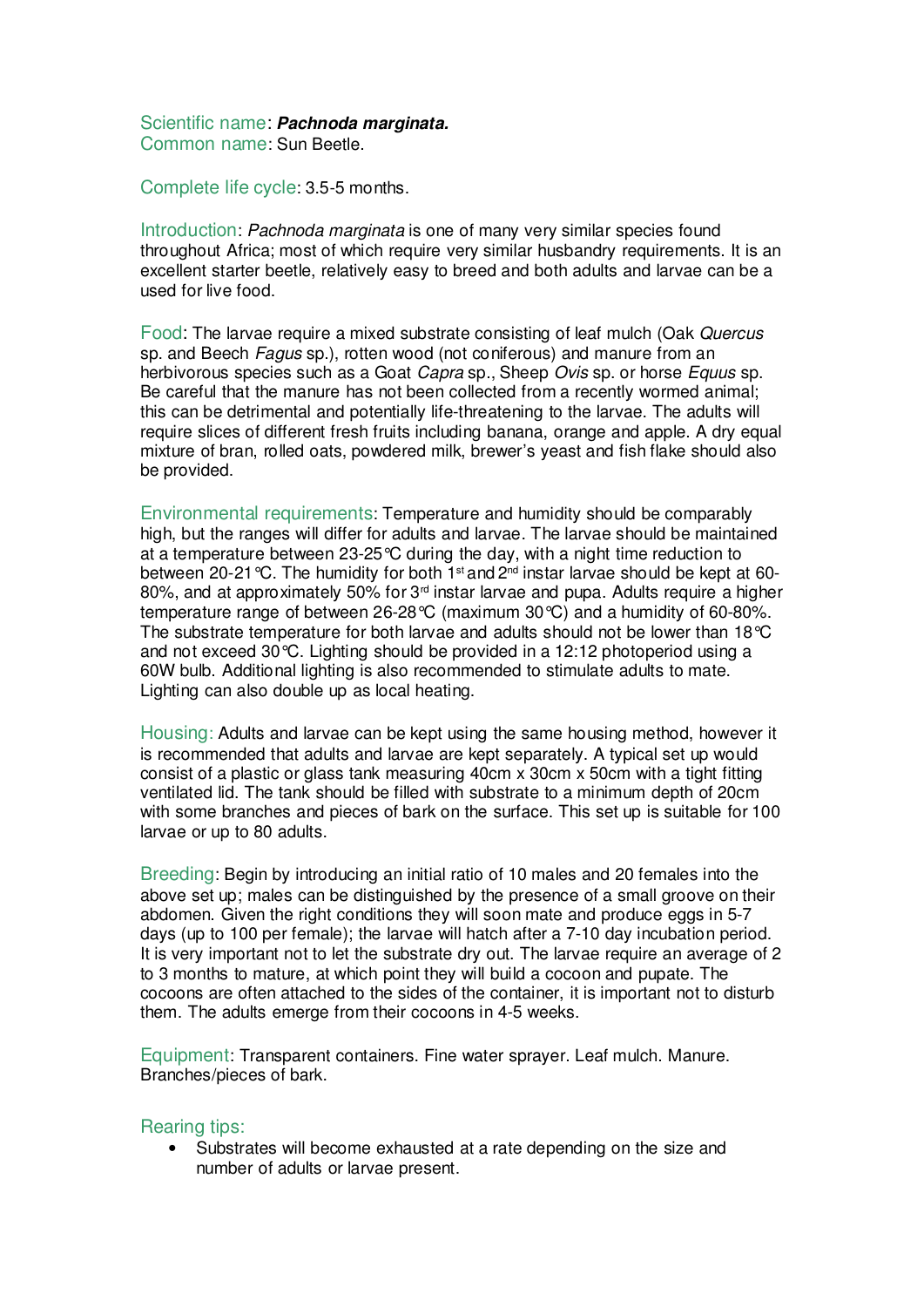- The substrate will need to be changed periodically, taking care not to discard eggs or injure larvae or damage pupae.
- When transferring larvae to new substrates add a handful of the previous substrate to the new mix to ensure that beneficial bacteria required by the larvae to properly digest its food are present.
- Remove uneaten food every second day, this will reduce the presence of mould and mites.
- To maximise your breeding, you may wish to periodically transfer first instar larvae from the substrate in the adult tank as they will consume the eggs.
- Overcrowding will cause adults to diminish in size and increase the incidence of pupation failure.
- Many species of this genus have similar care requirements.
- It is recommended when acquiring a founder colony, that it is free from contaminants and properly identified.

Health related issues: Mite infestation can be a problem, large infestations can lead to ill-health and also death. The only means of control is to change the substrate when a mite presence is detected.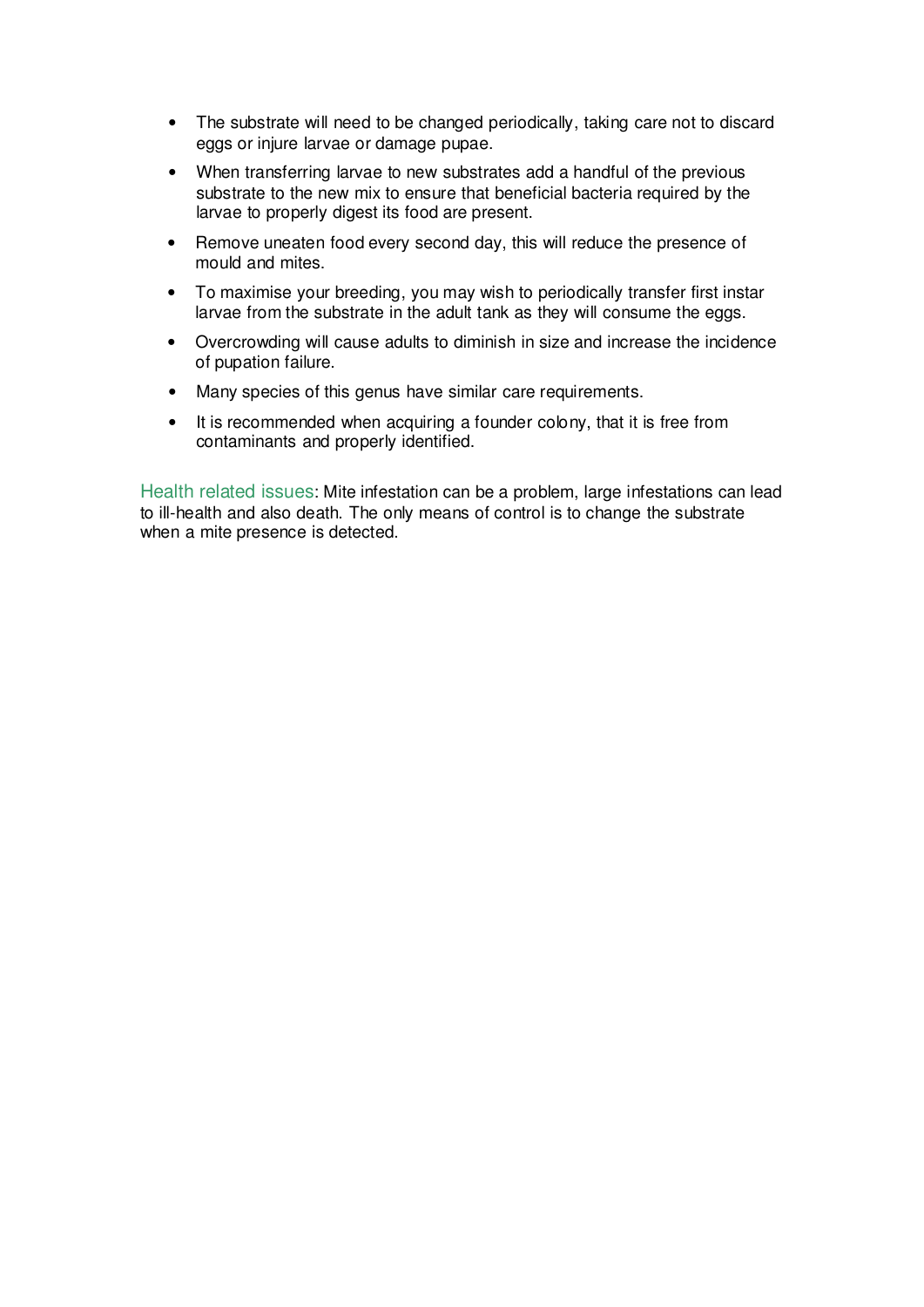Scientific name: **Zophobas morio.** Common name: Giant Mealworm or Superworm.



Complete life cycle**:** Eggs: 1-2 weeks. Larvae: 8-10 weeks. Pupae: 2-4 weeks. Adults: 2-4 months.

Introduction: Zophobas morio is a large black Tenebrionid beetle from South America. The larvae which are known as giant mealworms or superworms can reach a length of approximately 6cm.

Food: Wheat or oat bran should be used as a substrate which the giant mealworms will also consume. It is recommended to maintain this at a depth of between 5cm and 8cm. The substrate should be kept dry enough to stop the growth of mould and will need to be changed prior to it becoming exhausted. As it is consumed, the substrate will become a fine powder and can be separated by sifting and moving the larvae to fresh substrate. Providing a water source is vital; potato or apple slices work well. It is important to ensure these are replenished daily to prevent the build up of mould. If the larvae do not have a suitable water source, they can become cannibalistic.

Environmental requirements: Z. morio require between temperatures 23°C and 26 $\degree$ C. They cannot be kept in the fridge; even to prolong their life (as with Tenebrio molitor) as these temperatures will kill them.

Housing: A large glass or plastic tank measuring 40cm x 60cm x 40cm with a tight fitting ventilated lid is ideal for maintaining 250 larvae or 30 adults. Both life stages can be kept in the same way, the only difference being that adults also require a moist soil substrate area for oviposition. Egg-boxes and pieces of bark can be included to allow the larvae and adults to climb.

Equipment: Personal protection equipment (e.g. non-powdered disposable gloves, face masks and eye protectors). Housing container. Egg boxes. Bark. Peat free compost or coir. Wheat or oat bran. Fruit/vegetables e.g. potato, apple. Sieve.

- Daily checks are recommended to remove moults and any dead larvae, pupae or adults.
- This species does not automatically pupate at room temperature; they need to be stimulated to pupate. This can be achieved by separating individual larvae into small containers, such as film canisters or other similar sized alternative. Place 1 larva per canister and cover with a small amount of bran. Replace the ventilated lid and maintain between 24°C and 27°C. Once isolated, the larvae will pupate within a few weeks. To initiate a good breeding group, 30-50 larvae should be pupated.
- The canisters should be checked weekly until the beetles emerge and are relocated to the breeding tank.
- The female beetles are larger than the males and can lay up to 500 eggs.
- Eggs will be laid in the soil or on egg boxes and bark if provided.
- The eggs hatch approximately 1 week after they are laid.
- Adults and larvae should be kept separate.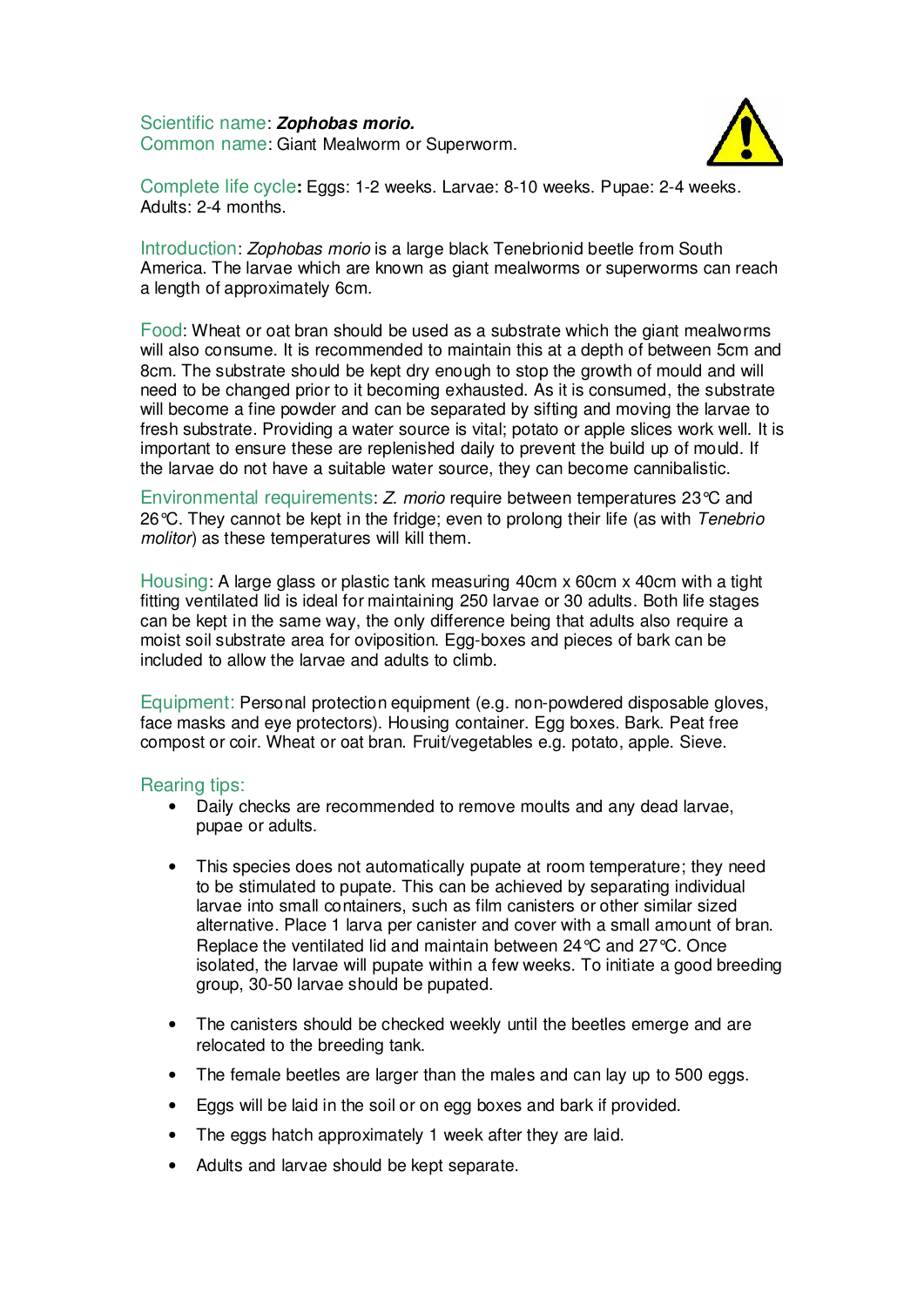Scientific name: **Tenebrio molitor.** Common name: Mealworm beetle.



Complete life cycle**:** 2.5 to 3 months.

Introduction: Mealworms are naturally found throughout the United States but have been accidentally introduced by man to many other countries. Their fast growth, high productivity and comparable simplicity of husbandry has made this species popular as a live food subject.

Food: Adults require fresh vegetables including carrot, beetroot, potatoes and lettuce. They will also eat other food items such as apple, orange, banana rinds, pieces of dry bread, bran (as a food and a substrate) and fish or meat slices. The larvae require the same food products, although  $2^{\text{nd}}$  and  $3^{\text{rd}}$  instar larvae require a protein rich diet for rapid reproduction. The larval substrate should consist of a dry mixture of bran (50%), rolled oats (20%), powdered milk (5%), fish food (20%) and brewers' yeast powder (5%).

Environmental requirements: The optimal temperature range is between 27°C and 28°C with a drop at night to between 23°C and 25°C. Humidity should be maintained at 60-70%. Substrate for adults and larvae must be kept dry, friable and regularly sifted. It should also be changed when it becomes exhausted or soiled with larval frass and uneaten food.

Housing: Metallic, glass or plastic containers can be used for rearing or breeding and should measure 60cm x 45cm x 25cm. This size will support 1.5kg - 2.0kg of larvae. The substrate should be 5cm deep and covered by 2 or 3 layers of rough paper or coarse fabric.

Equipment: Personal protection equipment (e.g. non-powdered disposable gloves, face masks and eye protectors). Housing container. Sieve. Fine water sprayer. Rough paper or coarse fabric (e.g. dishcloth). Fruit and vegetables. Bran. Rolled oats. Powdered milk. Fish food. Brewers' yeast powder.

- Paper/fabric layers covering substrate must be misted with water every day.
- Adults have to be transferred to a fresh substrate every 7-10 days.
- Adults begin to mate a week after full maturity.
- Females can lay up to 250 eggs during their lifespan.
- It is advisable to keep different life stages separate.
- Larvae will start to hatch after 5-7 days; during the next 7-10 days they will not need fresh vegetable food.
- Newly pupated adults need to be carefully separated from last instar larvae, as they may be damaged or eaten.
- Ensure that the eggs found within the sifted substrate are kept at the recommended temperature but are not allowed to dry out.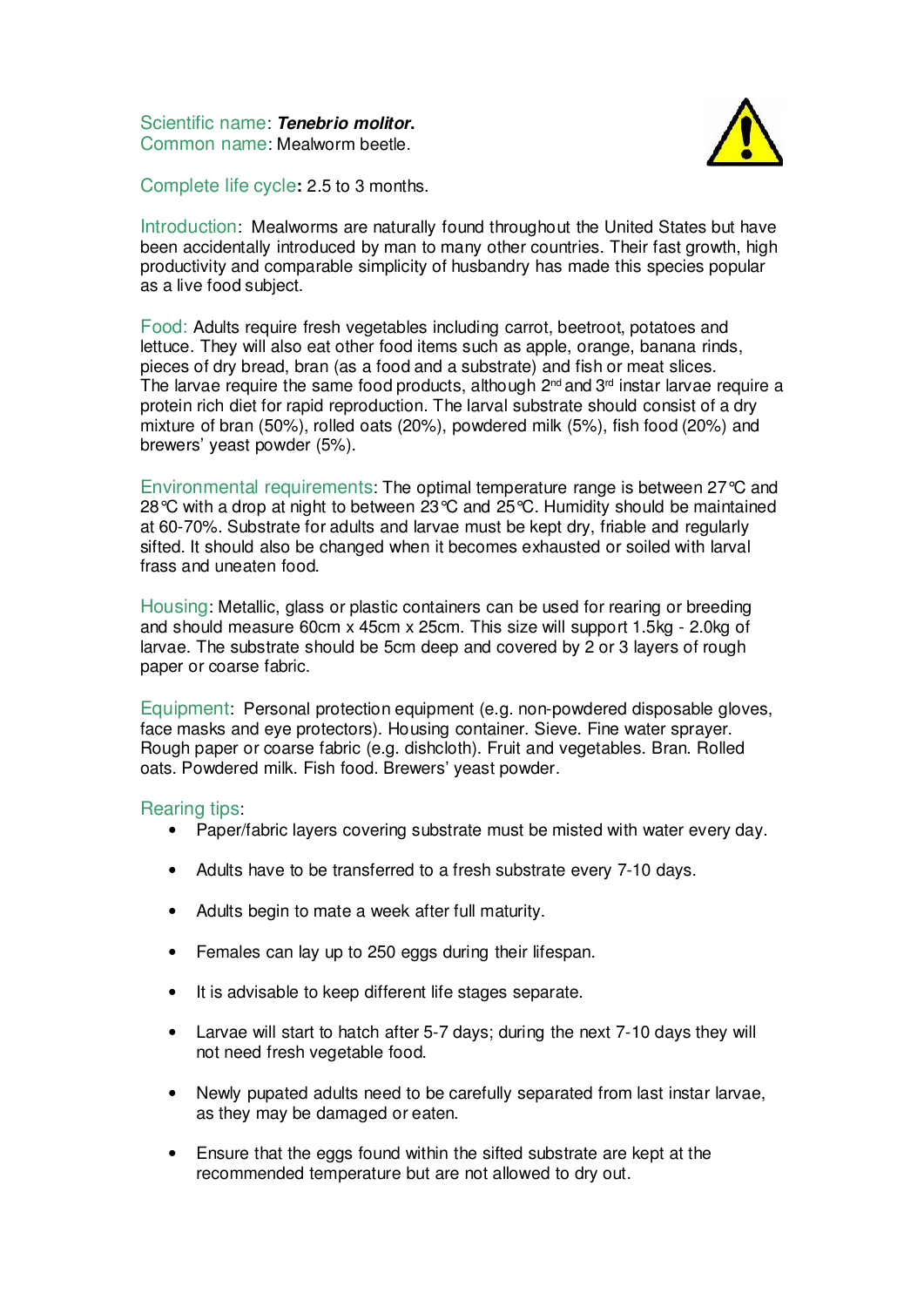- The food can be presented on the top layer of paper or fabric; dried up leftovers must be removed on a daily basis.
- It can be useful to build a racking or shelf system allowing the different larval stages to be kept at different heights. Eggs and 1<sup>st</sup> instar larvae will suit conditions on the upper shelf where the temperature is  $1^{\circ}$ C-2 $^{\circ}$ C higher. The 3<sup>rd</sup> instar larvae and pupae should be positioned on the lower shelf where it is slightly cooler.

Human considerations**:** The rearing room should be fitted with a good ventilation system due to the amount of dust produced by this species' management. The use of personal protective equipment is recommended.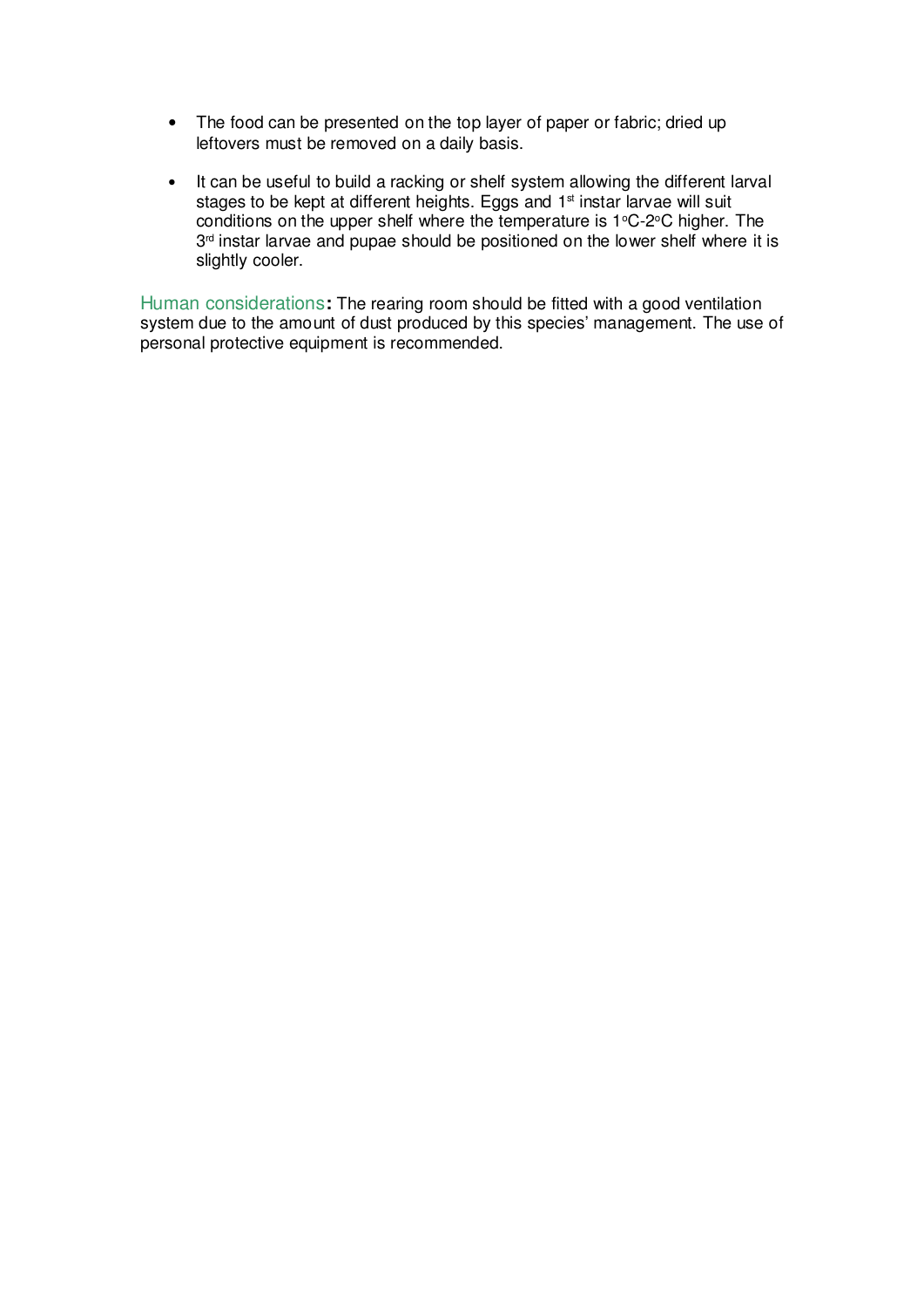# **References and Further Information.**

#### Annelids

**Dales, R, P.** (1970). Annelids. Hutchinson & Co, London.

**Edwards, C.A. & Lofty, J.R.** (1972). Biology of the Earthworms. Chapman and Hall Ltd. London.

**Gerard, B.M.** (1964). A Synopsis of the British Lumbricidae. The Linnean Society of London synopses of the British Fauna No.6. London.

**Morgan, C.** (1975). Profitable Earthworm Farming.

## **Mollusca**

**Begg, S.** (2003). Farming edible snails – lessons from Italy. RIRDC publications, Canberra, Australia.

**Cameron, R.** (2003). Land snails of the British Isles. AIDGAP. Field studies Council. **Murphy, B.** (2001). Breeding and growing snails commercially in Australia, a report for the rural industries research and development corporation. RIRDC: Kingston. **Thompson, R. and Chenney, S.** (1996). Raising snails. National agricultural library: Beltsville.

## **Crustaceans**

**Coutteau, P. Dehasque, M. Wolf, T. de Nijs,** (1998). Specialty feeds in marine larvae culture. Journal of Japanese Aquaculture Society.

**Hoff, F.H. & Snell, T.W.** (1997). Plankton culture manual. Fourth edition. Florida. **Lavens, P. & Sorgeloos, P.** (1997). Manual on the production and use of live food for aquaculture. Florida.

**Léger, P. & Sorgeloos, P.** (1984). Nutritional evaluation of Artemia nauplii from different geographical origin for the marine crustacean Mysidopsis bahia. International Study on Artemia XXIX. Marine Ecology Progress Series. Vol.15, pp 307-309.

**Spotte, S.** (1992). Captive sea water fishes. Science and Technology, pp 391-445. **Thomey, W.A.** (1991). Het Pekelkreeftje. Het Zee-Aquarium. Vol. 41, 7/8, pp 1-37. **Wolfrum, A.** (1996). Langzeitkultur von Artemien. Das Aquarium, 06-96, 324, pp 37- 39.

## Insecta

**Brock, P.D.** (1999). The amazing world of stick and leaf insects. The amateur entomologist. Vol. 26. Brentwood, UK: Cravitz Printing Company Ltd.

**Demerec, M. & Kaufmann, B.P.** (1964). Drosophila guide – Introduction to the Genetics and Cytology of Drosophila melanogaster. Carnegie Institution of Washington.

**Evans, M. & Edmonson, R.** (2007). A Photographic Guide to the Grasshoppers & Crickets of Britain & Ireland. WGUK.

**Hiratsuka, E.** (1999). Silkworm Breeding. Oxford & IBH Publishing Co. Pvt. Ltd. **Kompantseva, T.V., Tkatcheva, E.Yu., Berezin, M.V., Smirnova, A.A., Solovyeva, T.V., Konrad, M.E., Kharkiv, A.A., & Nicolaeva, M.V.** (2005). Husbandry of food insects at the Insectarium of the Moscow Zoo. In: Spitsin, V.V. (ed.). The Invertebrates in Zoos Collections. Materials of the Second International Workshop, Moscow Zoo, 15-20 November 2004. Moscow: Moscow Zoo, pp.102-104 (Russian; English Summary).

Husbandry of food insects at the Insectarium of the Moscow Zoo.

**Shorrocks, B.** (1972). Drosophila. Pergamon Press Ltd. Oxford. England.

**Willis, R. & McMonigle, O.** (2000). Care and Identification Handbook for the Pet and Feeder Cockroaches. Allpet Roaches.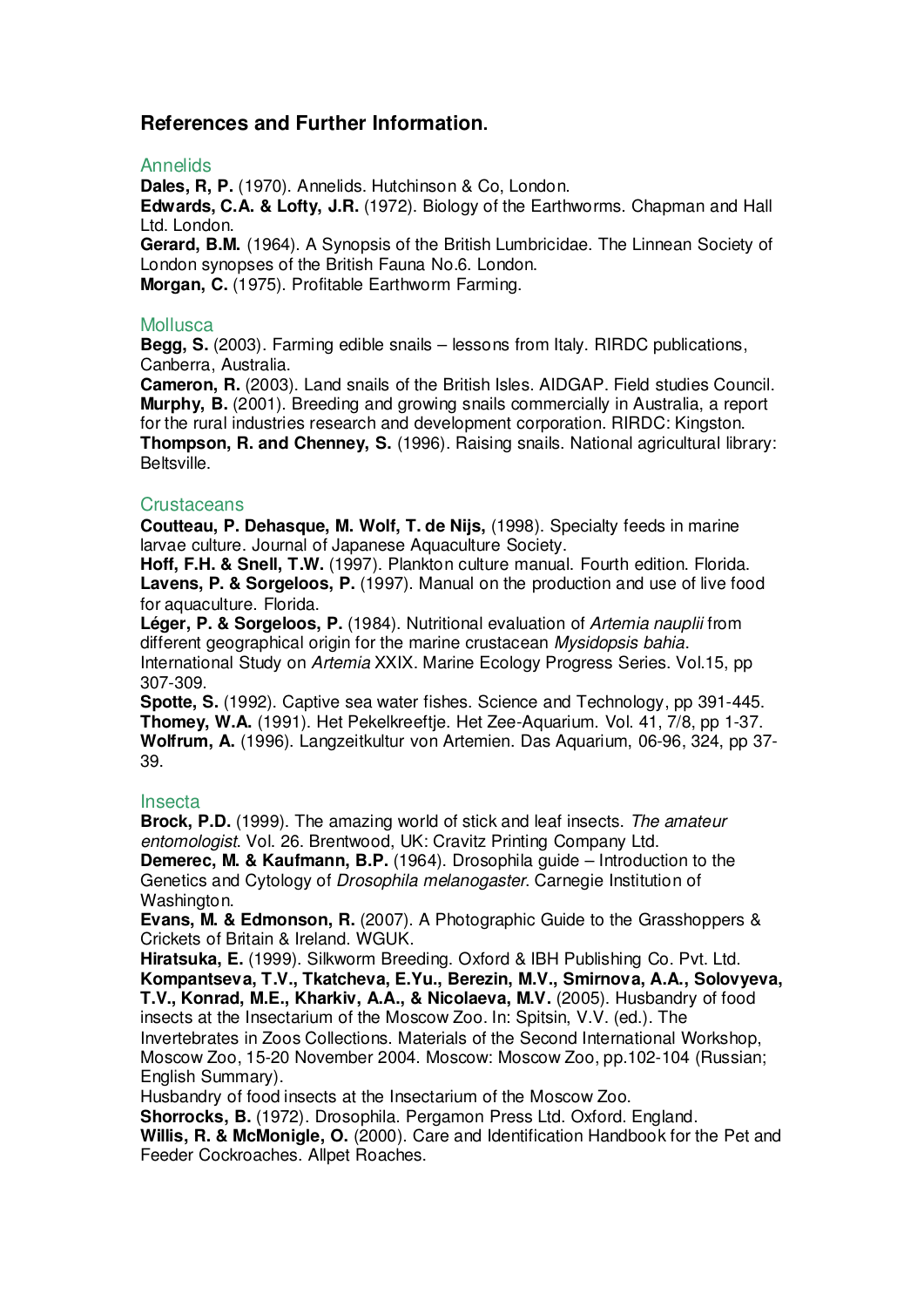#### **Nutrition**

**Bernard, J. B & Allen, M.E.** (1997). Feeding captive insectivorous animals, nutritional aspects of insects as food. Nutrition Advisory Group Handbook. **Dierenfield, E. S. & Fidgett, A. L.** (2006). Herbivores Insect Composition. You are what you eat? Zoo Animal Nutrition. Vol III P285-289 Filander Verbig. Furth. **Eidhof, E.** (2006). Increasing calcium contact in Jamaican field crickets Gryllus assimilis. Zoo Animal Nutrition Vol III P291-293 Filander Verbig. Furth. **Slansky, F. & Rodriguez, J.G.** (1987). Nutrition ecology of insects, mites, spiders and other related invertebrates. John Wiley & Sons, Inc. U.S.A.

#### Invertebrate health

**Cooper, J.E. & Cunningham, A.A.** (1991). Pathological investigation of captive invertebrates. Int. Zoo.Yb. (1991) **30**:137-143.

**Lacey, L.A.** (1997). Manual of Techniques in Insect Pathology. Academic press. London.

**Lewbart, G.A.** (2006). Invertebrate Medicine. Blackwell. London. **Rivers, C.F**. (1991). The control of diseases in insect cultures. Int. Zoo.Yb. (1991) **30**:137-143.

#### Invertebrate rearing publications

**Coles.** (2003). The Culture and Collection of Live food for Aviary, Aquarium and Vivarium. dcbooks. UK.

**Fridrich, U. & Volland, W.** (2004). Breeding food animals, live food for vivarium animals. Krieger publishing company. Florida.

**Galtsoff, P.S., Lutz, F.E., Needham, J.G., (Chairman) & Welch, P.S.** (1937). Culture methods for invertebrate animals. Dover publications Inc. New York. **Kompantseva, T.V.** (2002). Specific aspects of breeding of Tenebrio molitor and Zophobas morio (Coleoptera, Tenebrionidae) as live foods. In: Spitsin, V.V. (ed.). The Invertebrates in Zoos Collections. Materials of the First International Workshop, Moscow Zoo, 22-26 October 2001. Moscow: Moscow Zoo, 2002, pp. 73-79 (in Russian).

**Pritam Singh & Moore, R.F.** (1985). Handbook of Insect Rearing. Vols I & II. Elsevier. Oxford.

## General invertebrate references

**Barnes, R.S.K., Callow, P. & Olive, P.J.W.** (1993). The Invertebrates - a new synthesis. Blackwell scientific publications. London.

**Freeman, W.H. & Bracegirdle, B.** (1977). An atlas of invertebrate structure. Heinemann educational books Ltd. London.

**Imms, A.D.** (2000). A General Textbook of Entomology. 9th ed. revised by O.W Richards & R.G Davies. Methuen. London.

**Pearse, V., Pearse, J., Buchsbaum, M., & Buchsbaum, R.** (1987). Living Invertebrates. Boxwood Press. USA.

Wigglesworth, V.B. (1984). Principles of Insect Physiology. 8<sup>th</sup> ed. Springer. London.

**Youdeowei, A.** (1977). A laboratory manual of entomology. Oxford University Press. Nigeria.